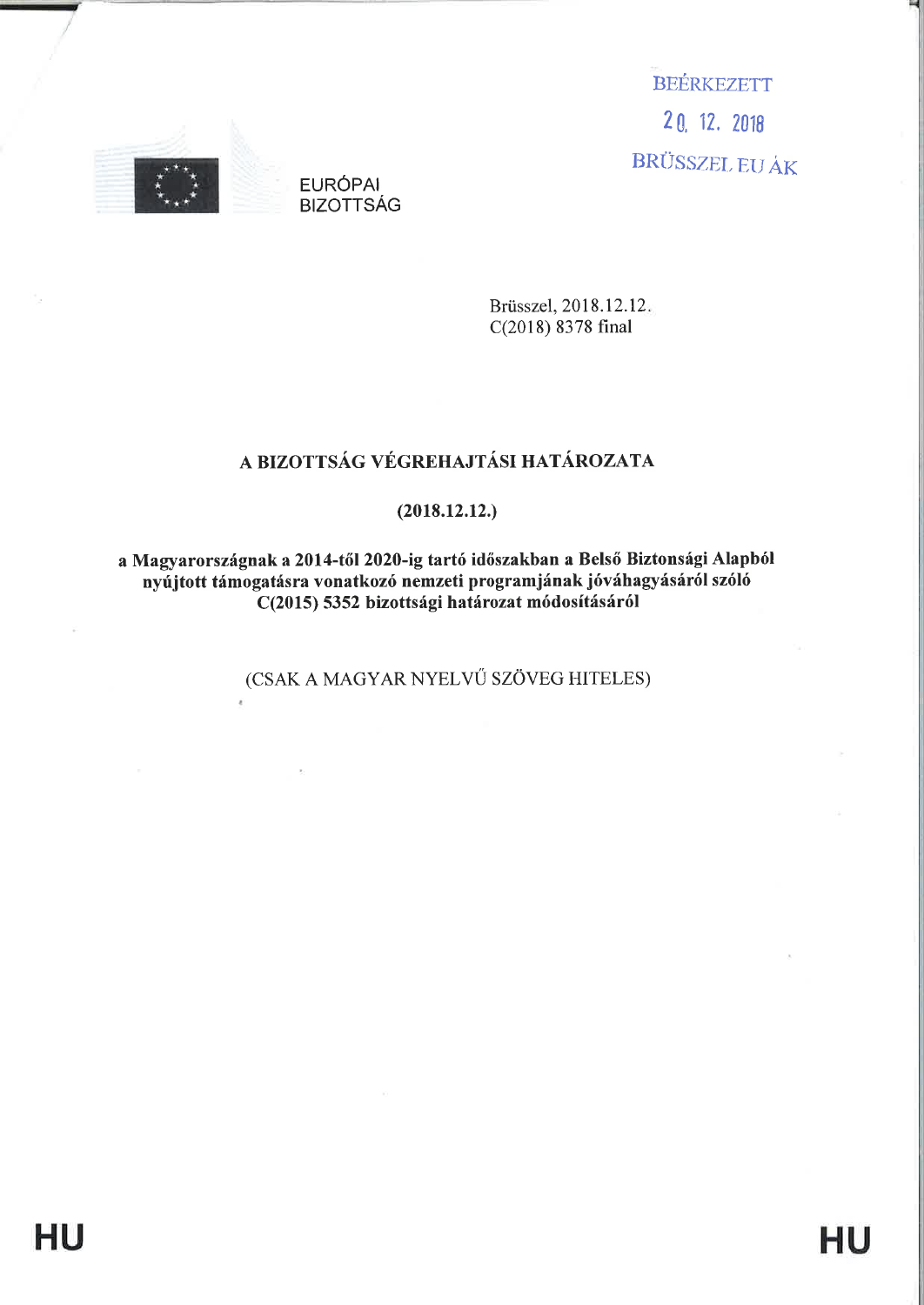# A BIZOTTSÁG VÉGREHAJTÁSI HATÁROZATA

### $(2018.12.12.)$

# a Magyarországnak a 2014-től 2020-ig tartó időszakban a Belső Biztonsági Alapból nyújtott támogatásra vonatkozó nemzeti programjának jóváhagyásáról szóló C(2015) 5352 bizottsági határozat módosításáról

# (CSAK A MAGYAR NYELVŰ SZÖVEG HITELES)

#### AZ EURÓPAI BIZOTTSÁG,

tekintettel az Európai Unió működéséről szóló szerződésre,

tekintettel a Belső Biztonsági Alap részét képező, a külső határok és a vízumügy pénzügyi támogatására szolgáló eszköz létrehozásáról és az 574/2007/EK határozat hatályon kívül helyezéséről szóló, 2014. április 16-i 515/2014/EU európai parlamenti és tanácsi rendeletre<sup>1</sup>,

tekintettel a Menekültügyi, a Migrációs és az Integrációs Alapra, valamint a rendőrségi együttműködés, a bűnmegelőzés és a bűnözés elleni küzdelem, valamint a válságkezelés pénzügyi támogatására szolgáló eszközre vonatkozó általános rendelkezések megállapításáról szóló, 2014. április 16-i 514/2014/EU európai parlamenti és tanácsi rendeletre<sup>2</sup> és különösen annak 14. cikke (9) bekezdésére,

mivel:

- A C(2015) 5352 bizottsági határozat jóváhagyta Magyarországnak a 2014-től 2020-ig  $(1)$ tartó időszakban a Belső Biztonsági Alapból nyújtott támogatásra vonatkozó, 2014. szeptember 2-án benyújtott nemzeti programját, valamint megállapította a Belső Biztonsági Alapból Magyarország nemzeti programjához nyújtott hozzájárulás maximális összegét.
- Az 515/2014/EU rendelet 6. cikke (1) bekezdése c) pontjának és 8. cikkének  $(2)$ megfelelően a félidős felülvizsgálat után 128 millió EUR áll rendelkezésre, amelyet a tagállamok nemzeti programjaira kell elkülöníteni.
- A külső határok és a vízumügy pénzügyi támogatására szolgáló eszköz létrehozásáról  $(3)$ szóló 515/2014/EU rendelet 5. cikkének (7) bekezdése értelmében a schengeni társult országok (Norvégia, Liechtenstein, Izland és Svájc) részt vesznek az eszközben, és az Uniónak és ezen országoknak megállapodásokat kell kötniük utóbbiaknak az eszközhöz nyújtott pénzügyi hozzájárulásairól. A félidős felülvizsgálatig Norvégiával<sup>3</sup>, Izlanddal<sup>4</sup> és Liechtensteinnel<sup>5</sup> került sor pénzügyi hozzájárulásokról szóló megállapodás megkötésére.

Œ. HL L 150., 2014.5.20., 143. o. A rendelet 19. cikke értelmében az eszközre alkalmazni kell az 514/2014/EU rendelet rendelkezéseit.  $\overline{2}$ 

HL L 150., 2014.5.20., 112. o.

Megállapodás az Európai Unió és a Norvég Királyság között a 2014 és 2020 közötti időszakra szóló, a  $\overline{\mathbf{3}}$ Belső Biztonsági Alap részét képező, a külső határok és a vízumügy pénzügyi támogatására szolgáló eszközre vonatkozó kiegészítő szabályokról (HL L 75., 2017.3.21., 3. o.).  $\overline{4}$ 

Megállapodás az Európai Unió és Izland között a 2014 és 2020 közötti időszakra szóló, a Belső Biztonsági Alap részét képező, a külső határok és a vízumügy pénzügyi támogatására szolgáló eszközre vonatkozó kiegészítő szabályokról (HL L 72., 2018.3.15., 3. o.).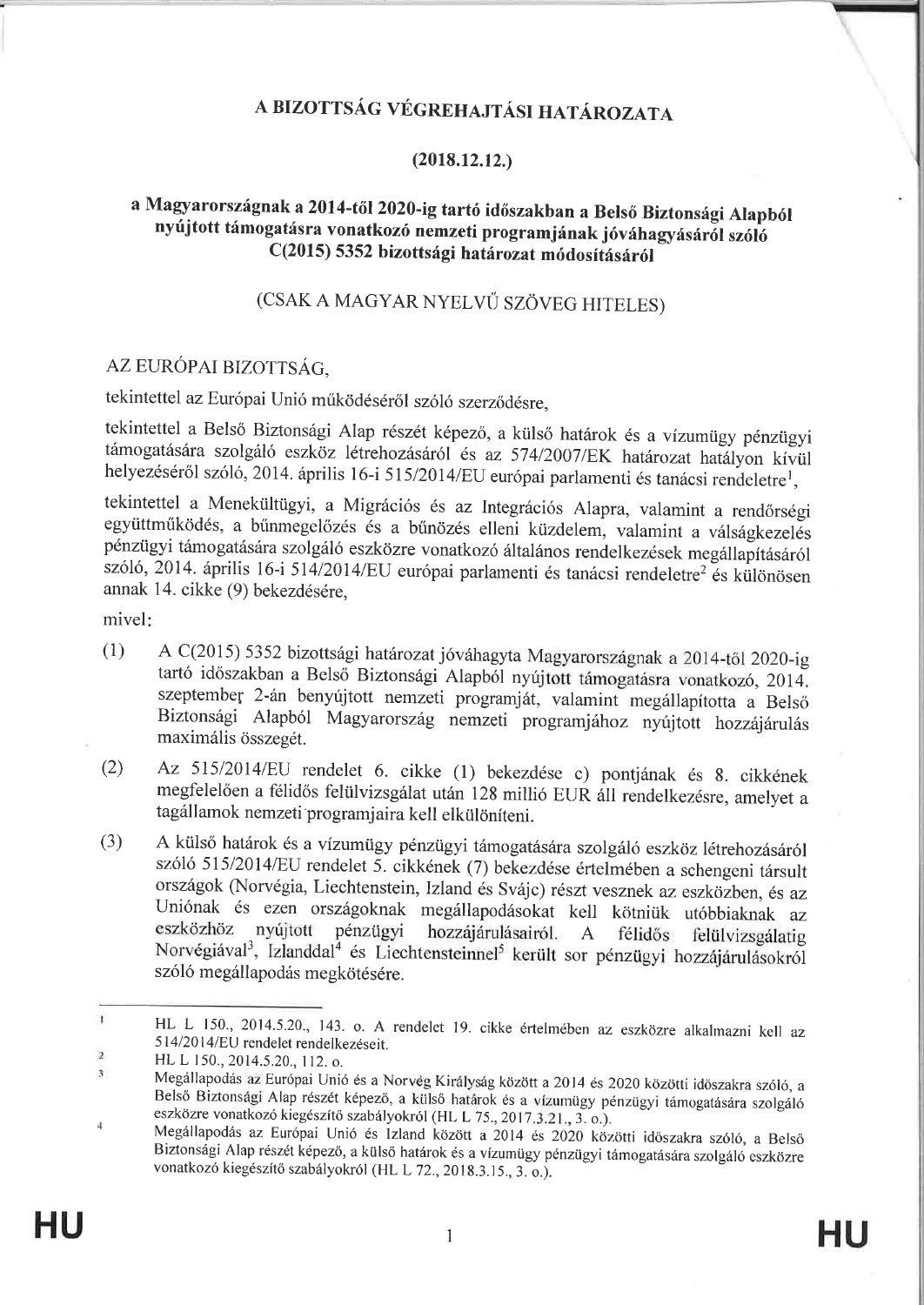- $(4)$ E megállapodások 11. cikkével összhangban Norvégia, Izland és Liechtenstein 2016os és 2017-es éves befizetései teljes összegének 75 %-át, amelyet az 515/2014/EU rendelet 8. cikkében említett félidős felülvizsgálatra kell felhasználni, és amelynek összege 30 617 925 EUR, hozzá kell adni a program globális forrásaihoz.
- $(5)$ A 128 000 000 EUR és a 30 617 925 EUR összegeként adódó 158 617 925 EUR-nak a tagállamok és a schengeni társult országok közötti felosztása érdekében a Bizottság az 515/2014/EU rendelet 8. cikkével összhangban figyelembe vette a tagállamok határigazgatási terheit – beleértve a tengeri határőrizeti műveletek során esetlegesen felmerülő kutatási és mentési tevékenységeket és a schengeni értékelési és monitoringmechanizmus részeként készülő értékelő jelentéseket is -, a külső határoknak a 2017 és 2020 közötti időszakban érvényes fenyegetettségi szintjeit, valamint a 2014 és 2016 között jelen lévő, a tagállamok külső határainak biztonságát érintő tényezőket.
- A határregisztrációs rendszer létrehozásáról szóló (EU) 2017/2226 európai parlamenti  $(6)$ és tanácsi rendelet<sup>6</sup> 64. cikkének (1) és (2) bekezdésével összhangban az Unió általános költségvetéséből kell fedezni a tagállamok és a schengeni társult országok azon költségeit, amelyek az egységes nemzeti interfész létrehozása és működtetése, a meglévő nemzeti határinfrastruktúra integrációja, annak az egységes nemzeti interfészhez való kapcsolódása, valamint az egységes nemzeti interfész elhelyezése kapcsán merülnek fel.
- $(7)$ Az (EU) 2018/1728 felhatalmazáson alapuló bizottsági rendelet<sup>7</sup> 2. cikkének megfelelően az (EU) 2017/2226 rendelet 64. cikkének (1) és (2) bekezdésében említett költségek fedezésére 192 378 000 EUR-t egyenlően kell elosztani a tagállamok és a schengeni társult országok között. Minden tagállam és minden schengeni társult ország 6 412 600 EUR-t kap.
- $(8)$ 2018. október 5-én Magyarország a Bizottság elektronikus adatcsererendszerén keresztül (SFC2014) benyújtotta a nemzeti program felülvizsgált változatát a további uniós hozzájárulás figyelembevétele érdekében.
- $(9)$ Ez a határozat az (EU, Euratom) 2018/1046 európai parlamenti és tanácsi rendelet<sup>8</sup> 110. cikke értelmében finanszírozási határozatnak és ugyanezen rendelet 2. cikkének 37. pontja értelmében jogi kötelezettségvállalásnak minősül.
- A C(2015) 5352 határozatot ezért ennek megfelelően módosítani kell,  $(10)$

 $\overline{5}$ Megállapodás az Európai Unió és a Liechtensteini Hercegség között a 2014 és 2020 közötti időszakra szóló, a Belső Biztonsági Alap részét képező, a külső határok és a vízumügy pénzügyi támogatására szolgáló eszközre vonatkozó kiegészítő szabályokról (HL L 7., 2017.1.12., 4. o.).

<sup>6</sup> Az Európai Parlament és a Tanács (EU) 2017/2226 rendelete (2017. november 30.) a tagállamok külső határait átlépő harmadik országbeli állampolgárok belépésére és kilépésére, valamint beléptetésének megtagadására vonatkozó adatok rögzítésére szolgáló határregisztrációs rendszer (EES) létrehozásáról és az EES-hez való bűnüldözési célú hozzáférés feltételeinek meghatározásáról, valamint a Schengeni Megállapodás végrehajtásáról szóló egyezmény, a 767/2008/EK rendelet és az 1077/2011/EU rendelet módosításáról (HL L 327., 2017.12.9., 20. o.).

 $\overline{7}$ A Bizottság (EU) 2018/1728 felhatalmazáson alapuló rendelete (2018. július 13.) az 515/2014/EU rendeletnek az uniós költségvetésből a határregisztrációs rendszer végrehajtására allokált kiegészítő finanszírozás tekintetében történő kiegészítéséről (HL L 288., 2018.11.16., 1. o.).

Az Európai Parlament és a Tanács (EU, Euratom) 2018/1046 rendelete (2018. július 18.) az Unió általános költségvetésére alkalmazandó pénzügyi szabályokról (HL L 193., 2018.7.30., 1. o.).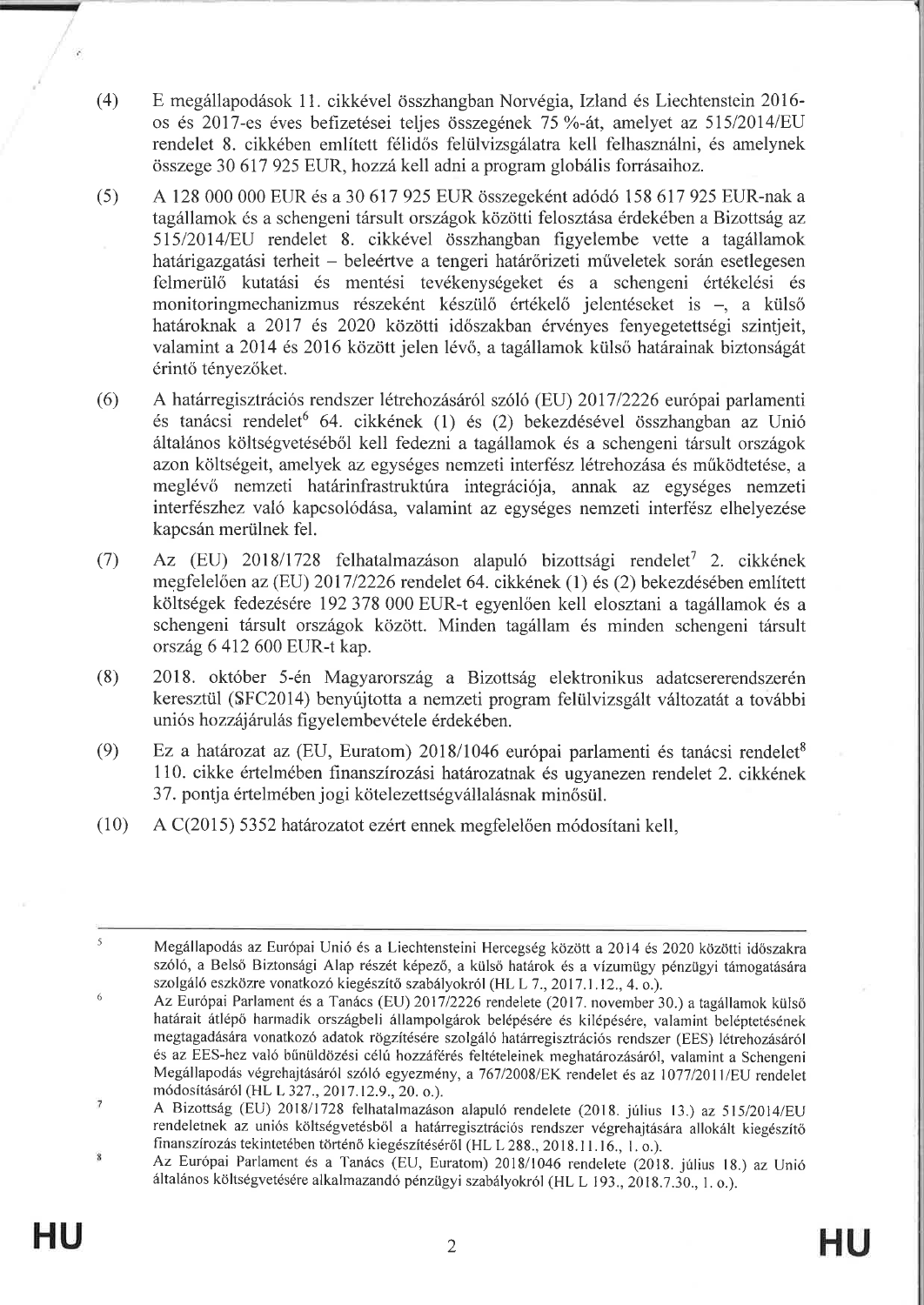# ELFOGADTA EZT A HATÁROZATOT:

#### $1$  cikk

A C(2015) 5352 határozat a következőképpen módosul:

1. Az 1. cikk helyébe a következő szöveg lép:

#### $.1. cikk$

Magyarországnak a 2014. január 1-jétől 2020. december 31-ig tartó időszakban a Belső Biztonsági Alapból nyújtott támogatásra vonatkozó felülvizsgált nemzeti programjának a 2018. október 5-én benyújtott végleges változata jóváhagyásra kerül."

2. A 2. cikk helyébe a következő szöveg lép:

#### $\ldots$  2. cikk

- A Belső Biztonsági Alapból Magyarország nemzeti programjához nyújtott  $(1)$ hozzájárulás maximális összege 75 827 831 EUR, amelyet az Unió általános költségvetéséből kell finanszírozni, az alábbi módon:
	- 18 02 01 01. jogcím: 48 292 186 EUR a)
	- 18 02 01 02. jogcím: 23 535 645 EUR  $b)$
	- 18 02 01 03. jogcím: 4 000 000 EUR  $c)$
- A 18 02 01 01. jogcímből nyújtott maximális hozzájárulás a következőkből áll össze:  $(2)$ 
	- az · 515/2014/EU rendelet I. mellékletének megfelelően elkülönített a) 40 829 197 EUR alapösszeg;
	- az 515/2014/EU rendelet 6. cikke (1) bekezdése c) pontjának és 8. cikkének  $\mathbf{b}$ megfelelően elkülönített 5 050 389 EUR kiegészítő összeg;
	- 2 412 600 EUR kiegészítő összeg a határregisztrációs rendszer létrehozásáról  $\mathbf{c})$ szóló (EU) 2017/2226 európai parlamenti és tanácsi rendelet végrehajtására, az 515/2014/EU rendelet 5. cikke (5) bekezdése b) pontjának és az (EU) 2018/1728 felhatalmazáson alapuló bizottsági rendeletnek megfelelően.
- A 18 02 01 03. jogcímből nyújtott maximális hozzájárulás összege 4 000 000 EUR,  $(3)$ amely a határregisztrációs rendszer létrehozásáról szóló (EU) 2017/2226 európai parlamenti és tanácsi rendelet végrehajtására szolgál az 515/2014/EU rendelet 5. cikke (5) bekezdése b) pontjának és az (EU) 2018/1728 felhatalmazáson alapuló bizottsági rendeletnek megfelelően."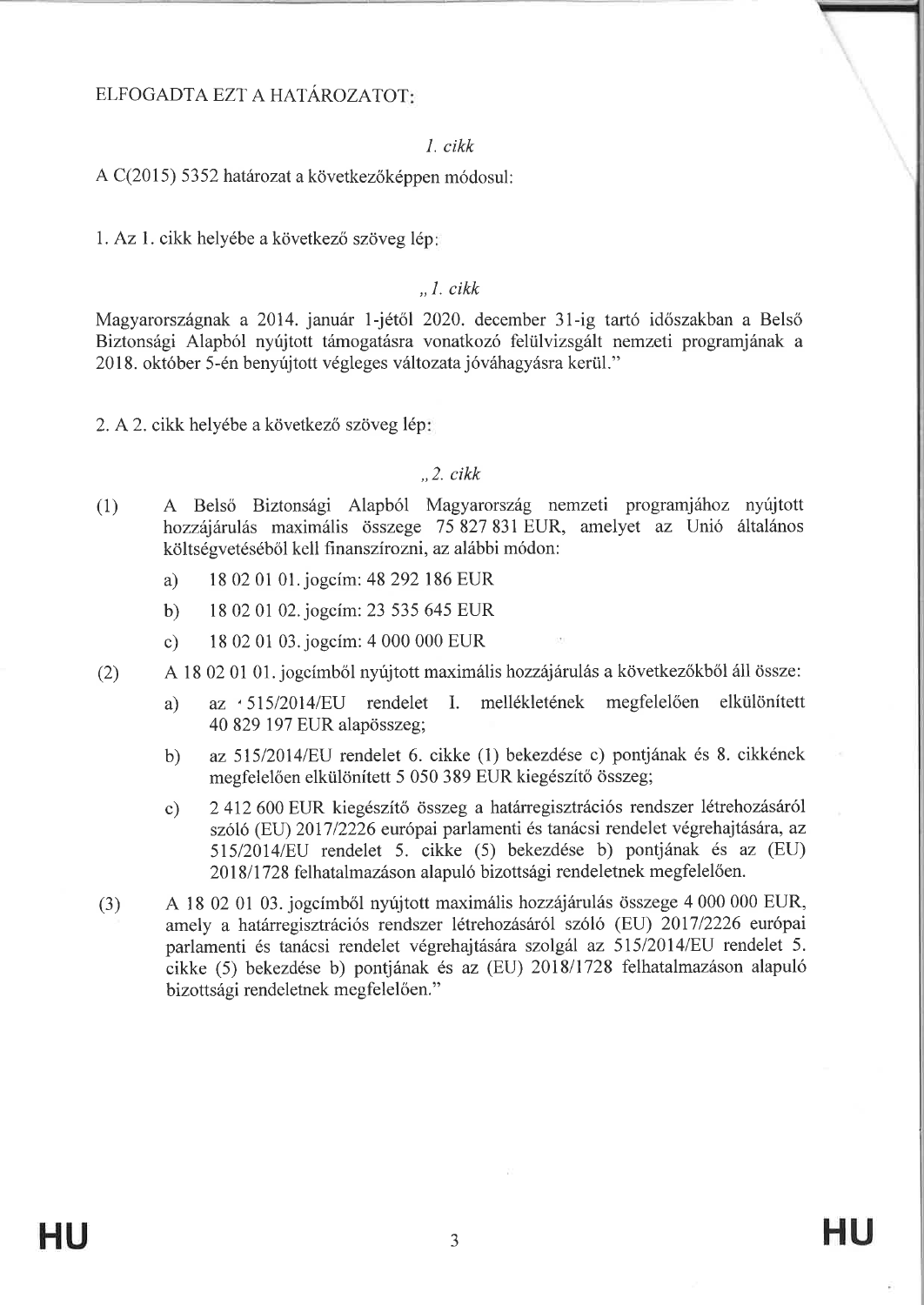$2. cikk$ 

Ennek a határozatnak Magyarország a címzettje.

Kelt Brüsszelben, 2018.12.12-án.

a Bizottság részéről Dimitris AVRAMOPOULOS a Bizottság tagja

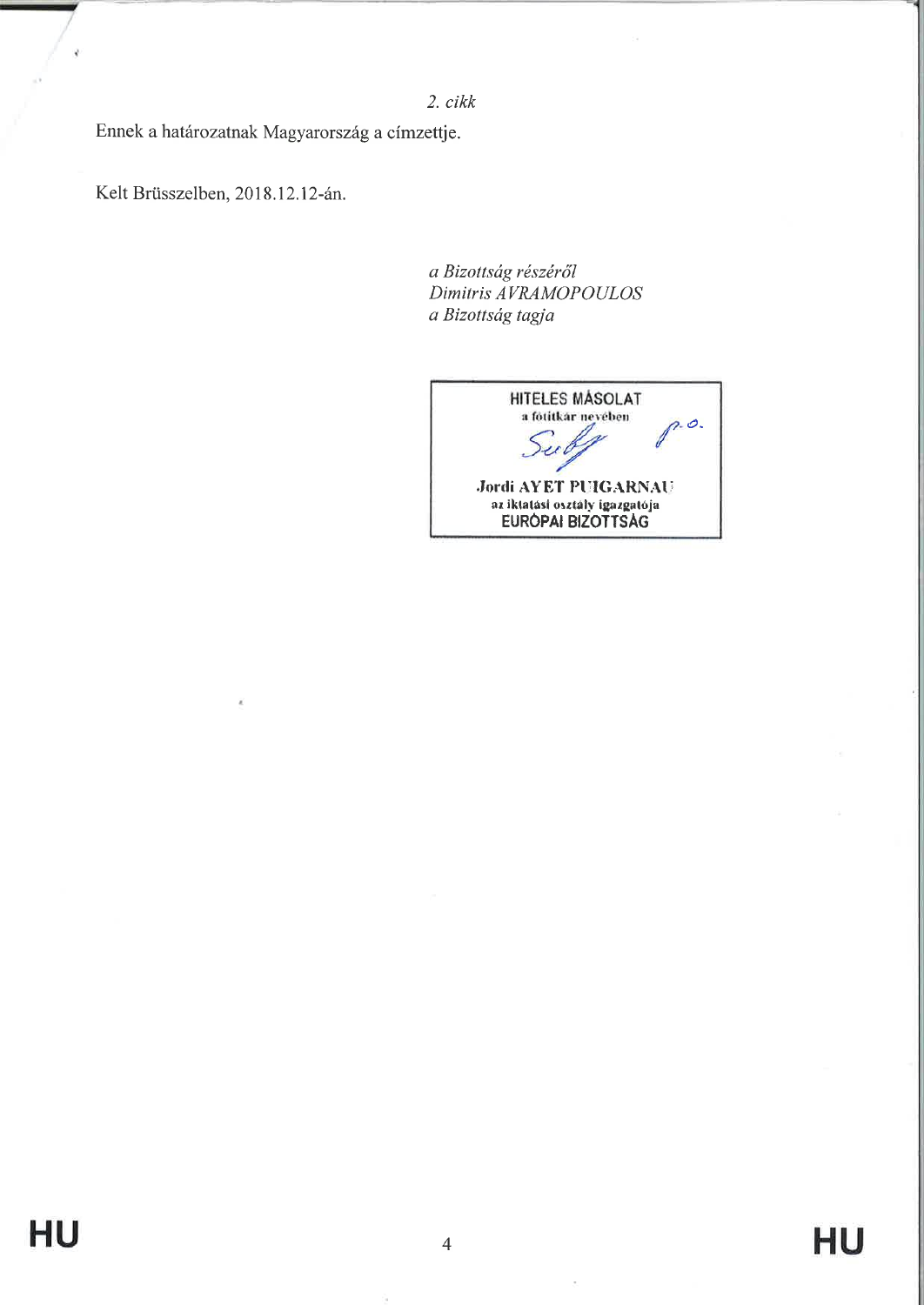# **NATIONAL PROGRAMME ISF**

# **IDENTIFICATION OF THE DESIGNATED AUTHORITIES**

#### <span id="page-5-0"></span>**Competent authorities responsible for management and control systems**

| <b>Authority</b> | Name of the authority          | Name of the person responsible for    | <b>Address</b>        | E-mail address             | Date of     | <b>Activities</b> |
|------------------|--------------------------------|---------------------------------------|-----------------------|----------------------------|-------------|-------------------|
|                  |                                | the authority                         |                       |                            | designation | delegated         |
| Responsible      | Ministry of Interior           | Judit Tóth Head of Support<br>Ms.     | H-1051<br>Budapest.   | judit.toth@bm.gov.hu       |             |                   |
| authority        |                                | Coordination Unit, Responsible Person | József A. street 2-4. |                            |             |                   |
| Audit authority  | Directorate<br>General<br>for  | Mr. Balázs Dencső dr.                 | H-1054<br>Budapest,   | balazs.dencso@eutaf.gov.hu |             |                   |
|                  | <b>Audit of European Funds</b> |                                       | Kálmán Imre street 2. |                            |             |                   |

#### <span id="page-5-1"></span>**Management and control system**

The Responsible Authority (RA) maintains the Management and Control System set up and effectively functioned in the 2007-2013 period, in line with the provisions of the Regulation (EU) No 514/2014, with the amendments necessary due to the legal background. The RA will directly carry out all the functions specified in this Regulation and the Delegated Regulation (EU) No 1042/2014. The Audit Authority (AA) will be a functionally and organizationally independent body from the RA. The designation will be carried out by the Ministry of Interior (MoI) and take place by the 3Q 2015.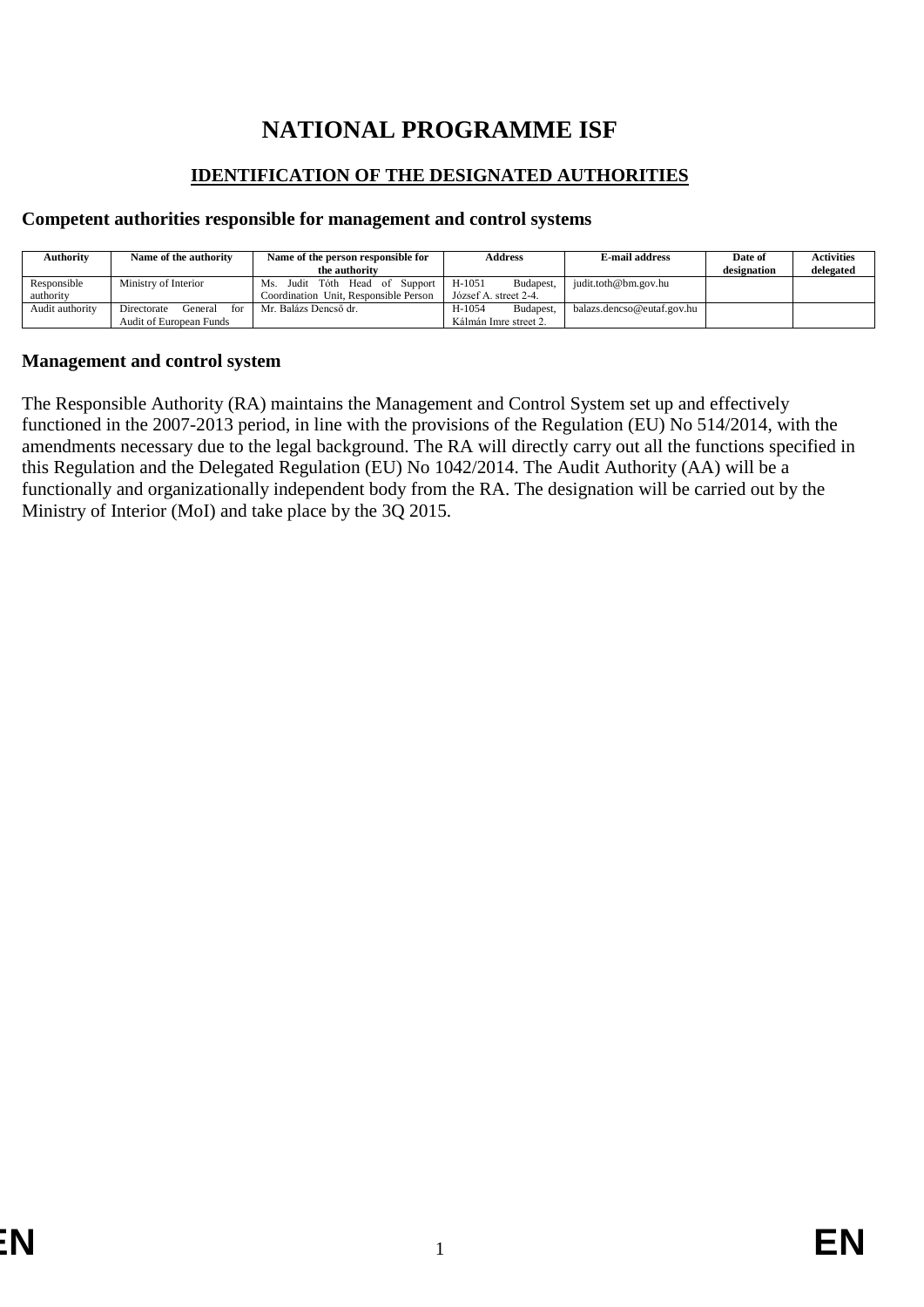| <b>CCI</b>                | 2014HU65ISNP001                     |
|---------------------------|-------------------------------------|
| Title                     | Magyarország National Programme ISF |
| Version                   | 3.1                                 |
| First year                | 2014                                |
| Last year                 | 2020                                |
| Eligible from             | 01-Jan-2014                         |
| <b>EC Decision Number</b> | C(2018)8378                         |
| <b>EC</b> Decision Date   | 12-Dec-2018                         |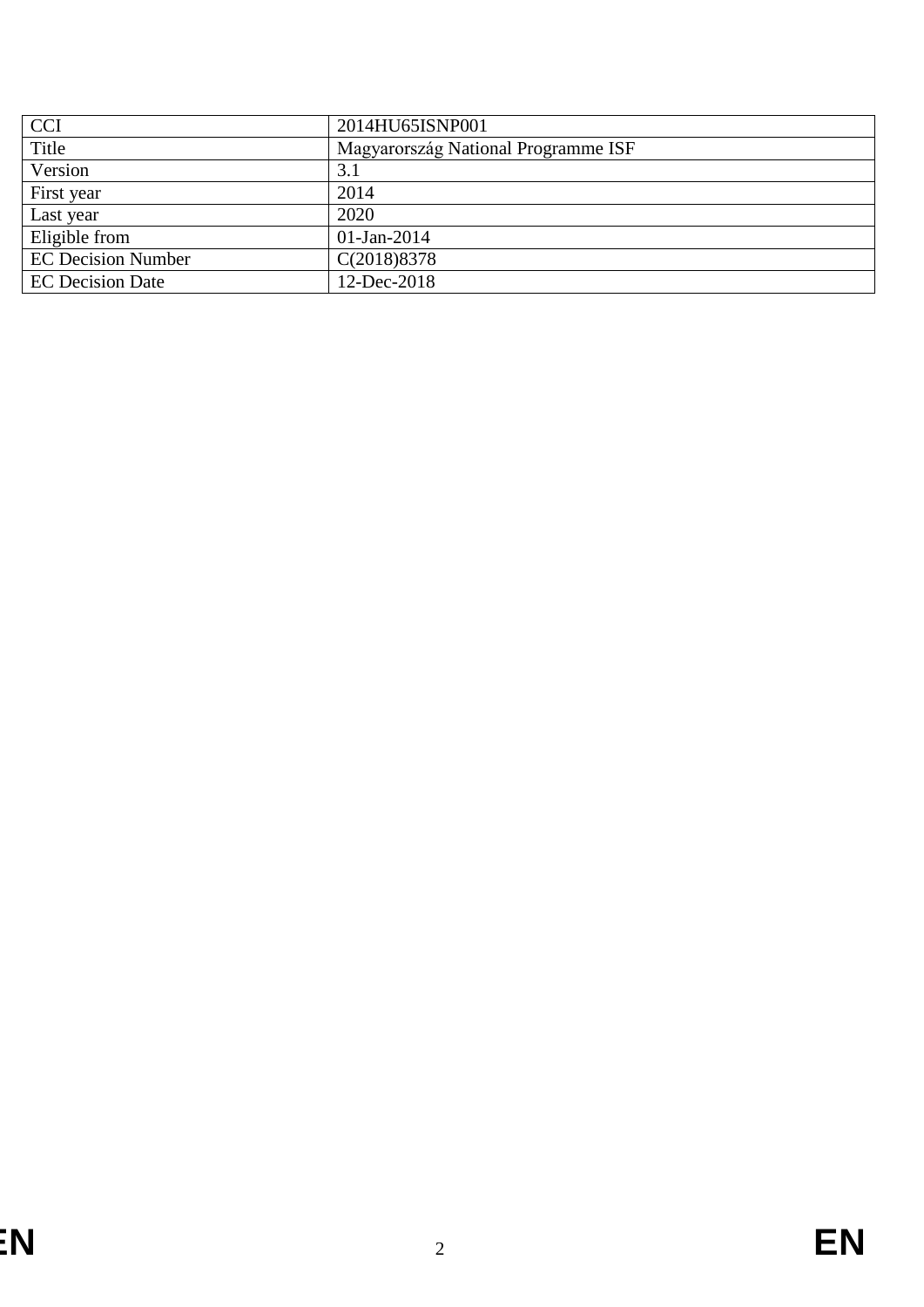| 6. FRAMEWORK FOR PREPARATION AND IMPLEMENTATION OF THE PROGRAMME BY THE MEMBER STATE |  |
|--------------------------------------------------------------------------------------|--|
|                                                                                      |  |
|                                                                                      |  |
|                                                                                      |  |
|                                                                                      |  |
|                                                                                      |  |
|                                                                                      |  |
|                                                                                      |  |
|                                                                                      |  |
|                                                                                      |  |
|                                                                                      |  |
|                                                                                      |  |
|                                                                                      |  |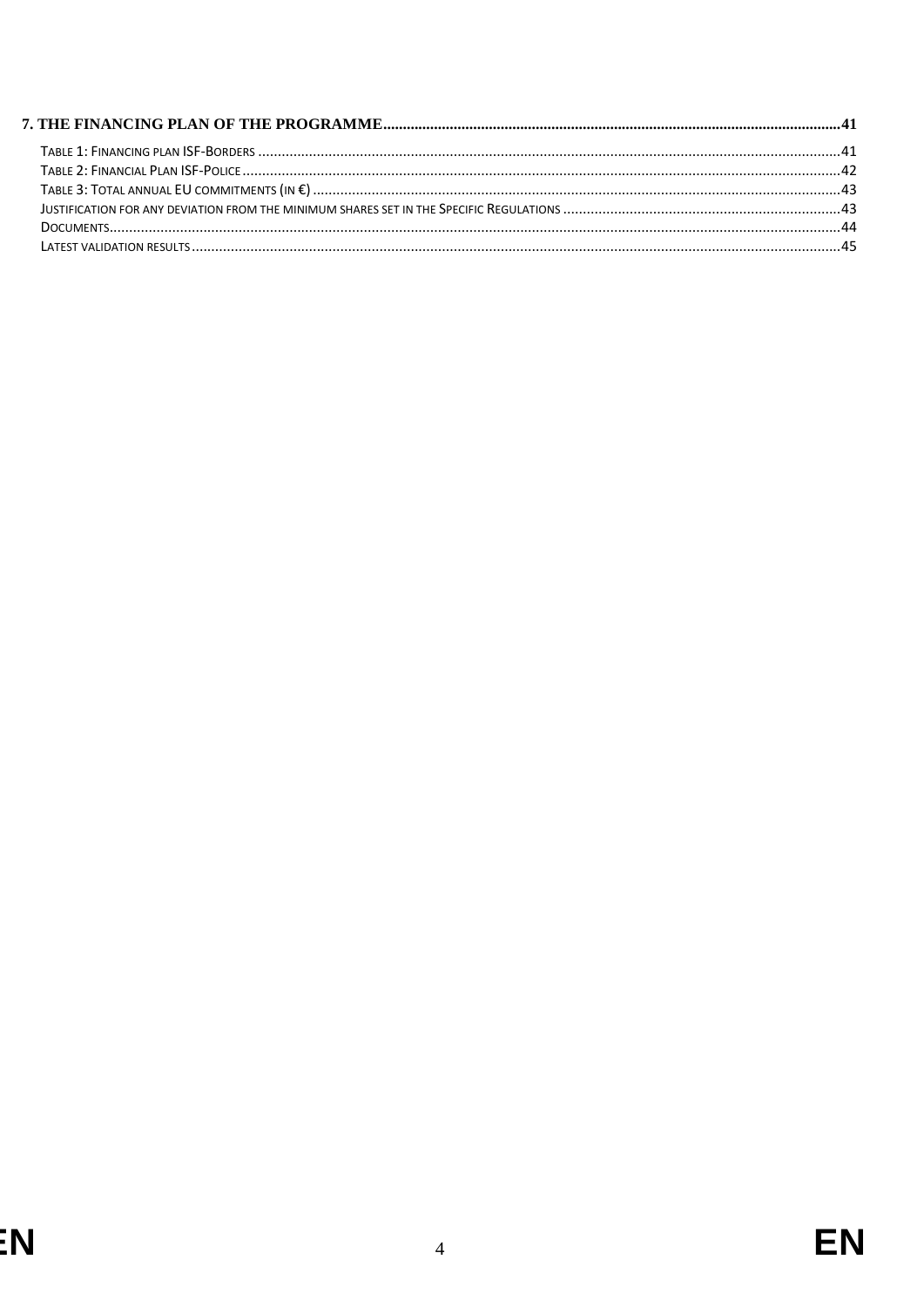# <span id="page-9-0"></span>**1. EXECUTIVE SUMMARY**

The activities planned in the National Programme (NP) facilitate the attainment of the objectives on border management, police cooperation and crisis management set in the ISF national strategy and in the field of visa in Hungary's Migration Strategy adopted by Government Decree 1691/2013 (X.2.) and 1698/2013 (X.4.). The objectives are to improve the security of the external borders, facilitate legal border crossing, develop efficient and customer friendly visa procedure; to combat effectively serious and organised crime, and better manage security-related risks and crises. Further individual strategies were elaborated as regards crime prevention, cybersecurity, combat against drug and human trafficking.

Legal entry to Hungary (HU) will be more accessible through accelerated, customer friendly Schengen visa issuance, easier and partly automatized border crossing, while maintaining security and implementing more effective external border control in line with the Schengen acquis, furthermore for the adequate implementation of systematic checks.

HU will provide better access to Schengen visa issuance by improved consular coverage, higher quality of consular representations' conditions; the visa issuance will be simpler and better services will be delivered by consular/external service providers so as to ensure customer friendly visa procedures; efficient identification of visa frauds through ITC developments (including VIS) and liaison officer network will be provided; the security aspects of visa procedure will also be increased.

As for border management, HU will take steps to facilitate and speed up legal crossing of the external borders with new and improved border crossing points (BCP) and implementation of Smart Borders Package (SBP).

To handle irregular migration, HU will enhance cooperation at national and international level, improve the risk-analysis system of the relevant authorities. HU will enhance all tiers of the EU integrated border management (IBM) system, develop technologies, equipment and systems on border control, in-depth control, criminal intelligence and investigation supporting border control. N.SIS II and sub-systems will continuously support border management, while well-equipped units will operate in the field of IBM with improved reaction capability. EUROSUR will operate in line with EUROSUR Regulation and upgraded national situation picture (analysis and operational layers) will be operational. To enhance the effectiveness of the above, HU will ensure adequately qualified staff for visa administration and border management.

HU will be able to respond to the development of transnational crime and the increased flexibility of organised criminals by improving the national preventive and combat capacities, information exchange protocols, threat and risk assessment skills.

As a result of the actions, more active participation in the policy cycle, international operations, joint investigations and international networks as well as wider availability of acquired, stored criminal data and increased data transfer are foreseen. Besides raising the number of highly qualified staff, HU envisages enhanced capacity of authorities to provide wider scale, higher level of defence-response and assessment of threat and risk level. As further results the fight against trafficking in human beings (THB) will be more effective via the upgrade of victim services and trans-referral mechanism; moreover awareness on organised crime (OC) and radicalisation will be raised.

HU's aim is to be well-prepared for crisis, ensure rapid, adequate response, maintain clear lines when handling events, and have agreed rules for crisis termination. With the enhanced capacities HU will be capable to manage security-related risks/crises by making preparatory actions, protecting people and critical infrastructure against terrorist attacks and other incidents, such as CBRN-E-related hazards. HU will strengthen the cybersecurity of the critical infrastructure and its training functions.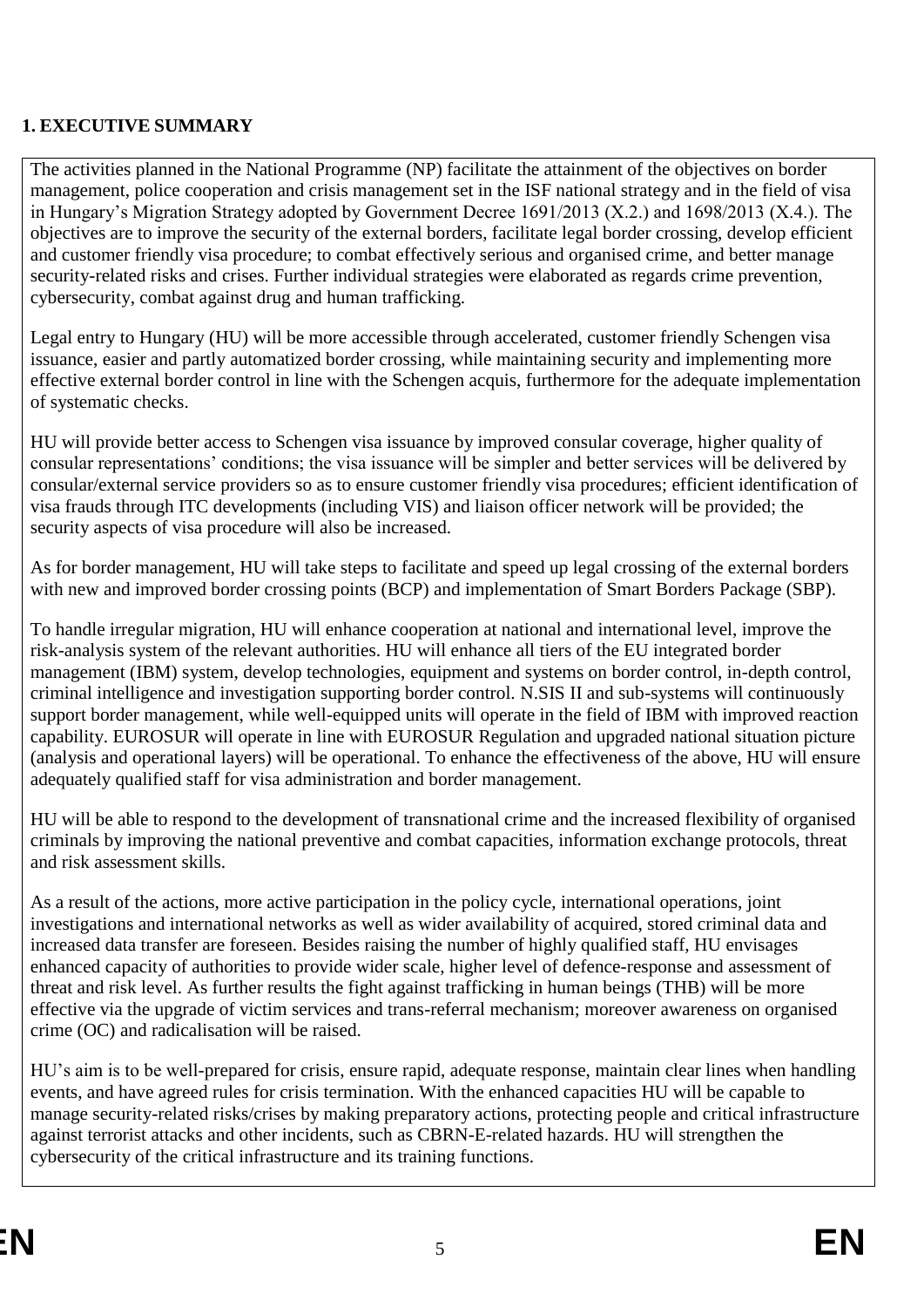By implementing the actions, an information security event management centre, and a CBRN-E training centre will be upgraded. Besides raising the number of highly qualified staff, HU envisages enhanced capacity of authorities to provide wider scale, higher level of defence-response. As further results, more active participation in international networks and wider availability of acquired, stored data, increased data transfer are foreseen.

Under the Borders component, HU considers the border management specific objective as main priority and 72.02% (37,658,285.45  $\epsilon$ ) of the allocation is planned for related actions, including operating support for borders (10.57% (5 528 492.65  $\epsilon$ ) of the NP), and for common visa policy specific objective HU planned 14.13% (7 387 822  $\epsilon$ )\*.

Under the Police component, HU will spend 82.6% (19,446,601  $\epsilon$ ) for prevention and fight against crime and 14.4% (3,400,401 €) for crisis management\*.

\* Technical Assistance is not included.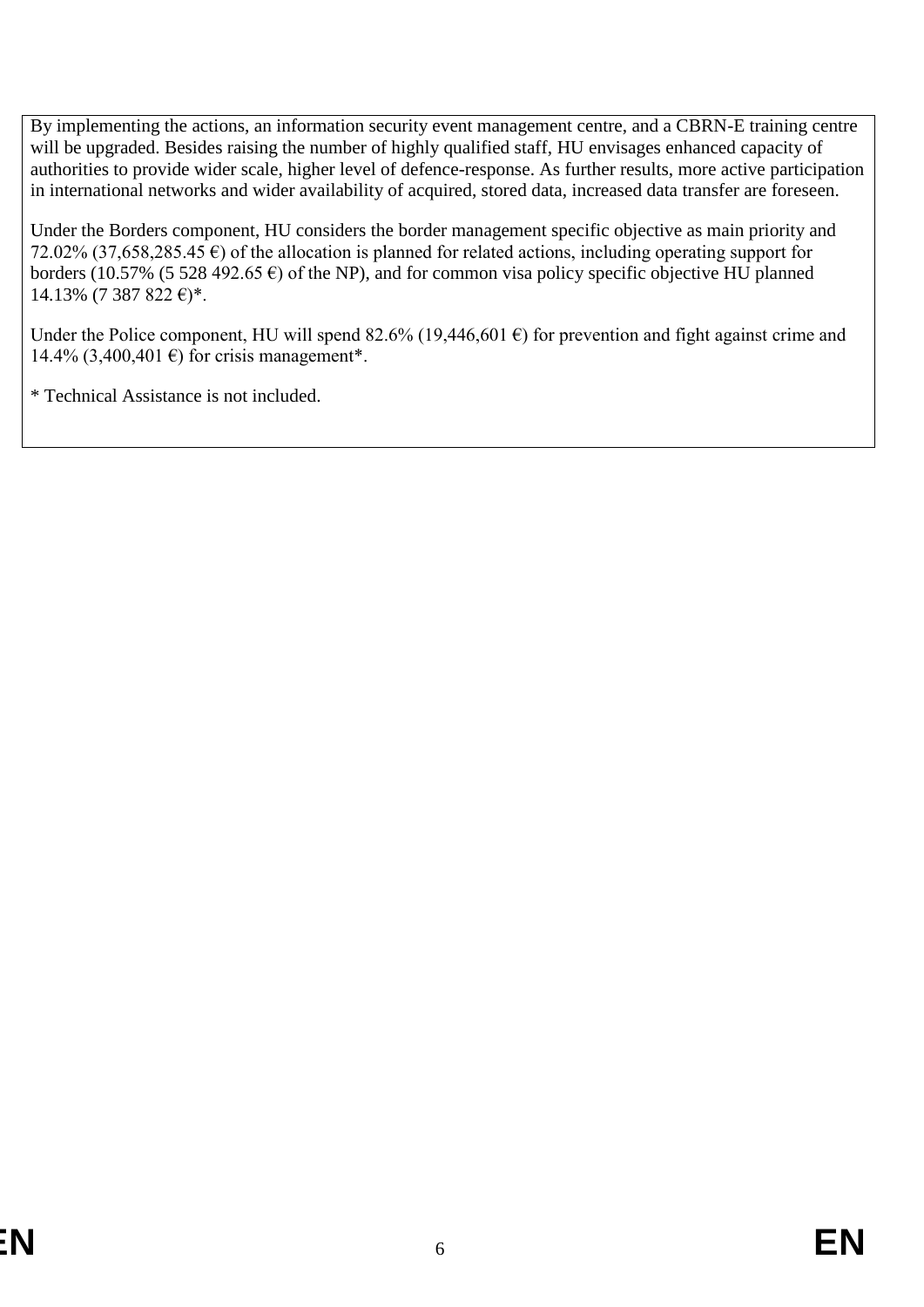# <span id="page-11-0"></span>**2. BASELINE SITUATION IN THE MEMBER STATE**

# <span id="page-11-1"></span>**Summary of the current state of play as of December 2013 in the Member State for the fields relevant to the Fund**

The number of **visas** issued in HU has been increased in the past three years (2012:12%, 2013:13%). 79 consular representations issued 358.393 Schengen visas in 2013. 286 consular officials are working on the representations, supported by local staff. Approximately 0,7M€ was provided by the national budget for issuing visa in 2013 excl. staff costs.

Further improvement of the premises, equipment for document security and staff is necessary for the management of the increasing number of customers; and costumer friendly environment is a challenge. Some of the premises of consular posts have to be renovated and extended (eg Baku, Delhi). Security equipment of the waiting, interview rooms and consular offices has to be improved at 7 locations out of which 3-4 (eg Havana, Jakarta, Almati) will be addressed by ISF-B.

Shortage of equipment was identified at 25 locations. Based on an assessment of the Ministry of Foreign Affairs and Trade (MoFaT) the consular coverage needs to be further increased by improving consular cooperation or opening new consular posts (eg Erbil, Quito, Ulaanbaatar). The temporary shortages of staff at some offices are addressed but there are locations (e.g. Almaty, Cairo, Minsk, Shanghai) where the number of staff still has to be increased. Some of these locations where in peak periods the consular staff (one or two consuls, assistants) need further personnel to be able to carry out visa process (30-40 % increase of visa applications at all of the above locations from May to July).

Training (basic training for general consular and visa administrator prior the deployment and further trainings) of the visa administrator staff must be ensured in line with the changes in legal background and local needs.

Necessary IT developments for VIS-roll out have been implemented under External Borders Fund-EBF. No shortage of equipment risks the implementation of VIS. The configuration of fingerprint reading devices (VIS) at the remaining consular offices is needed for VIS roll-out. Additional equipment (eg document and fingerprint readers) is required in line with the changing number of visa applications and with the new consular offices.

Continuous operation of N.VIS and changes in the number of visa application at certain HU consulates need to be managed. National budget used for operation of VIS was 182 k $\epsilon$  in 2013.

To filter irregular migration during visa procedure the quality of training needs to be improved (relevant bodies in the field of fight against illegal migration or forgeries are not adequately involved).

ILOs and document advisers at HU representations revealed more than 500 cases of visa fraud in 2013. Due to the growing irregular migration pressure the ILO network should be maintained and improved.

HU concluded representation arrangements covering 94 locations. There are negotiations on transforming 2 HU consular representations to common visa application centre. MoFAT regularly assesses the possibility of the extension of consular cooperation, also the possible locations for outsourcing some elements of the visa procedure.

To promote legal channels and reduce irregular migration the cooperation with third countries has to be improved.

Along the 1,103 km external land **borders** (UKR, SRB, RO and HR) HU operates 28 road, 12 railway, 3 river BCPs, and 3 air BCPs. The infrastructure of the BCPs at the UKR and SRB border complies with the Schengen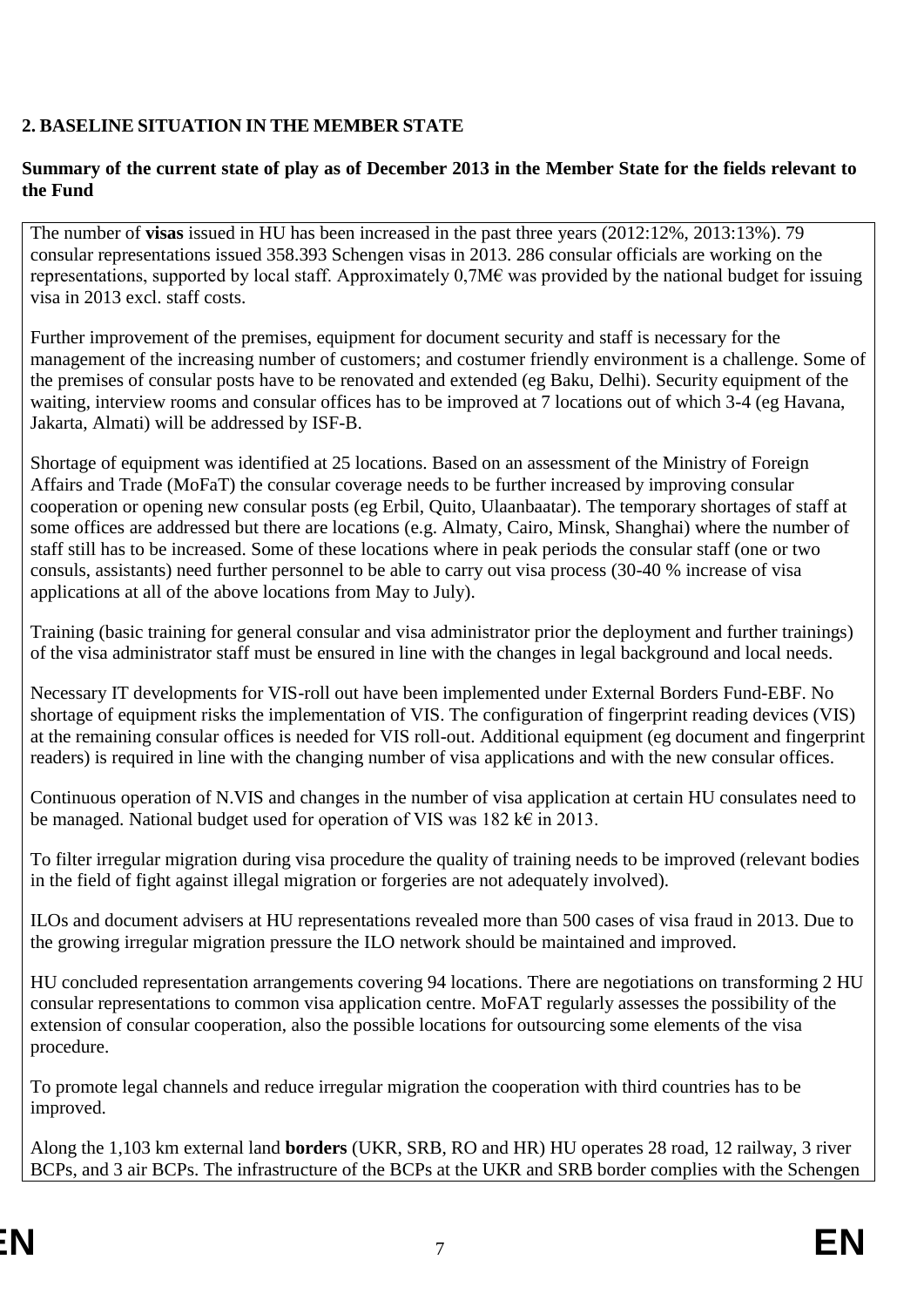requirements. App. 85 m€ was provided for border control (incl. staff costs) from national budget in 2013. 34 million people cross the external borders of HU yearly.

The completed VIS roll-out by mid-2015 will impact border checks at the UKR and SRB border (e.g. time to check travellers with visa will increase). Situation in UKR and visa liberalisation process of Eastern Partnership countries may have an impact on legal and illegal migration as well in terms of growing number of border crossings or changing methods of illegal activity.

The smooth check of travellers is a challenge, at SRB and UKR border congestions occur regularly, thus improvement of premises, building new BCPs, IT systems and equipment is needed. The exit and entry for bona fide travellers have to be facilitated.

Document and fingerprint readers, technical equipment, IT systems used at the BCPs was modernised in 2011. One ABC system (1 gate) operates at Budapest Airport since June 2014. The setup of ABC gates at other BCPs shall be assessed,implemented. Without prejudice to the outcome of the negotiations of the Smart Borders Package (SBP), the Introduction of SBP at BCPs and consulates will have to be carried out.

SIS II was introduced mainly with EU support (Schengen Facility and EBF). Based on an on-going study regarding the security of N.SIS II needs, if any, have to be addressed and the continuous operation requires further investments.

Although HU has already setup IBM system, cooperation within/between relevant authorities, and ITC equipment, systems have to be improved. Cooperation should be facilitated among MSs, EU institutions and third countries.

Training provided for border management personnel has to be improved, due to changing legal background, new working methods and technologies. There is a need for further training for border policing staff; and training for all relevant bodies (travel agencies, airlines, bus companies) that has an obligation to implement document checks in line with the rules on entering HU; also the review of the training system and facilities.

Handling illegal migration is a challenge due to increasing pressure mainly at the SRB border (2012:9,933; 2013:22,877 persons). Balkan route is identified by Frontex (FX) as important land irregular migration route even at EU level. Impacts of the Afghan crisis and after-effects of the 2011 peak, escalation of the Syrian and Somali situation is perceived in increasing irregular migration especially at SRB border. As a new phenomenon irregular migrants from Western Africa also appeared on the Balkan route. At HR border illegal activity has increased (2014:36% to 2013) as landmines layed were removed. HU is on the Eastern border route as well, but the level of irregular migration was significantly lower at the border with UKR.

EUROSUR National Coordination Centre (NCC) is operating at the National Police Headquarters (NPHQ) in line with EUROSUR Regulation. Upgrade of national situation picture is essential based on FX recommendations (e.g. implement operational and analysis layers).

The authorities have their own risk analysis; but there is a need for improving the complexity of risk analysis and assessment based on data of authorities involved in IBM.

Border surveillance is based on fix, mobile and handheld thermal cameras, night vision devices procured under EBF. Mobile surveillance devices may be redistributed by county police headquarters or by the NPHQ to react to changes in irregular migration. Maintenance of the existing technical/IT equipment, systems, replacement or development is required based on assessment of the NPHQ.

Border control bodies have road (145), off-road (45), controlling vehicles (11) and patrol boats (8) co-financed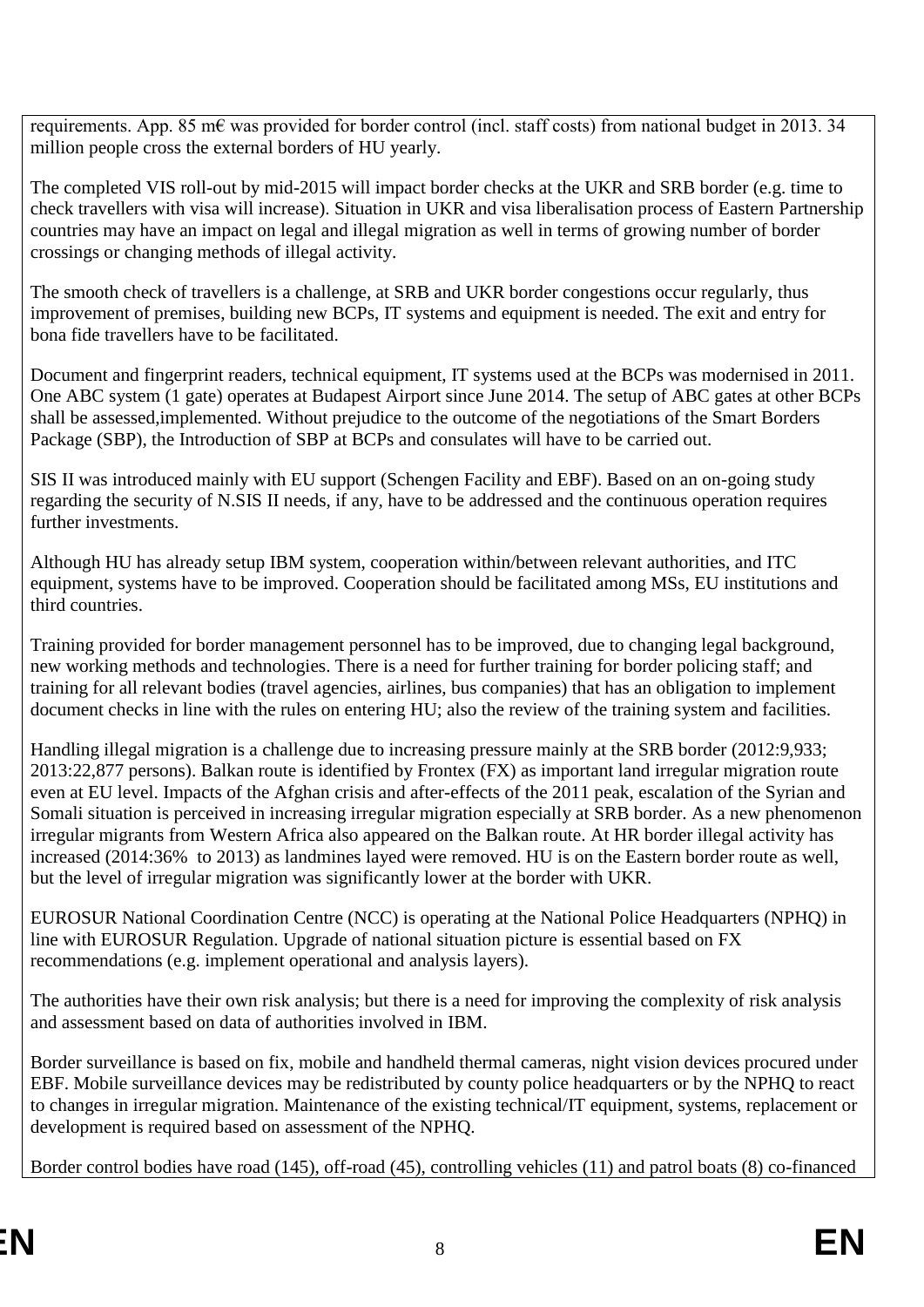by EBF along the external and temporary external borders. To maintain and improve reaction capability of border control bodies, units responsible for in-depth check and criminal intelligence unit supporting border policing, procurement of 86 vehicles is required.

Voice communication among patrols and different centres is ensured via Unified Digital Radio System (UDR) but other ways of communication (suitable for data communication eg smartphones) are spreading. Improvement of real time communication and data exchange is essential for border control tasks.

Level of ITC and technical equipment of border control units is adequate at SRB and UKR borders, border control units at HR, RO borders, units responsible for in-depth check and criminal intelligence unit supporting border policing shall be improved in terms of procuring equipment, ITC.

Mainly police is responsible for **prevention and fight against crime** (national budget in 2013: 221.56 M€). 26 CIPS/ISEC projects (12.83 M€) were implemented on combating OC and terrorism, victim protection, increased property recovery, investigation efficiency, data exchange, training, establishment of early warning, threat and risk assessment and setting-up national Passenger Information Unit.

As HU is an EU external border country, intensified exposure on international OC is a specific challenge, therefore only up-to-date data exchange protocols and equipment, law enforcement (LE) officers with solid language skills and refreshed knowledge can be tools to efficiently combat such crimes.

As for the policy cycle, HU is active mostly on the following areas: illegal migration, THB, counterfeit goods, excise and MTIC fraud, drug trafficking and cybercrime. Related mainly to these, as requests on assistance for cross-border operations show (2012:27, 2013:44), increased international crime combat activities are registered. The updated Criminal Code clarified and extended the circle of cybercrimes. Drug traffic-related delicts are increasing (2012:473, 2013:615). Financed by national and EU resources, in line with the national THB strategy, several actions (including joint investigation teams (JIT), bilateral operational cooperation action plans) have been launched to increase the efficiency of prosecutions.

In the field of radicalisation the delicts are relatively high (2013:106); and although terrorism poses less threat, establishing the conditions to handle it is essential. Financial and economic crimes are increasing (2012:5030, 2013:5762), thus training possibilities were established enabling field-specific education. Police, customs, prosecution jointly have been developing international financial investigations. Asset recovery unit is to support c/overt operations demolishing organised crime groups (OCG). Regarding anti-corruption a project under State Reform Operational Programme has been launched (2.3 M€).

Scarce participation in JITs and international operations is recorded due to missing efficient cooperation with prosecution and lack of international experience. There is a need in equipment (e.g. covert audio-visual technics, operative IT, forensics) on intelligence capacity and information protection. Missing adequate methodology on parallel financial investigations, asset-recovery and coordination among bodies (policecustoms-anti-terror agency) obstruct the proper identification and dismantlement of OCGs. Awareness raising campaigns on early warning for effective prevention (e.g. THB, radicalisation for juveniles) are insufficient.

International cooperation and information exchange is mostly managed by police. Work processes are not sufficiently automated and not all the national databases are interfaced to one another, neither to EU nor to other international channels (e.g. Prüm platforms), query procedures are burdened with excessive administration. Human resources (liaison officer, seconded national expert) are not ensured in each relevant area abroad/at international organisations (e.g. Interpol, Europol). The cooperation among LE and judicial authorities, prosecution and security service providers shall be enhanced.

In 2013 a modular further training system was established for the front liners for developing professional skills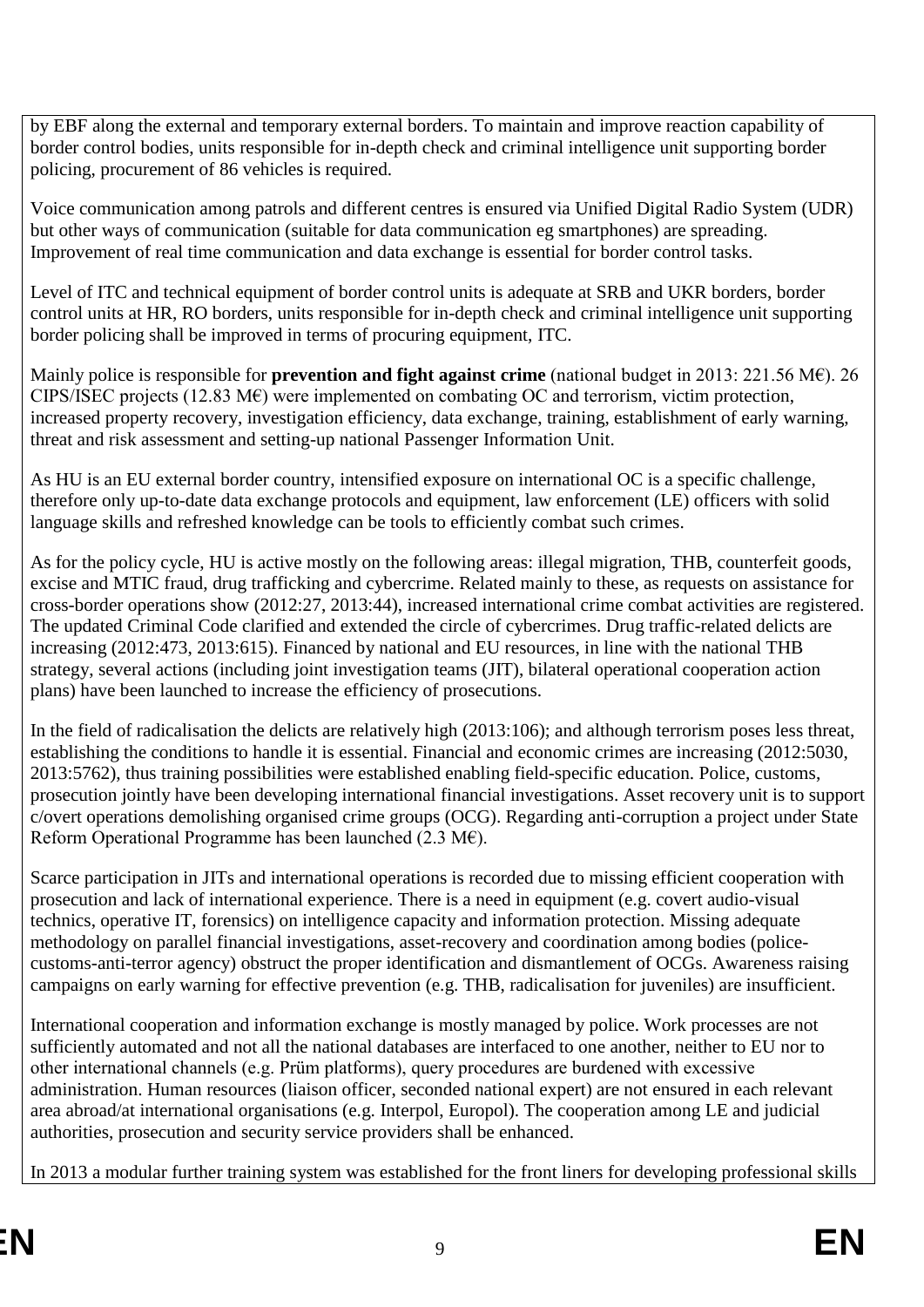and attaining multidisciplinary and language skills. This is to be synchronized to the Law Enforcement Training Scheme (LETS) contributing to the improvement of a national cross-border-minded culture. Weak foreign language skills hamper the effective international cooperation. Lack of platforms for experience exchange (with NGOs, security sector), exchange programs, study visits and limited access to the latest training material along with the low number of researches also hinder cooperation. Up-to-date trainings are planned for practitioners on e.g. cyber-crimes, anti-corruption.

The number of THB victims (2012:122, 2013:133) and delicts of exploitation (2012:737, 2013:810) is increasing. To provide victim support and social reintegration, HU launched RAVOT-EUR project in 2014  $(311 \text{ kg})$ . The victim protection system needs to be improved as regards the cooperation between authorities and NGOs and the provision of appropriate infrastructure (missing victim-specific database, data exchange IT platforms, trans-referral system). Preventive measures to spread awareness on the dangers of THB should be further increased.

In terms of threat and risk assessment, HU has to improve its IT capacity, methods and practices (on monitoring trends and warning systems) and non-uniform proceedings (e.g. EU risk analysis adaptation, air traffic security). Participation in different networks (e.g. Radicalisation Awareness Network-RAN) should be enhanced. Front liners need to efficiently use the results of threat and risk assessment in daily work.

HU has two main operators fulfilling **crisis management**; their allocated resources were 188.28 M€, whilst the number of CBRN(E) crimes and cybersecurity delicts were 73 and 652 in 2013. Cooperation among the authorities and the private sector is a big challenge, whilst the staff needs to be involved in specialised trainings, conferences and the work of EU networks. Capacity building is to be improved on prevention, operational response, physical and cyber safety and analytical field. There is a need for establishing an international complex CBRN-E training centre in Central Europe. The lack in training curricula and trainers available to enhance knowledge are also challenges to be handled, along with the non-sufficient support on research activities. Gap appears on missing technical (e.g. protection equipment) and IT developments (supporting coordination, cooperation, data exchange) to aid in deterring cyber-attacks against critical infrastructure. International events need to be visited regularly to gather up-to-date knowledge.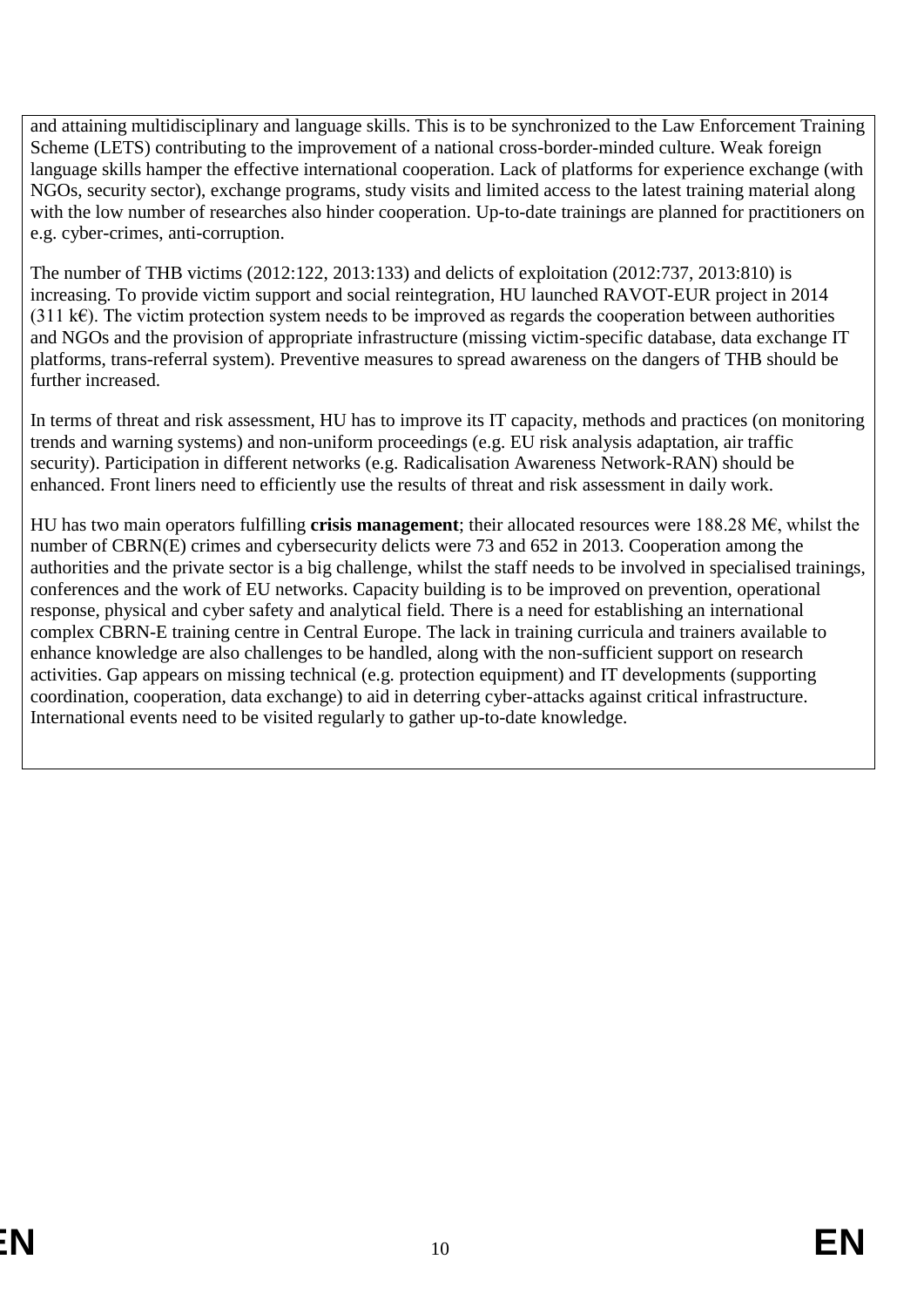# 3. PROGRAMME OBJECTIVES

<span id="page-15-0"></span>**Specific objective 1 - Support a common visa policy** HU will ensure the improvement of visa issuance in line with the Schengen visa procedure requirements in view of the national foreign policy and security interests and the promotion of economic growth in line with Hungary's Migration Strategy adopted with Gov. Decree 1698/2013. (X. 4.). This objective will be guaranteed by cooperation at national level and with international and EU partners, by further strengthening of a customer friendly, transparent procedure and environment and by highly trained staff.

HU aims to strengthen national capacities in line with the common visa policy and to promote the development and implementation of the policy on short-stay visas (up to 90 days), in addition to enhanced consular cooperation, To improve consular coverage the possibility of the extension of consular cooperation at each location and the locations for outsourcing some elements of the visa procedure will be assessed. Where the improvement of consular cooperation is not possible HU will open new consulates under national budget.

HU aim is to ensure efficient and customer-oriented Schengen visa issuance at each Hungarian representation, that fully meet the Schengen requirements for which HU provides the necessary premises/qualified staff/IT and technical equipment for the management of the increasing number of customers, complying with the changing EU and national legal background esp with improvement of the premises (renovation, extension, security conditions), procuring equipment (for ensuring the operation of VIS and document security). The temporary shortages of staff will be addressed.

The fight against illegal migration (especially visa fraud and any document security related the visa procedure) must be strengthened in the visa procedure via trainings and deployment of document and visa advisors.

In order to improve cooperation, coordination and information exchange among the MSs and the Hungarian consular representations HU will work on the extension of the visa representation system.

The VIS roll-out and operation of VIS must be ensured along with enhanced local consular cooperation, improvement of visa application facilities, consular coverage especially in the Commonwealth of Independent States and Middle Eastern region and more customer friendly visa administration services.

HU participates in projects carried out under Specific Actions targeting improvement of consular cooperation.

<span id="page-15-1"></span>

| .I V (<br>. .<br><br> | явясн у |
|-----------------------|---------|
|                       |         |

<span id="page-15-2"></span>HU aims to improve the premises of app 30% of the representations in 3rd countries, mainly financed under national budget but some of the locations will be co-financed under ISF to ensure efficient and customeroriented visa issuance procedures also to fulfil the security measures set in VISA code and privacy for the applicants.

6 new consular offices will be opened to ensure the extension of visa application facilities, where HU has no permanent representation (planned in 2015: Erbil, Ho Shi Minh, Kuala Lumpur, Quito, Ulaanbaatar) financed by HU budget.

The number of staff will be increased for smooth management of the increasing number of customers. Costs of the personnel will be financed by HU budget.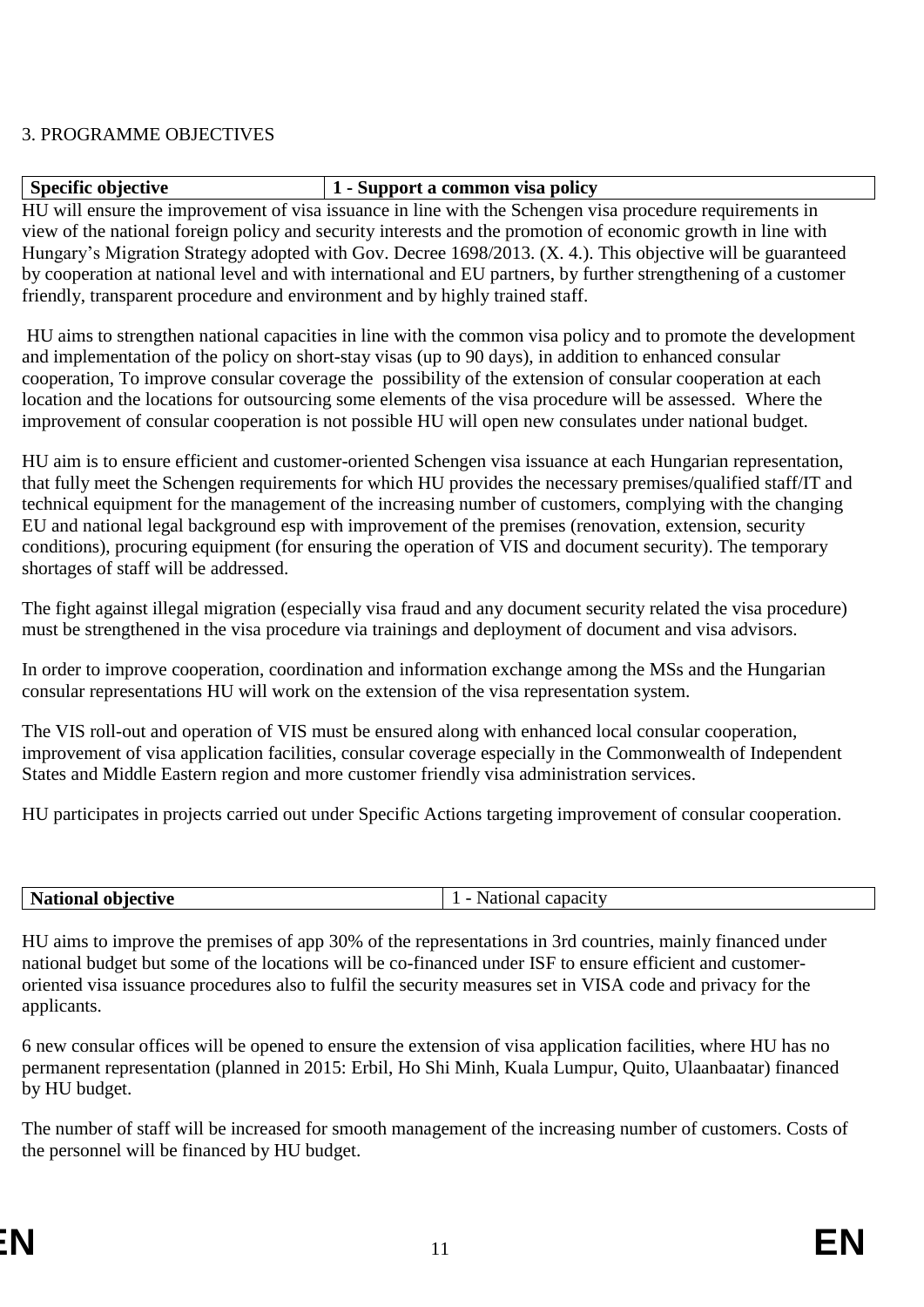Cooperation opportunities with travel agencies and external service providers will be extended (outsourcing) financed by national budget.

HU will improve the available information on visa procedure in advance and to simplify, standardise visa application process while ensuring high level security of visa issuance procedure including provision of equipment.

Central National Visa System will be maintained and developed, including IT required for visa issuance and equipment necessary for collecting biometric data and taking into account the requirements for interoperability.

Developments at Hungarian representations in MSs will be financed under national budget.

#### **Funding priorities**

- 1. The extension, reconstruction and refurbishment of premises of visa issuance (preferably of the followings: Baku, Delhi, Istanbul, Beijing Ankara, Bagdad, Nairobi) and the procurement of security equipment for consular representations in third countries (preferably in Havana, Jakarta, Mexico City), however the exact locations co-financed by ISF will be determined later considering the added value of co-financing. Purchase of technical equipment (for example document checking devices).
- 2. IT developments required for the continuous operation of the N.VIS following the implementation and further development of VIS will be carried out: N.VIS software development (to follow changes of interface control document and legal background), hardware procurement including Central National Visa System of the Office of Immigration and Nationality (OIN) and the Consular Information System of the MoFAT including the necessary document and fingerprint readers, and IT for visa processing, fitting for the changes of the number of visa applications in third countries.
- 3. Information on the visa procedure (updating websites, leaflets etc.)
- 4. At consulates where Hungary represents other MSs the staff will be reinforced with deploying consular officer for a short period (2-3 months) if the number of cases requires (eg tourist season).

Results:

- 5. Improved services in 7 consulates
- <span id="page-16-0"></span>• N.VIS will be continuously operational

| N<br>ective<br>чин<br>. .<br>- |
|--------------------------------|
|--------------------------------|

Basic training of consular officials is financed under national budget whilst further trainings (training of the qualified consular officials on best practices, document security, changing legal background) and language trainings for visa staff are financed by ISF to provide regular further trainings for the staff of the Hungarian representations issuing Schengen visa to ensure up-to-date and practical information.

Hungary will revise the whole training system of consular officials of visa administration involving the experts of relevant Hungarian authorities (e.g. Police, OIN) in fields requiring special knowledge, for example document security and illegal migration in order to improve the efficiency of basic and further trainings through involving all the relevant authorities in the trainings of the consular staff.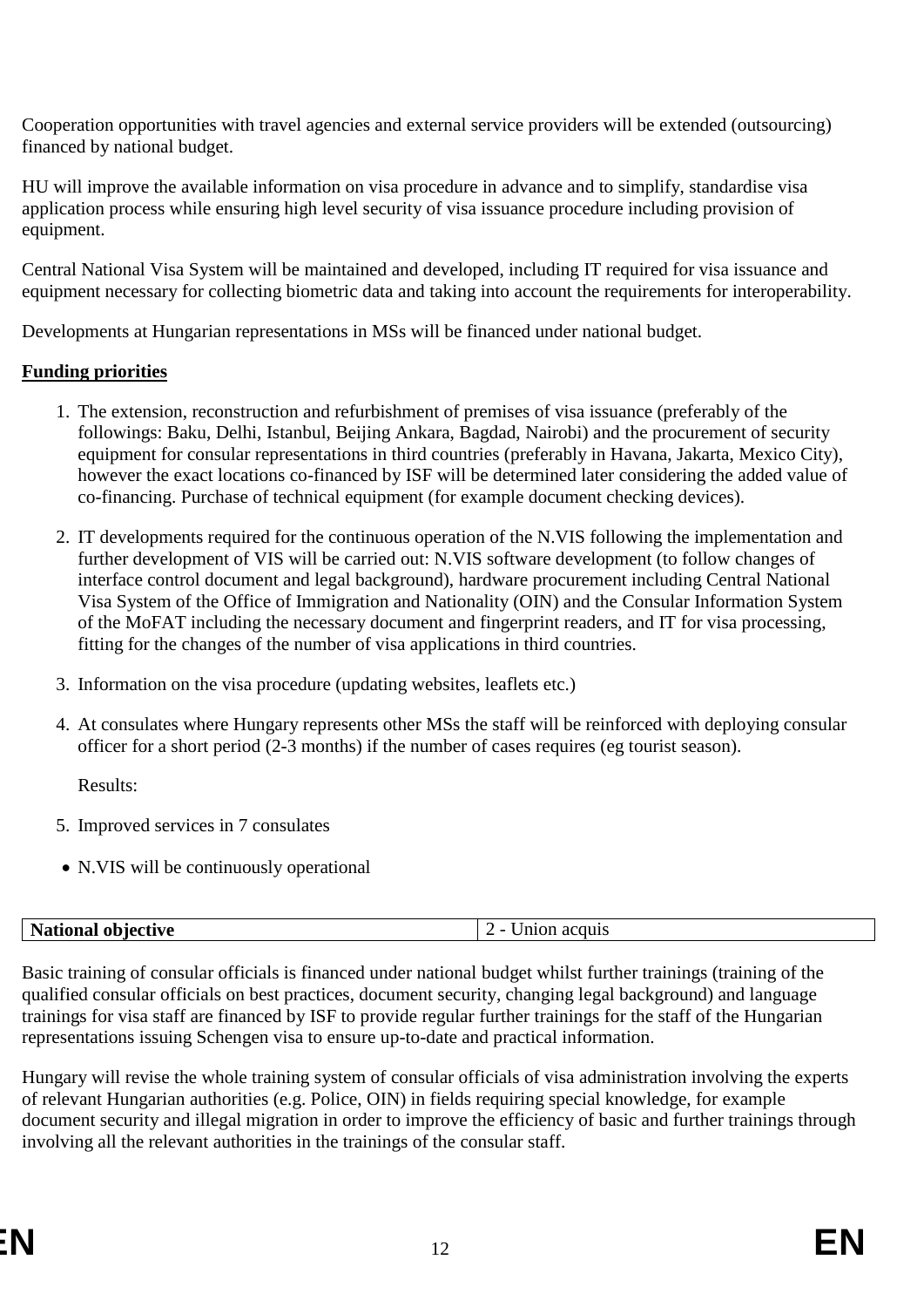# **Funding priorities**

- 1. Local and regional (consulates at a certain geographical area) further trainings (on VIS, best practices on visa procedure, visa frauds etc.) and language training for staff at the Hungarian consular representations involved in visa issuance and consular cooperation will be organised.
- 2. Workshops for elaborating one revised training programme for consular officials on visa will be carried out.
- 3. Forums and trainings involving the authorities of the third countries to improve the cooperation on Schengen visa related issues, including acting against visa fraud.
- 4. The country information, migration and document information training provided for ILOs, visa and document advisors will be revised and carried out (training programme and training).

#### Results:

- Increased knowledge on common visa policy and visa issuing
- 3 forums and trainings involving authorities of third countries
- <span id="page-17-0"></span>• 1 training programme revised

| National objective | cooperation<br>onsular<br>$\overline{\phantom{a}}$ |
|--------------------|----------------------------------------------------|
|                    |                                                    |

In order to improve cooperation, coordination and information exchange among the Schengen and EU MSs and the Hungarian consular representations HU will work on the extension of the visa representation system eg fostering the conclusion of representation agreement with the expected partner MSs to enhance consular cooperation at a certain location to clarify needs or expectations (to help the dialogue) and to elaborate the operation in case of co-location.

Local and regional (e.g. geographic region) consular cooperation (both among the Hungarian consular representations and at EU level) will be strengthened and HU will continue the practice regarding representation arrangements. MoFAT initiates representation agreements considering carefully the existing national capacities at the consulates concerned and seeks for the efficient use of the staff already available.

HU's aim is to ensure the presence of the document and visa advisors following assessment of the migration risks at posts whereas Hungary represents other MSs to maximize the added value of EU financing and improves the training of the officials listed. Liaison officers/document advisors working at consulates where HU doesn't represent other MSs will be financed under national budget.

#### **Funding priorities**

- 1. workshops and meetings for the authorities of HU and MSs to facilitate conclusion of representation agreement at a certain location and to elaborate the operation in case of co-location.
- 2. visa and document advisor positions will be established or maintained to facilitate visa procedure at third countries where HU represents other MSs.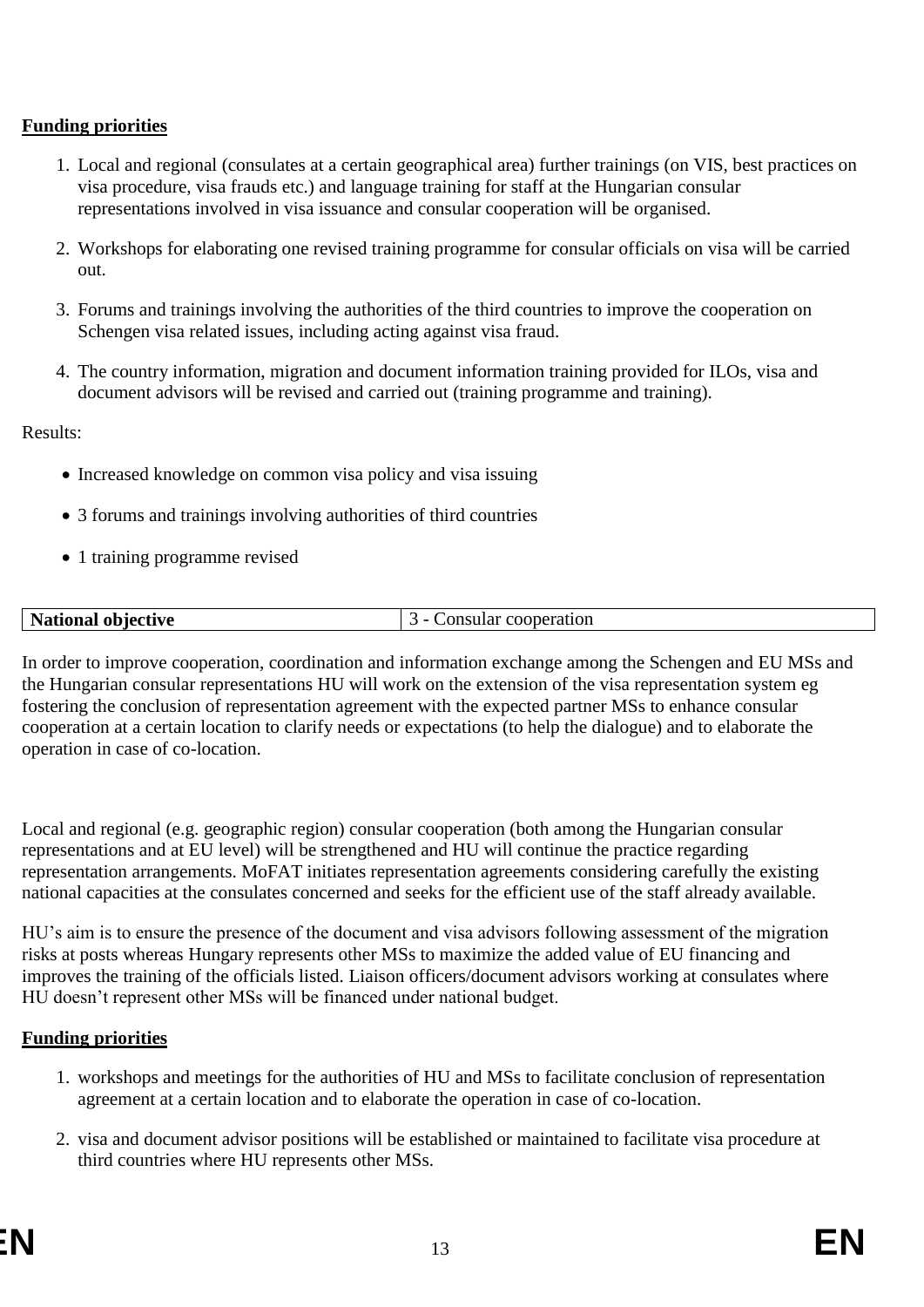Results:

- 3 workshops and meetings aiming at improving the exchange of information
- <span id="page-18-1"></span>• 8 document and visa advisor posts in third countries

<span id="page-18-0"></span>

| <b>Specii</b><br>$\bullet$<br>action :<br>ени | eration<br>oome<br>.<br>_ _ _ _ _ _ _ _ _ _ _ _ |
|-----------------------------------------------|-------------------------------------------------|

HU will participate in the following actions:

1. Schengen House Rwanda, Schengen House Burundi: leading MS: Belgium. The main objective of the projects is to set up and further develop consular cooperation mechanism in Rwanda and in Burundi where Belgium represents the majority of MSs. Aim is to establish Schengen Houses to provide visa applicants with more extensive and client oriented service. Activities: setup of the Houses, training of visa employees. Visa agents, employees will be trained on national methods of represented MSs and best practices. HU will be cobeneficiary of the grant (no financial contribution from the partners) and its role will be to designate national staff to train visa agents and local staff of the Schengen House in Kigali and Schengen House in Bujumbura.

Consular Cooperation Mechanism: leading MS: Belgium. The project aims to set up a Consular Cooperation mechanism on Schengen Visa Processing in commonly agreed third countries.

As a partner HU will participate in joint actions in commonly agreed third countries and will be a cobeneficiary of the grant. Share of tasks among the partners will be agreed later, HU will participate in the following activities:

- contract and supervise the activities of the joint document verification officer or joint external document verification services;

- organize and chair the local anti-fraud working group;

- report to the project Steering group.

Total budget: 3.12 m €, EU contribution: 2.808 k€. Project partners will contribute 312 k€.

| ້ | • • •<br>e objective<br>спіс |                                    | $\mathbf{u}$                        |  |
|---|------------------------------|------------------------------------|-------------------------------------|--|
|   |                              | $c \tau \alpha$ $\Gamma$<br>$\sim$ | . TTT TI<br>1,01,01,01<br>$\lambda$ |  |

<span id="page-18-2"></span>In line with national strategy of ISF (Gov. Decree 1691/2013.(X.2.) HU's aim is to maintain the requirements of the Schengen acquis in relation to the security of external borders of HU while facilitating legal border crossings in cooperation with MSs and authorities from 3rd countries. Furthermore HU aims to tackle irregular migration and support to fasten and ease legal entries/exits at the external Schengen borders.

HU will ensure smooth cooperation in the EUROSUR and develop the national risk analysis and assessment network with the involvement of relevant authorities for increasing the quality of the National Situation Picture and to support the reaction and response capability of relevant authorities to react to the increase of irregular migratory flows.

For improving the effectiveness of the day-to-day practice of the HU authorities related to IBM (National Police, Office of Immigration and Nationality, Central Office of Administrative and Electronic Public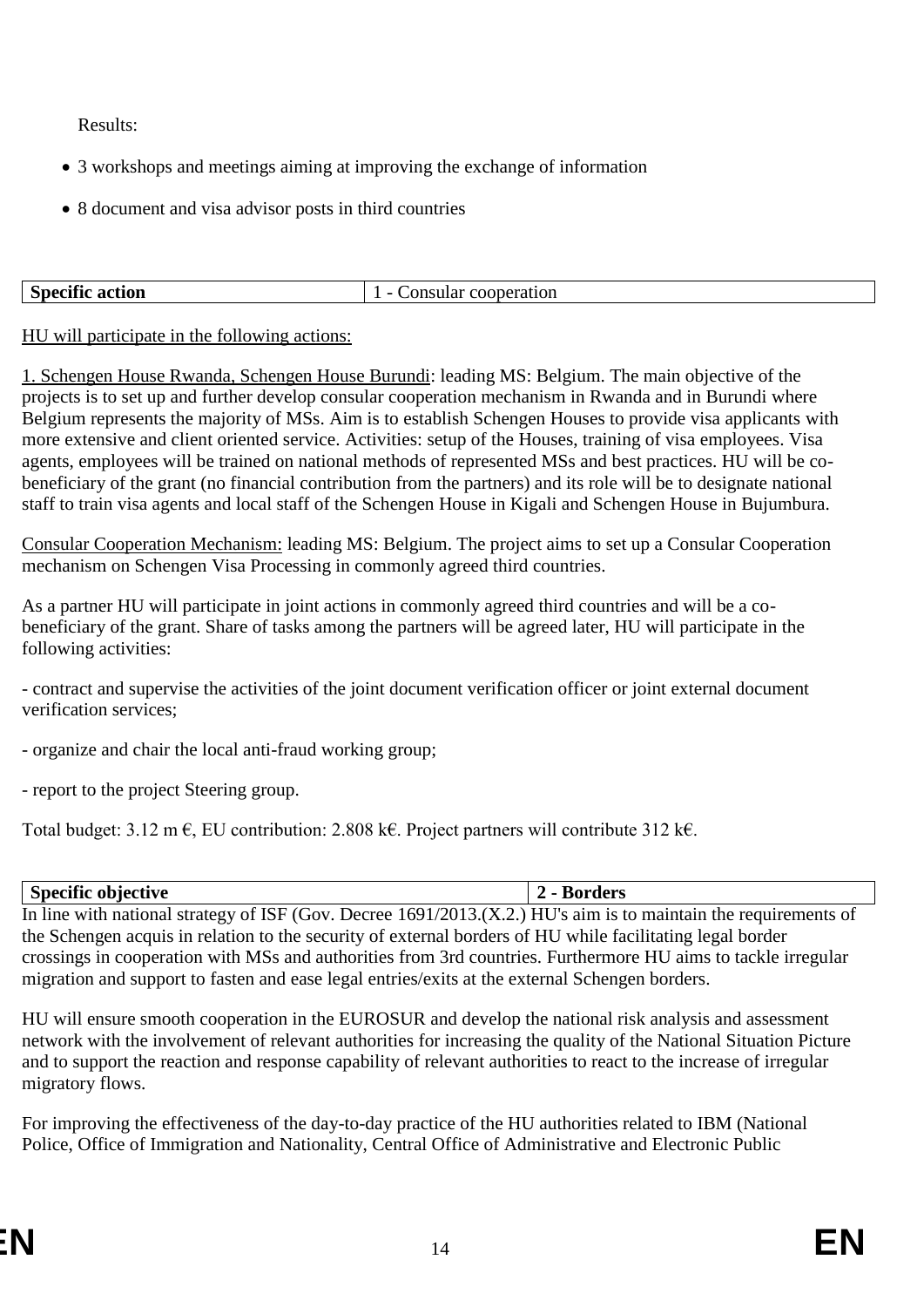Services), HU will develop the cooperation, coordination and information exchange at national level, with MSs, 3rd countries, international organisations and NGOs and within the national authorities.

HU aim is to identify and implement new EU technologies and developments at national level for supporting the border control of the HU external borders.

HU will improve the competencies of the staff and align the national curricula to the Common Core Curriculum (CCC), Sectoral Qualification Frameworks (SQF) and Fundamental Right courses.

HU will implement the recommendations of the future evaluation of the application of the Schengen acquis, and the ones of the Vulnerability Assessments.

HU is committed to the introduction of the smart borders package (SBP). Developments have to be in line with the outcome of the EU legislative procedure and for the purposes of interoperability. The existing border registration system operating at each BCP might be a good base for the national component of Entry-Exit System and the ABC system will be improved.

HU will improve all four tiers of the EU IBM, develop technologies, equipment and systems related to border control, in-depth control (checks carried out not systematically in the territory of HU to identify persons that crossed the external borders illegally), criminal intelligence and investigation supporting border control (to give real time information and data for the border control units to carry out their tasks more focused and to participate in border control tasks). HU aims to detect more effectively cross-border crime activities related to illegal border crossing and improve cooperation at national, EU and international level with regard to tackling illegal migration. All these measures will be carried out in accordance with Article 3.3 (ii) and (iii) of Regulation EU No 515/2014.

HU will ensure more efficient border control (including systematic checks), speed up border crossing.

<span id="page-19-1"></span><span id="page-19-0"></span>

| $-1 - 4 - 1 - 1$<br>objective<br>шин<br>v<br>.<br>. . | $\sim  -$<br>. .<br>UK |
|-------------------------------------------------------|------------------------|

EUROSUR system of HU is in full compliance with the EU requirements. HU will ensure the maintenance and continuous development with providing the hardware and data connection required for the application and operation of the EUROSUR (including receiving data from the border surveillance system and national IT systems supporting border control). Operation of the EUROSUR is financed under national budget.

National Police (NP) will examine the need for regional coordination centres, and - in line with the findings regional coordination centres at the external regional border will be established with the necessary equipment.

HU will improve the national situation picture in line with the EUROSUR regulation and FX recommendations especially by using data of joint platform for an enhanced risk analysis for the authorities involved in IBM at national level.

HU will improve thermal camera systems at the external borders directly linked to the ERUOSUR National Coordination Centre.

# **Funding priorities**

1. Modernisation of the ITC equipment (especially hardware and data connection) of the EUROSUR National Coordination Centre.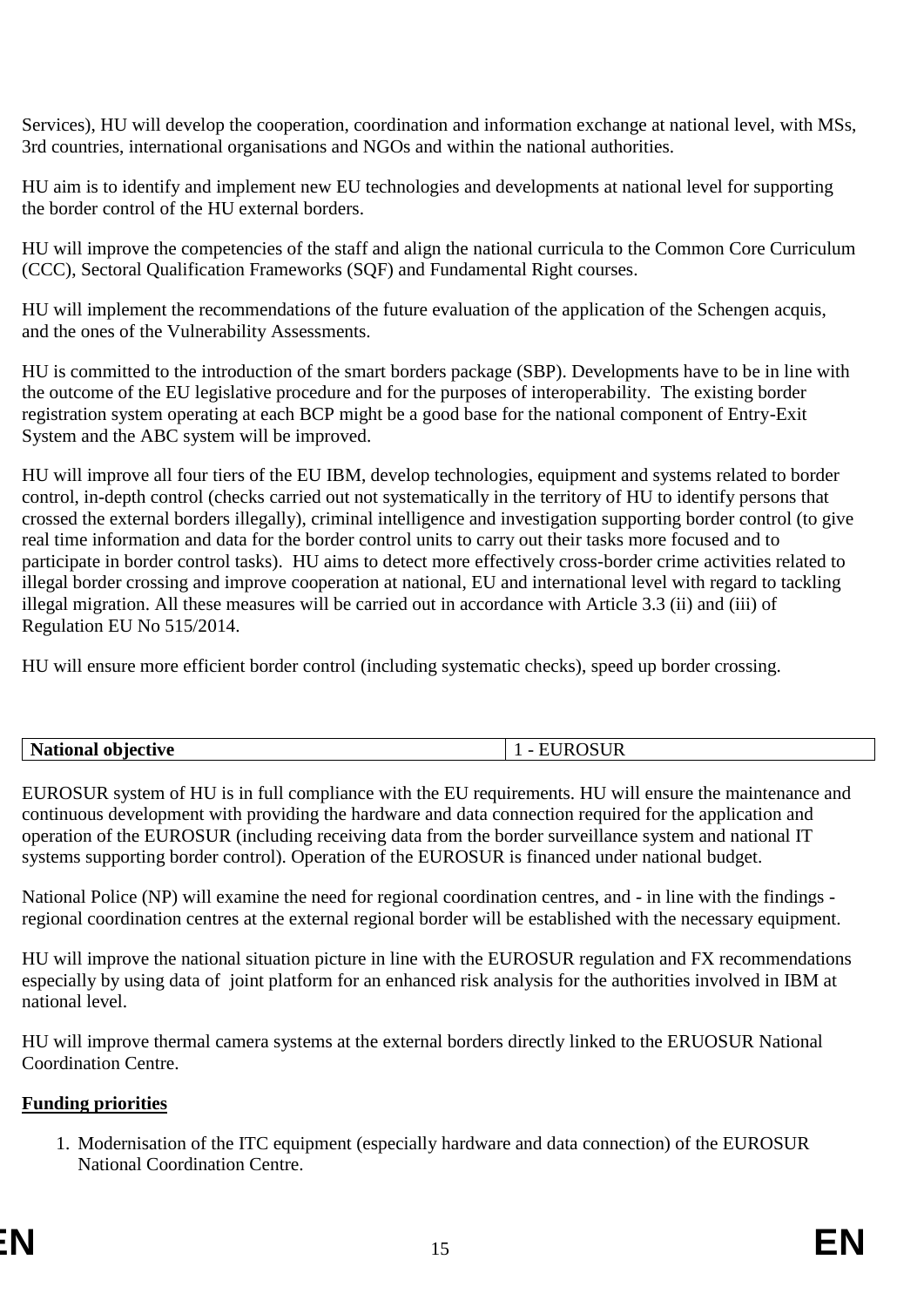- 2. IT developments (software and hardware) for improving national situation picture.
- 3. Developments of thermal surveillance systems (stable and mobile) at the external border that are linked to EUROSUR.

Results:

<span id="page-20-0"></span>• Providing reliable and up-to-date data to EUROSUR

| National objective | Information exchange |
|--------------------|----------------------|

**At national level** HU will ensure enhanced national cooperation among the relevant authorities involved in border management.

HU will improve criminal intelligence supporting border control to prevent and fight against cross-border crime at the external borders relating the movement of persons including human smuggling.

To ensure real-time and accurate exchange of information the national network of risk analysis and assessment must be further developed and enhanced access will be provided to the systems. HU will improve information exchange on false or forged travel documents.

**HU will develop cooperation with EU countries especially** to ensure the detection of human smuggling groups. HU's aim is to extend the activities of the existing common contact service point at Mohács River BCP and to integrate the potentials of the Danube Law Enforcement Coordination Centre in border control (only actions related to border control will be financed under ISF/B).

HU will improve cooperation **with third countries** especially with the Western Balkan states. Relationship must be established with the non-neighbour transit third countries (Eastern Europe, South East Europe and Asia) and cooperation must be enhanced among the border police authorities.

A clear apportionment key will be established in case measures will go beyond border control.

# **Funding priorities**

- 1. Development of the capacities of communication systems supporting the border control mainly through the procurement of ITC devices and equipment (e.g. UDR radios)
- 2. Procurement of IT development to collect, analyse, aggregate data related to irregular migration, ITC developments to facilitate direct communication between the criminal intelligence unit and border control unit, procurement of technical equipment to the criminal intelligence unit in order to participate or carry out border control tasks (eg. interceptions) in cooperation with the border control units
- 3. Workshops, meetings to review risk analysis methods. Further development of the supporting IT systems and development of a joint IT platform to perform migration related daily data management, risk assessment . All activities will be in line with CIRAM 2.0
- 4. Further development of the NEKOR (National Photo- and Document Archives System) to support border control, and procurement of equipment for preparing documentation of false and forged documents (document checking and archiving equipment, scanners etc.) with a view of FADO upload
- 5. Conferences, workshops, meetings, consultations with third countries and MSs regarding border control and fight against irregular migration

Results: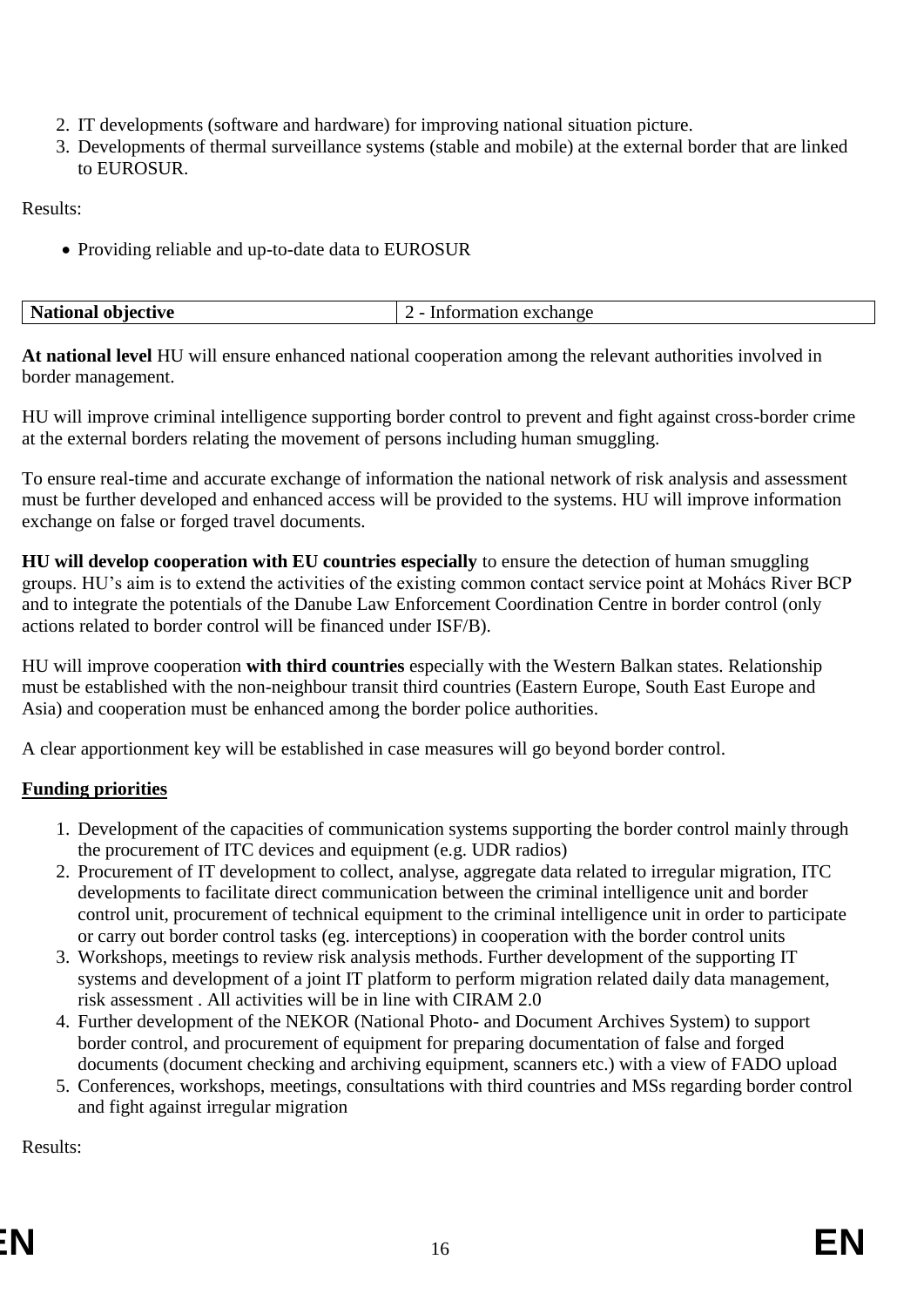- Increased number of authorities sharing data on a daily base
- 2 risk analysis methods reviewed
- <span id="page-21-0"></span>4-5 Conferences, workshops, meetings, consultations with the involvement of third countries and MSs

| Nc<br>'ective<br>$^{\bullet}$ | ommon<br>standards<br>$1 + 1 - 1 - 1 - 1$<br>Ummon<br>$\sim$ |
|-------------------------------|--------------------------------------------------------------|

The operational experiences of the existing ABC gate is evaluated by the National Police in terms of number and remarks of travellers, security, possible developments. There is a need for assessment for each border crossing points whether installing similar ABC gate would provide better service.

HU is to promote research-development in order to facilitate innovation and the introduction of new technologies in border control, especially to increase the efficiency of the existing border surveillance and control systems and to identify further development potentials, and also to review the training of the border management staff.

Hungary will elaborate its national integrated border management strategy for the implementation of the European Integrated Border Management Strategy.

Hungary is registered to access ICAO PKD, however developments financed under national budget are ongoing at the Central Office of Administrative and Electronic Public Services (COAEPS) to handle data at national level and make it available for the national authorities. NP is prepared to use data in border checks (incl. ABC gate) via the Border Control and Registration System as soon as the data is forwarded without restriction by COAEPS (only limited number of authentication keys is available by the time of programming exercise). The on-going development is considered adequate, the costs occurring will be financed under national budget, HU will use ICAO PKD at the external borders.

HU will enhance cooperation with Frontex (FX).

# **Funding priorities**

- 1. Preparing feasibility study for establishing new or developing existing ABC gates taking into consideration the outcomes of FastPass project.
- 2. Researches, pilot projects and studies regarding the further development of the existing systems supporting border surveillance (especially further integration of existing fix and mobile thermal surveillance systems or other sensors) and border check (especially Border Control and Registration System) and for improving the training of the staff

<span id="page-21-1"></span>Results:

• 3 research studies or pilot projects

| оняі |  | <b>Natio</b><br>phiective | cauis |
|------|--|---------------------------|-------|
|------|--|---------------------------|-------|

HU will ensure fast and targeted implementation of the recommendations defined by the future evaluation of the application of the acquis to ensure full compliance with the Schengen requirements.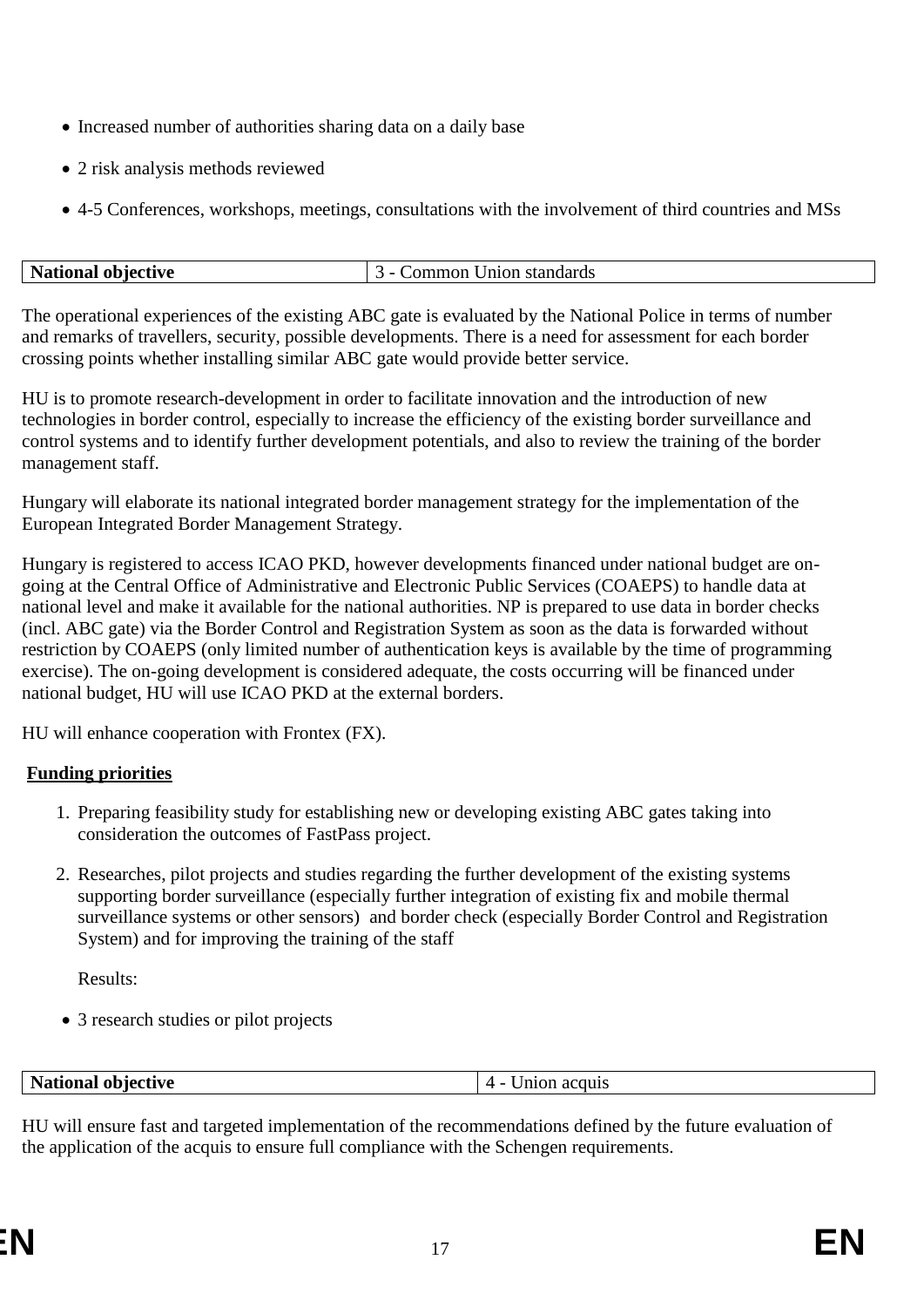Remaining Scheval recommendations (implementation of risk analysis model based on CIRAM 2.0, improvement of the privacy for applicants in Istanbul, further development of the BCRS) are financed under national budget.

Basic training of border policing staff is financed under national budget, whilst further training of the existing staff (eg document security, best practices, language) is supported by ISF-B.

HU will improve the competencies of the border policing staff with the improvement of basic (especially law enforcement secondary schools) and higher (university/college level) education (in terms of facilities, equipment and training material), and support further trainings of the relevant staff (border policing, criminal intelligence and staff involved in in-depth checks). The trainings will focus on identifying smuggling of human beings and victims of THB in border control (however THB is a key issue for HU and targeted actions are specified in the ISF police cooperation part) and in particular, special attention to the identification, immediate assistance of vulnerable persons, as well as communication in foreign language (e.g. with guest officers). Basic (general) training of border police officers will be financed under national budget.

HU will ensure active involvement in the Schengen evaluation training and specific trainings organised by FX, with an intention to host some of the events.

#### **Funding priorities**

- 1. Implementation of recommendations of the *future* Schengen evaluation reports (e.g. training, equipment, infrastructural investments)
- 2. Further trainings (implementation of Schengen Acquis, document forgery, methodological training, handling apprehended esp. vulnerable-persons etc.); conferences, experience exchange, assistance and exchange programmes, and training methodologies and curriculums will be developed, language (e.g. EN) trainings
- 3. Training for the staff of travel agencies, airlines, bus companies and the contracted partners of airlines working at the departing airports to prevent irregular border crossings.

Results:

- Quality improvement of the border control in line with the Schengen Acquis
- 3750 highly qualified staff ensuring more effective border control
- <span id="page-22-0"></span>3 methodologies and training curriculums on border control

HU will improve the management of mixed migration flows towards the EU through enhanced cooperation with third countries, and for this HU is to implement measures intended to encourage cooperation.

Cooperation among the central, regional and local bodies within the relevant HU authorities will be improved.

HU will ensure and further improve communication and coordination among the national authorities.

# **Funding priorities**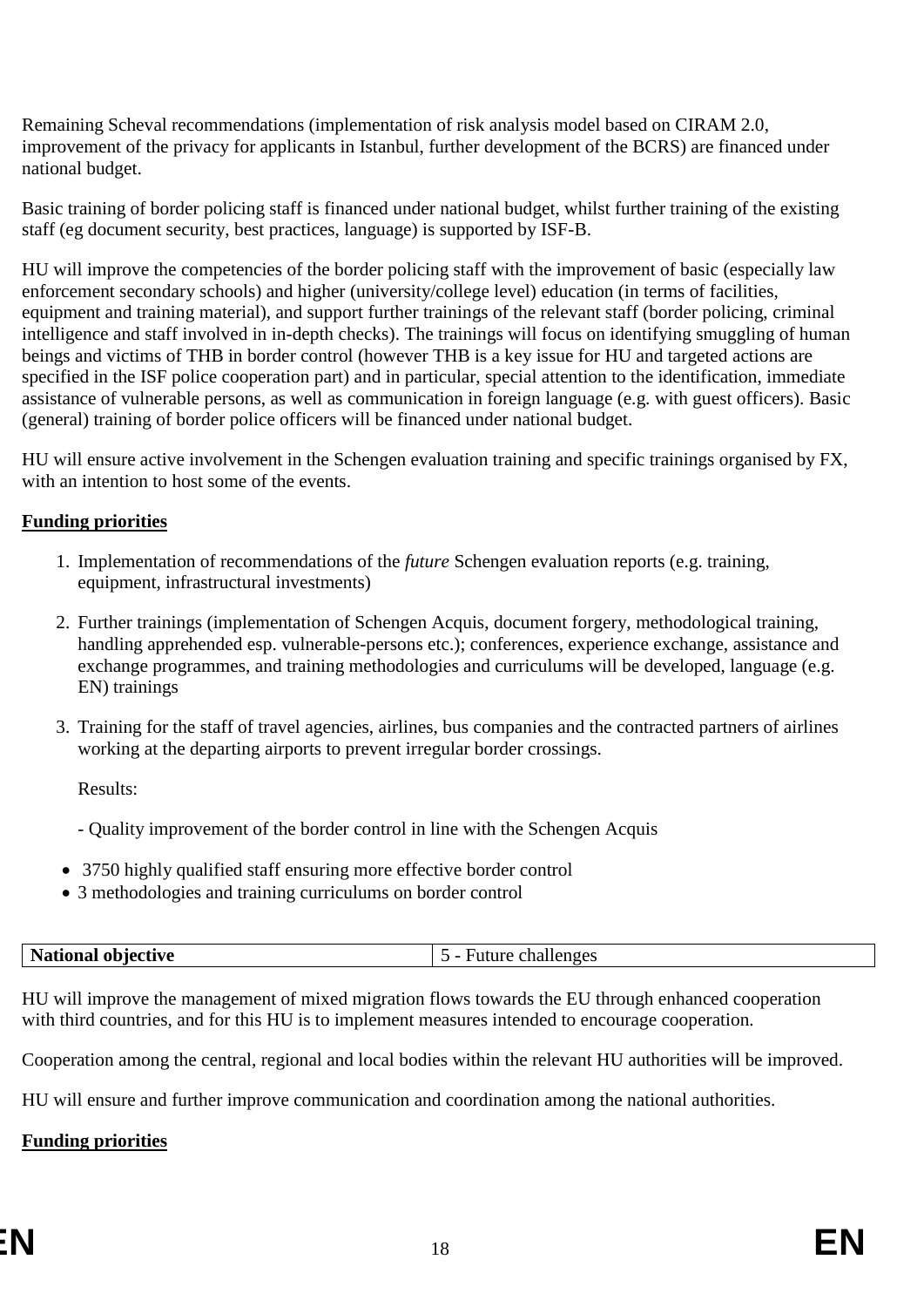- 1. Boosting the cooperation in performing joint operations (e.g. meetings, workshops, travel expenses) to support border surveillance operations, ad hoc provision of technical and operational expertise for third countries (especially neighbouring countries and Western Balkan) to practice smooth cooperation of authorities dealing with irregular migration
- 2. Conferences, workshops and practical exercises to improve border control and co-operation related to border control

Results:

- 5 joint operations (actions) to support border surveillance operations
- <span id="page-23-0"></span>• 3 conferences/workshops to improve border control

| י ווזוונ.<br>vauv | <b>National objective</b> | ∽<br>capacity |
|-------------------|---------------------------|---------------|

HU will increase the number and improve the facilities of BCPs at RO border financed under Integrated Transport Development OP, CBC, national budget.

Safe operation and further development of N.SIS II and subsystems is priority. Maintenance, IT support will mostly be financed under national budget.

For SBP, the national component of EES will be developed, ABC system will be improved from budget separated for SBP.

Addressing new development needs stemming from EU requirements regarding interoperability challenges (e.g. EES, SIS II, AFIS, ETIAS, VIS).

With the creation of the ETIAS the aim is facilitating border control by reducing the number of admissions rejected at external borders.

HU will improve border checks and the border surveillance system and ensures reaction capacity. At temporary external borders border control will be ensured with mobile equipment.

In relation to IBM, HU will improve the efficiency of in-depth control to ensure flexible reaction to illegal migration flows. In-depth checks are based on risk analysis or random based, but not systematic nor regular. A clear apportionment key will be established if necessary.

# **Funding priorities**

- 1. 1 land BCP will be opened (UKR), 1 road BCP will be expanded (SRB), improvement of security equipment/systems of BCPs
- 2. Development of HW,SW of national subsystems and for interoperability requirements.
- 3. IT and technical equipment for border checks incl. systematic check of Interpol's Stolen and Lost Travel Documents. Installation of automated border control system to the entry and exit area of the international airports
- 4. IT modernisation (network, HW) of local border policing bodies, further development and integration of IT systems. Including equipment (mobile and desktop document and fingerprint readers, UDR radios,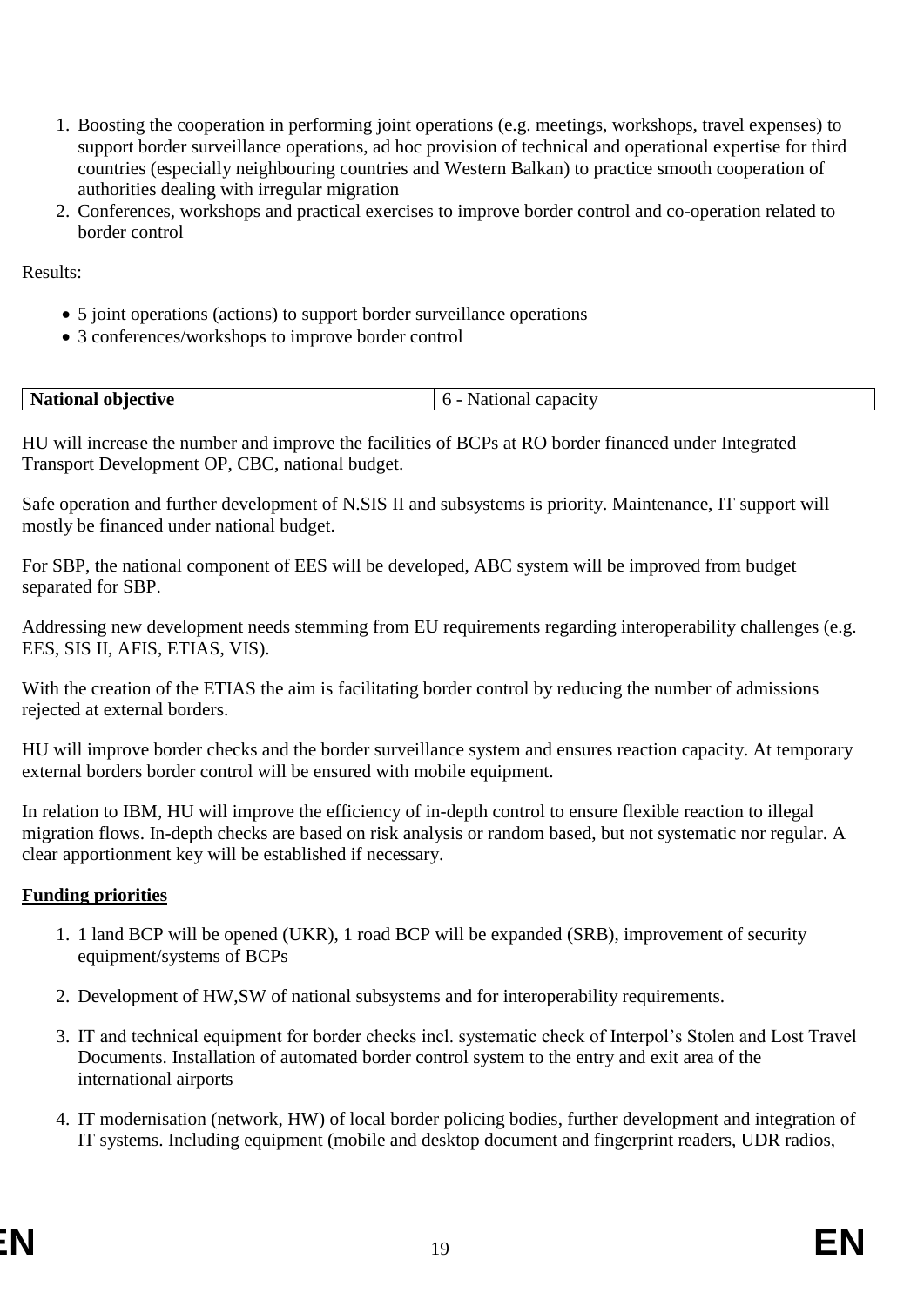PCs, vehicle searching kits) to ensure border control at the temporary external borders and which can be moved to the external borders later.

- 5. Equipment, devices and systems supporting border surveillance (stable,handheld, mobile thermal cameras, perimetric sensors, night vision equipment).
- 6. Water, road and off-road vehicles for border control bodies and for criminal intelligence unit supporting border control, Schengen buses (minivans equipped with ITC and checking devices)
- 7. Technical equipment for in-depth control (e.g. checking documents, surveillance, and mobile document and fingerprint readers).
- 8. Development and implementation of the EU Entry-Exit System (EES). Funding for this priority will be provided as stipulated under Section 7.

#### Results:

- 5% decrease of congestion time at BCPs
- <span id="page-24-2"></span><span id="page-24-1"></span> 3% increase in number of revealed illegal activity (illegal border crossings, forgeries revealed during border checks etc.  $-24,467$  in 2013)

<span id="page-24-0"></span>

| $\bullet$<br><b>Specif</b><br>action<br>11 I C<br>. | equipment<br>.<br>.<br>______<br>the contract of the contract of the contract of the contract of the contract of |
|-----------------------------------------------------|------------------------------------------------------------------------------------------------------------------|
|                                                     |                                                                                                                  |

| Specific objective                                                               | Operating support |
|----------------------------------------------------------------------------------|-------------------|
| Hungary bereby confirms its compliance with the Union acquis on borders and visa |                   |

Hungary hereby confirms its compliance with the Union acquis on borders and visa.

Hungary hereby confirms its compliance with Union Standards and guidelines for good governance on borders and visa, in particular the Schengen catalogue for external border control, the Practical Handbook for borders guards and the Handbook on visa.

<span id="page-24-4"></span><span id="page-24-3"></span>

| National objective        | <sup>1</sup> - Operating support for VISA |  |
|---------------------------|-------------------------------------------|--|
|                           |                                           |  |
| <b>National objective</b> | Operating support for borders             |  |

<span id="page-24-5"></span>**HU will provide operational support to the border control authorities to maintain their capabilities through repair and replacement of the existing equipment and systems in order to ensure continuous, reliable operation.**

**Operational support for borders will be used for the following tasks:**

- **for border checks: repair and replacement of document checking equipment and workstations used for border checks;**
- **for border surveillance: repair and replacement of existing hand-held thermal cameras, maintenance, repair and modernisation of mobile and fixed thermal surveillance systems(incl. replacement of IT parts and sensor heads);**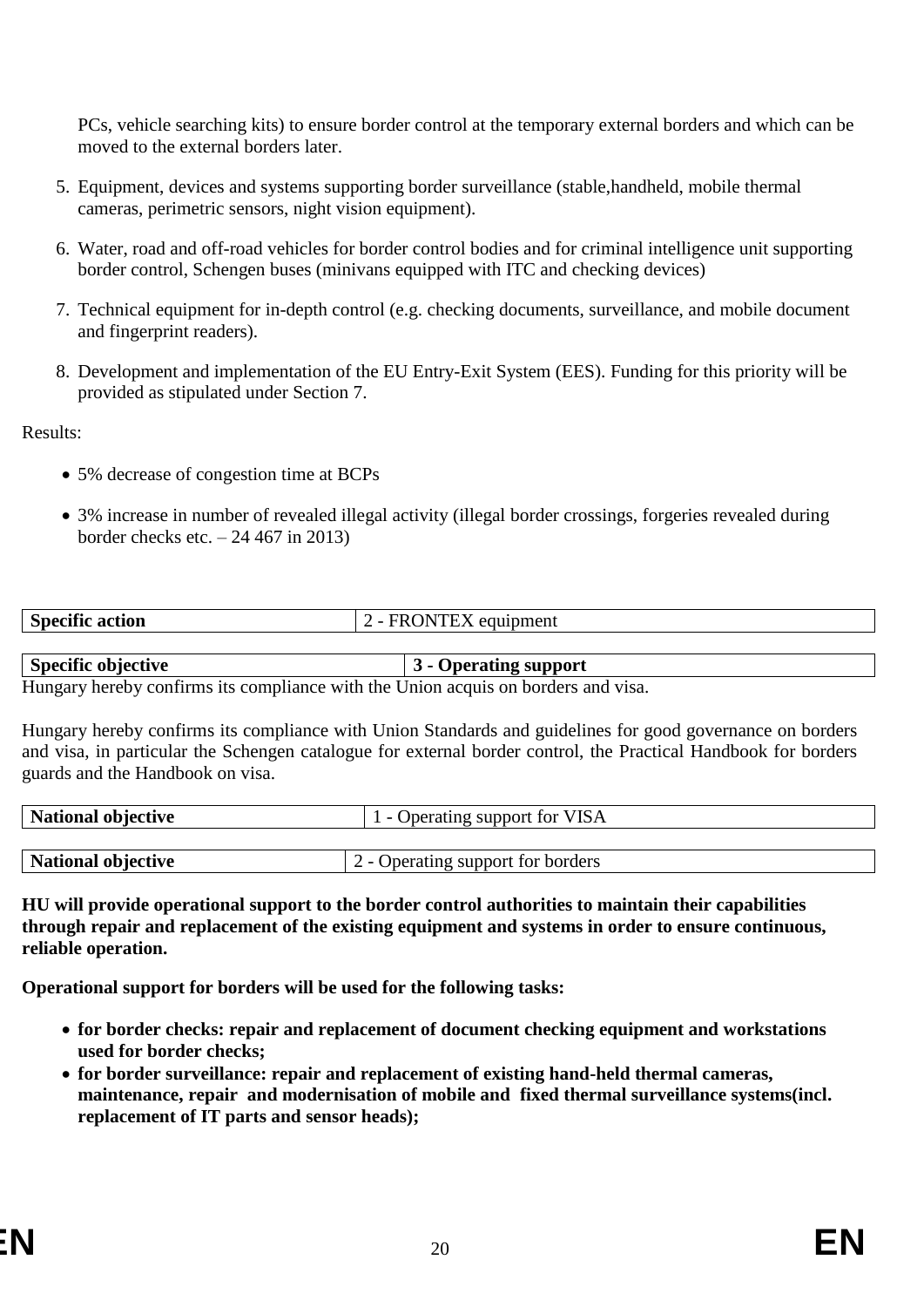- **for maintaining reaction capacity: the replacement of the existing vehicles, repair and maintenance costs of the procured road, off-road vehicles and Schengen buses used for border control;**
- *EUROSUR NCC: Hungary will replace the ITC equipment of the NCC (workstation, server and IT network devices) at the NPHQ;*
- <span id="page-25-1"></span>**SIS II: upgrading, replacement and operational management of N.SISII**;

<span id="page-25-0"></span>

| Specific objective | 5 - Preventing and combating crime                                                                              |  |
|--------------------|-----------------------------------------------------------------------------------------------------------------|--|
|                    | The national strategy in place foresees to enhance capacity and respond capability to prevent and fight against |  |

organised crime and terrorism; improve cooperation, coordination and information exchange; strengthen training and research; develop victim protection and assistance; expand foreign relations.

Under ISF, HU will implement preparatory and executive measures to assure greater involvement in policy cycle implementation. HU aims to improve the capacity of the units using special, criminalistics knowledge, develop forensics institutions, increase the number and efficiency of joint operations and operational cooperations especially on illegal migration, drug and arms trafficking, corruption and THB. HU will also develop the technical capacity of intelligence, information protection and operative procedures.

HU expects an increased number of parallel financial investigations in serious and organised crime investigations by improving combat and analytical capacities on money laundering, terrorism financing and identifying the financial patterns of criminal networks. Emphasis shall be given to the development of monitoring the economic background of OCGs and to asset recovery.

To ensure continuous, secure information exchange, the development of electronic formalised communication mechanisms and the introduction of integrated data supply platforms must be implemented. For advanced interoperability, improving cooperation and coordination among relevant national and international bodies and with EU partners is crucial; likewise, HU will develop its national Passenger Name Record (PNR) system and make use of Europol's potential, particularly related to combating cybercrime.

HU will implement trainings under LETS to improve the international LE cooperation and the cross-border minded culture of officers. Beyond LETS, in order to obtain the best practices and entailed advanced preparedness, HU will support other crime-specific trainings and conferences aiming at experience exchange on OC (e.g. THB, drug trafficking). Specialist trainings will be developed with CEPOL. Development of the criminalistics research area and partnership building with the security industry will also be supported.

With regard to victim protection, particularly THB victims, HU aims to ensure technical capacity development, improved cooperation and better awareness. HU intends to reduce exploitation and improve assistance services so as to facilitate victim reintegration and prevent re-trafficking.

To prevent and decrease possible threats of terrorism and violent extremism, HU plans to implement prevention and training programmes for practitioners to recognise early signs of radicalisation, and create partnerships and enhance experience exchange between front liners, based on RAN practices. The methodology and the national mechanisms most suitable for assessing threats and risks related to OC, corruption and terrorism must be established and enhanced.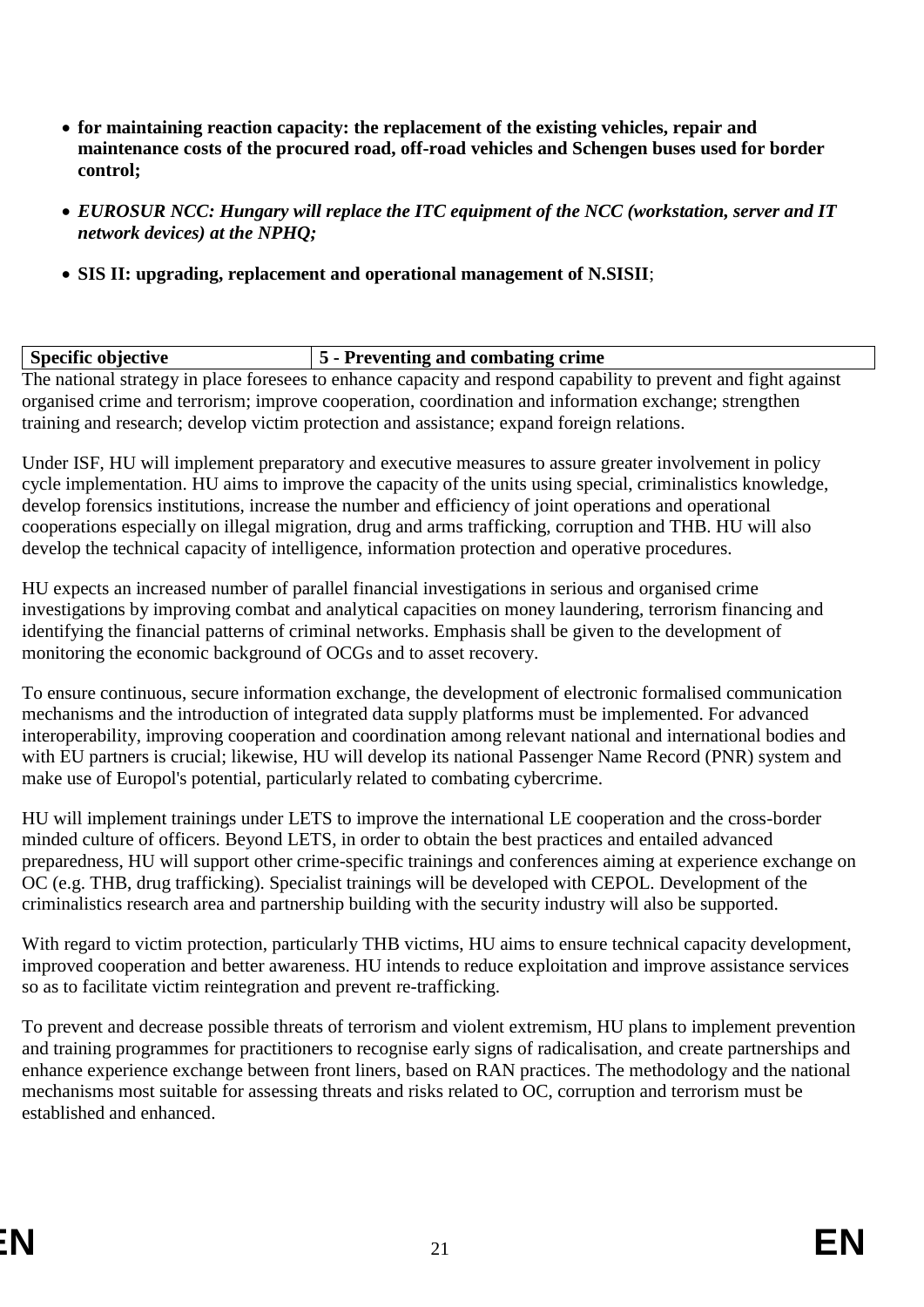<span id="page-26-1"></span><span id="page-26-0"></span>

| <b>National objective</b> | - prevention and combating<br>. |
|---------------------------|---------------------------------|

National budget covers: national adaptation of SOCTA methodology, update of anti-OC handbook, employment of additional asset-recovery and cybercrime officers, participation in EU Crime Prevention Network.

HU aims at a more active participation in the policy cycle areas, e.g. illegal migration, THB, drug and arms trafficking, and plans to increase the number of JITs, EMPACT and other international operations. Operational and response capacity development of LE units dealing with serious and organised crimes, and LE support units having criminalistics knowledge and special, criminal expertise will also be developed.

Beyond the policy cycle, HU aims to improve the operational and response capacities of units fighting against other substantial serious and organised crimes, in particular, financial-economic crimes and corruption. The parallel financial investigations and confiscation of OCG assets will also be in focus.

HU plans to protect the potential targets of terrorism by developing technical capacity of intelligence and information protection. HU aims to introduce protocols for the safety of frequently visited places and easy targets by elaborating the National Security Prevention Programme (NSPP).

HU will increase awareness by implementing prevention programmes related to e.g. polarisation, radicalisation, cybercrime.

#### Funding priorities:

- 1. Participation in JITs, international operations; procurement of special investigative and IT equipment, covert vehicles, specially equipped operational vehicles, mobile operational-management systems; equipping laboratories (including mobile laboratories)
- 2. Enhancing capacity for effective financial investigations and fight against corruption: procurement of special investigative and IT equipment, covert vehicles, specially equipped operational vehicles, mobile operational-management systems
- 3. Improving terrorism target protection by obtaining[SzT1] special investigative and IT equipment; elaborating NSPP by expert meetings, studies, workshops
- 4. Campaigns focusing on OC awareness

Results:

- 2 JITs/EMPACT operational projects
- 160 cross-border operations
- enhanced capacity of 3 LE authorities to provide wider scale, higher level of defence-response
- <span id="page-26-2"></span>• 3 000 persons reached by campaigns

| <b>National objective</b> | : exchange of information |
|---------------------------|---------------------------|
|---------------------------|---------------------------|

National budget covers: improving the internal dataflow of the individual LE authorities.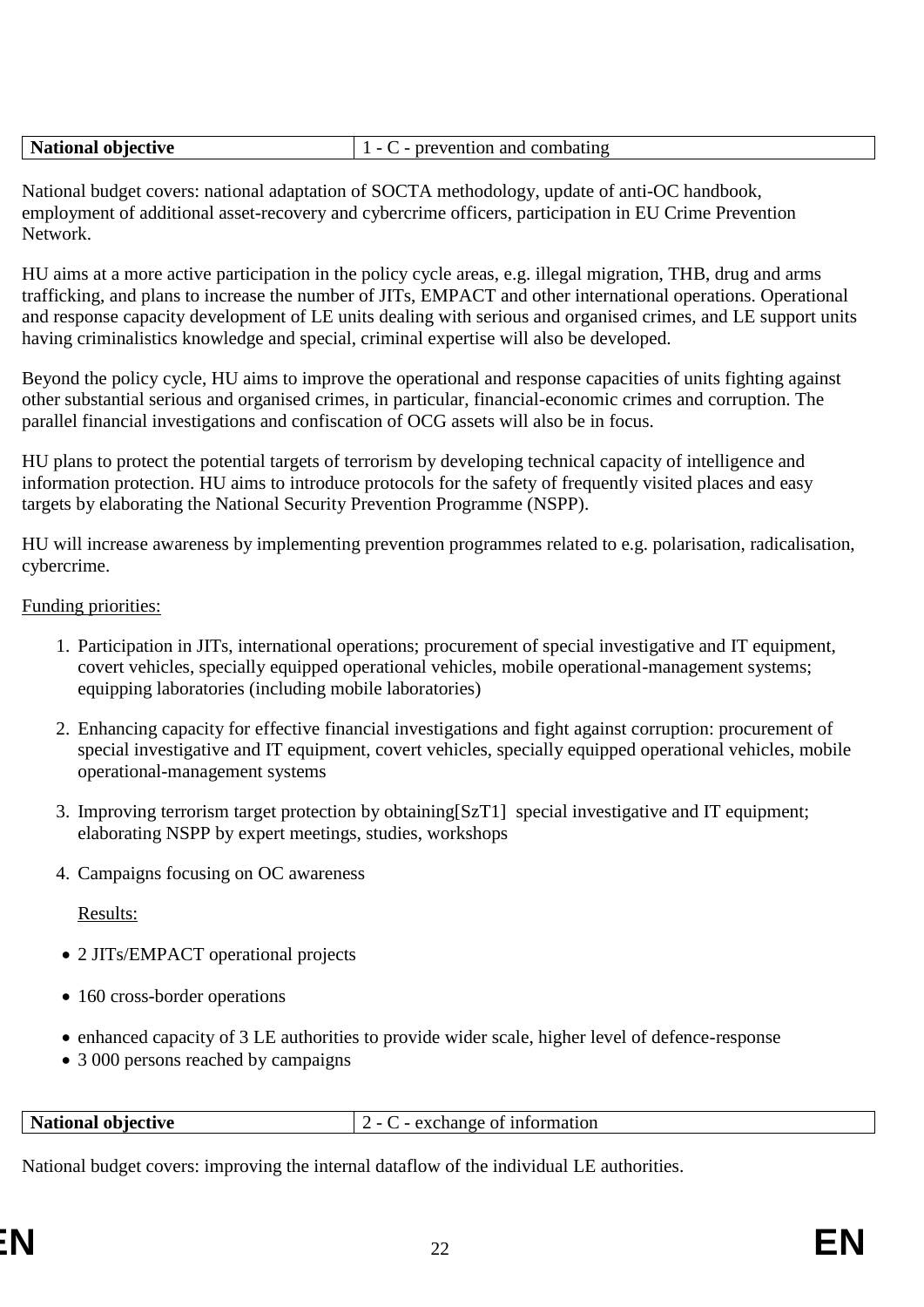HU enhances the cooperation with EU and other relevant agencies, and raises awareness among national experts, whilst the expansion of the liaison office network is also highlighted. Professional network development, and an increased number of national experts in international forums and organisations (e.g. Police Cooperation for Southeast Europe-SELEC, Europol) or in relevant third countries (e.g. Turkey) will be guaranteed.

HU will focus on improving the data exchange platforms and elaborating its administrative procedures based on EU best practices. HU plans to utilize opportunities for cooperation and secure information exchange between national and international LE authorities in order to optimize the information flow and improve interoperability. HU's aim is to develop accessibility to databases (e.g. Europol EON and Prüm platform), and advance its existing Passenger Information Units (PIU). The number of data connections will be increased by creating and improving data processing among the national IT systems of LE authorities.

More active and efficient cooperation among bodies guaranteeing security, including mainly LE authorities of county level, is desired. Improvement of communication and data exchange between the relevant entities and the prosecution/judicial authorities will be required. Through the revision of legislation and practice, the customisation of an up-to-date intelligence/exchange model at the LE authorities is also devised.

# Funding Priorities:

- 1. Participation in international forums (e.g. organised by EUROPOL); participation in short-term exchange programmes at EU and international agencies; placement of liaison officers to relevant MSs/third countries, furthermore creation and extension of a network of points of expertise to support LE and judicial authorities at national level
- 2. Procurement of IT equipment: development of IT connection/interface pertaining to e.g. Prüm platform, EON system and PIU network, development of data connection and information exchange among the IT systems of national actors; elaboration of feasibility studies and usage of optimal data flow models
- 3. Cooperation improvement among national actors by workshops, conferences; study/pilot project on an intelligence/exchange model

Results:

- 2 liaison officers deployed to international organisation/relevant third countries
- 45 officers participating in international forums, conferences and in the work of international networks, organisations
- 2 tools (e.g. hardware, software, data exchange modell) to intensify law enforcement information exchange
- <span id="page-27-0"></span>• 1 upgraded national PIU

| $\sim$ b = $\sim$ $\sim$ 4<br>. .<br>$-1$ $-1$ $-1$ $-1$ $-1$ | $-$ |
|---------------------------------------------------------------|-----|

The national budget covers the basic education for the LE candidates (from undergraduate to university level) and the modular further trainings to widen professional skills of the employees.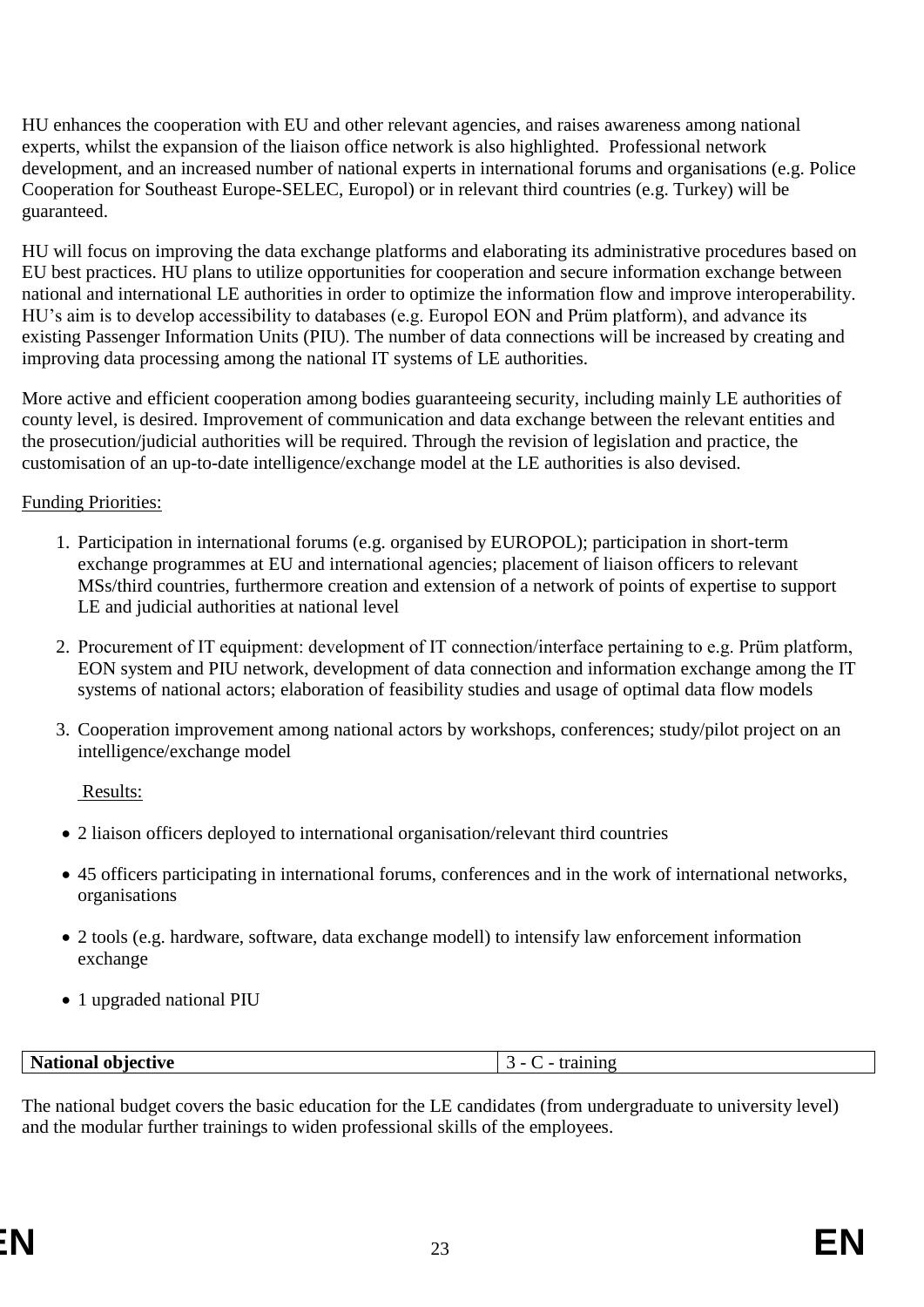LETS will be incorporated via adaptation of syllabuses elaborated by EU law enforcement training institutes (e.g. CEPOL) into the national basic and further training system, focusing on the EU dimension of the LE basic knowledge and aiming at the improvement of regional cooperation (strand 1-2). Specialised trainings, e.g. combating drug trafficking, cybercrime (on, for instance, sensitive information security), anti-corruption (especially with/at international partner organisations), arms smugglings and assets recovery will be organised.

HU will establish a special training centre to raise the competency of specialists fighting against the modern forms of criminal activities (e.g. cybercrime) by expanding knowledge on data analysis, evidence gathering and intelligence activities.

Beyond LETS, HU plans a wide range of training possibilities, such as crime-focused trainings (e.g. on radicalization and anti-corruption for officers and possible co-operants (instructors/clerks) to recognise early signs), financial trainings, money laundering, IT, PNR trainings for LE professionals. The acquisition of the latest international practices and language skills (e.g. English, Serbian) will be ensured.

HU will provide adequate training for THB specialists with victim-centred and supportive approach for effective victim identification and adequate trans-referral mechanism.

The cooperation among bodies responsible for guaranteeing internal security, actors of research-development sphere and security sector will be enhanced. Improvement of research activities at LE support units and research activities involving the private sector are planned.

#### Funding Priorities:

- 1. Further trainings, conferences, training material review/development
- 2. Education cabinet establishment by procuring IT and special equipment
- 3. Experience exchange, additional trainings (e.g. foreign language skills including specific terminology; accountancy for financial-economic investigators, IT knowledge for cybercrime intelligence officers), educational tools
- 4. Training material preparation, organising training courses for THB professionals and operators of victim protection
- 5. Researches, pilot projects related to internal security e.g. to detect 3-D printed weapons

Results:

- Reviewed/developed training material on 5 cross-border related topics
- 1 400 officials trained on cross-border-related topics
- 1 training centre for a specific crime area
- <span id="page-28-0"></span>At least 1 new innovative tool/technic related to crime combat/prevention

| National objective | support<br>$\prime$<br>тсині<br>. . |
|--------------------|-------------------------------------|
|                    |                                     |

National budget covers: improvement of labour marketing services, increase on the number of shelters, establishment of an international toll-free line for THB victims.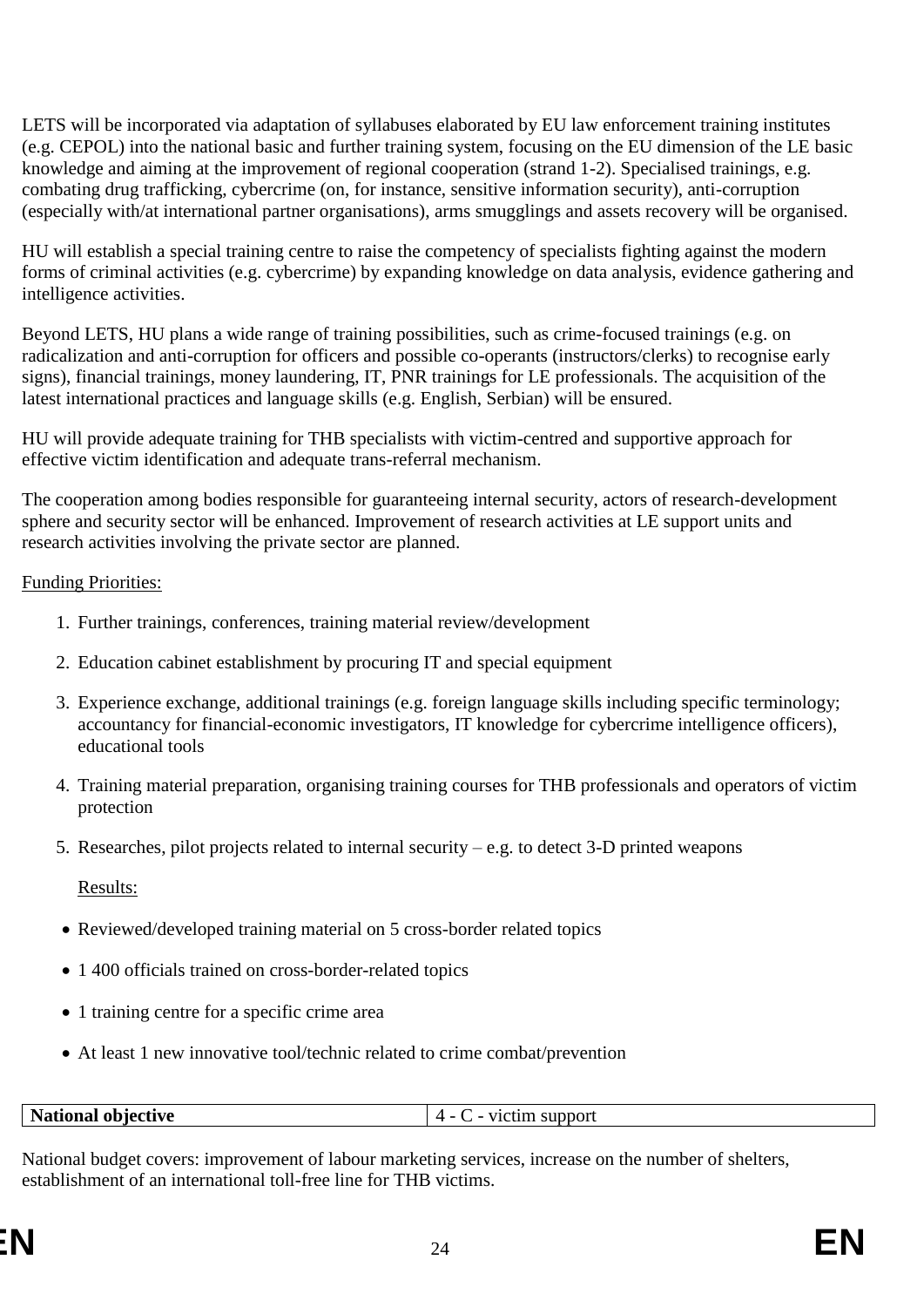In order to create a more effective victim protection system (including for child victims), HU aims to establish an IT platform for data exchange to connect relevant governmental bodies and other parties. HU also intends to establish a database capable to monitor and screen victims and provide data for statistics-based assessments and examination of THB trends. Furthermore, adaptation of transnational referral mechanism (TRM) system is also planned (e.g. in conjunction to Switzerland).

Advancing the national and especially the regional-local victim support mechanism, HU aims to intensify cooperation and communication among members of the National Coordination Mechanism, governmental bodies and NGOs, with focus on regular exchange of views in the policy area. Improved cooperation with stakeholders and with relevant international organisations is also a key issue.

HU intends to increase social awareness in relation to sexual and labour exploitation, and develop online awareness information forums and programs to prevent victimization and re-victimization.

Increased number and quality of THB victim identification within Hungary and abroad and advanced assistance services are to be prioritised; to facilitate these and to contribute to the victims' more frequent, active cooperation in criminal investigations, provisions for identifying and safely relocating Hungarian victims and actions of social reintegration and rehabilitation will be emphasised.

#### Funding Priorities:

- 1. Preparation of an on-line THB data exchange IT platform and a database with geographical information system; TRM adaptation by participating in workshops, conferences
- 2. Cooperation improvement between governmental bodies and NGOs by study tours, workshops, conferences on THB, sexual and labour exploitation
- 3. Communication action plan, webpage, public awareness campaigns on THB, sexual and labour exploitation
- 4. Assisting the safe return of identified THB victims back to Hungary, providing them with victim care services (e.g. mental-hygiene, psychological and legal counselling) and reintegration support.

Results:

- 1 on-line operational IT platform and database
- Advanced trans-referral mechanism with at least 1 country
- Improved cooperation and communication among governmental bodies and NGOs on local level in 3 counties
- 1 500 000 persons reached by THB awareness campaigns
- <span id="page-29-0"></span>• 50 victims supported

| <i>National objective</i> | threat and risk assessment |
|---------------------------|----------------------------|
|---------------------------|----------------------------|

National budget covers: detecting the motives of individuals associated with terrorist organisations, competency development of anti-terror agencies in third countries.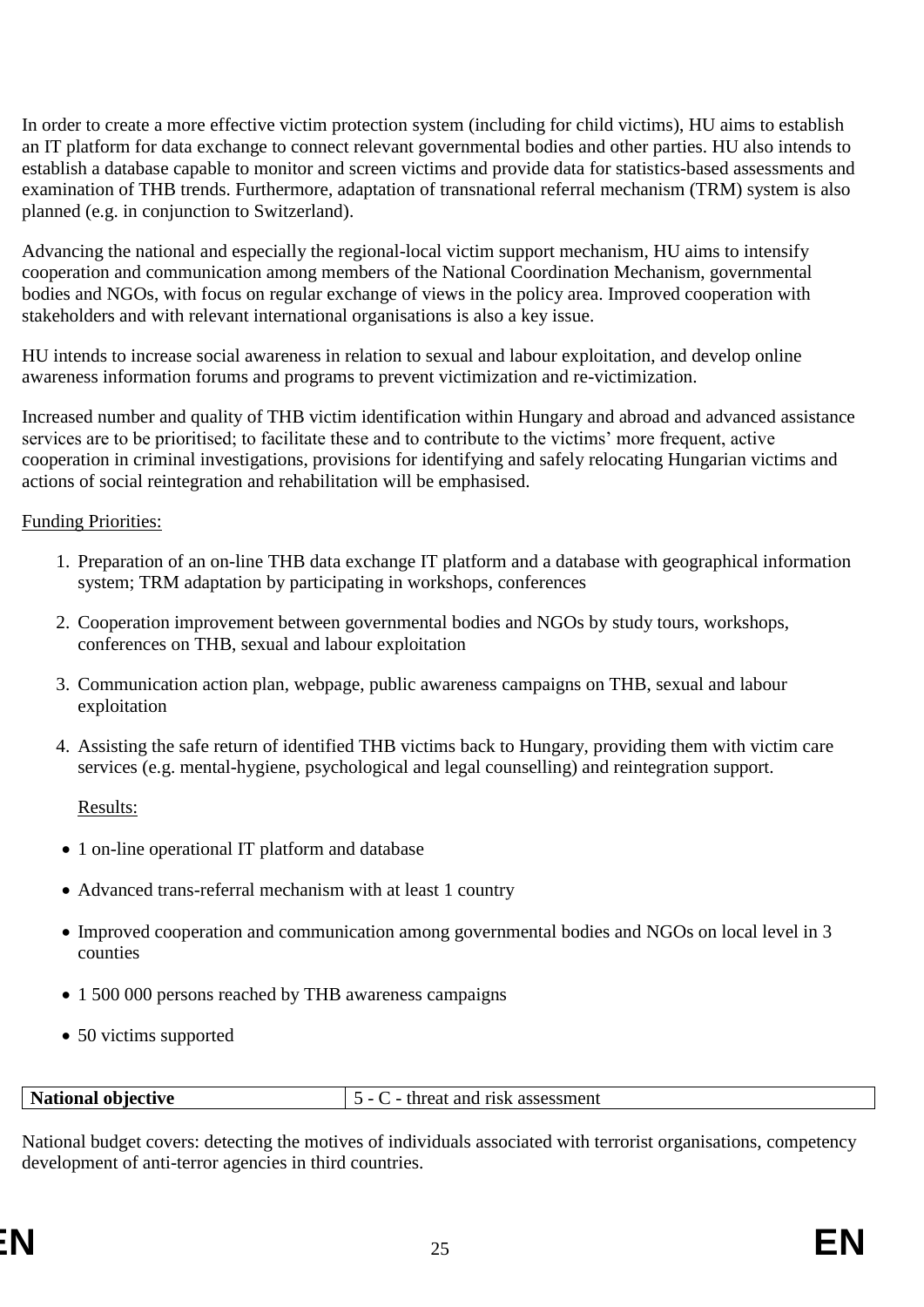Involvement in EU-level threat and risk assessment in preparation, planning and implementation stages; and national application of available results and best provisions related to, for instance, radicalisation-extremismterrorism and/or anti-corruption planned to be ensured. Analyses and assessments, as the basis for surveillance and intelligence activities, will be prepared, defining the application of international good and best practices.

HU aims to increase efforts for the prevention and elimination of radicalisation and extremism, to monitor the means communicating ideologies (on-line contents) supporting terrorism and violent extremism, and to create the required warning mechanisms.

HU intends to ensure the adaptation of the EU risk analysis method and the implementation of the prospective action plan for air traffic security (e.g. air cargo protection, air passenger safety). To grant efficient protection, the relevant technical capacities and competencies of the LE authorities involved in air transportation will also be improved.

#### Funding Priorities:

- 1. Participation in international workshops, study visits, conducting studies; capacity development of analysis work by procuring IT software and hardware tools
- 2. Technical development of monitoring e-content by procuring software and hardware tools
- 3. Risk analysis method adaptation by participating in international expert platforms (e.g. in workshops, conferences), assurance of air traffic protection by procuring technical equipment

#### Results:

- 10 officers participating in international workshops, forums, conferences and in the work of international networks, organisations – e.g. RAN, EACN and EPAC, IPES (European Partners Against Corruption and International Police Executive Symposium)
- At least 1 authority with enhanced capacity to monitor and assess radicalisation, violent extremism/corruption
- <span id="page-30-1"></span>• 1 implemented risk analysis method and action plan

<span id="page-30-0"></span>**Specific objective 6 - Risks and crisis**

The national strategy in place foresees the following goals: enhance capacity protecting critical infrastructure; develop threat and risk assessment; strengthen training and research on the field of industrial infrastructure protection.

In order to ease the consequences of man-made attacks and to prevent crisis situation, HU intends to increase the efficiency of procedures and enhance specialized operational, technical (response) capacities and national competencies. HU plans to continue developments to adequately respond the threat and risks of CBRN(E) and cyber-space. Special attention will be paid to the protection of persons from hazardous materials and to a decreased exposure of critical infrastructures to cyber-attacks; and the focus will be concentrated on enhanced communication, information exchange and better preventive and reaction capacity of the respective actors, and fast, effective, loss-minimising restore viability in case the systems are compromised.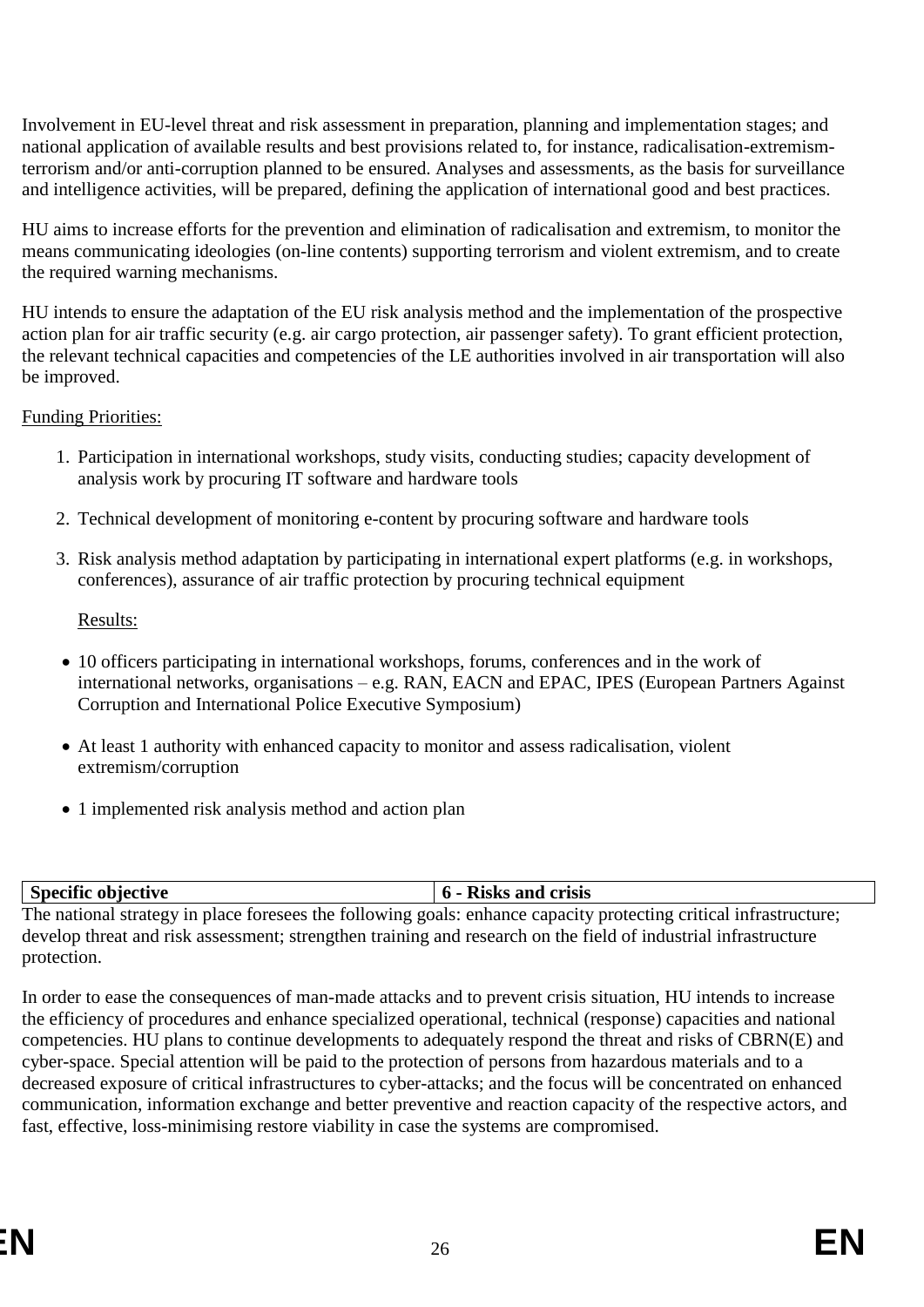To ensure continuous and more active information exchange, cooperation and coordination amongst national actors and international partners linked to CBRN(E) and critical infrastructure protection and their networking activities are aimed to be intensified.

Priority will be given to the availability of an adequate professional staff.

HU intends to take initiative on international CBRN-E training needs and plans to develop its capacities by establishing international training centre with such profile. In addition to the university level training, capacity improvement by specialised trainings will be assured. The quality of the training will be improved regarding professional staff, and conferences and workshops will also be visited, organised. Special attention is to be given to research mechanism linked to crisis management, which could affect the public and the critical infrastructure. Specialist trainings will be developed with CEPOL.

Based on the national risk level analysis, continuous adaptation of the new scientific results, up-to-date risk analysis and assessment will be available.

<span id="page-31-1"></span><span id="page-31-0"></span>

| <b>National objective</b> | evention and combating<br>nre |
|---------------------------|-------------------------------|
|                           |                               |

National budget covers: elaborating protocols to handle extraordinary events (including crisis situations instigated by individuals); determining rules of cooperation with relevant law enforcement entities; renovating and partially equipping state-owned buildings to host prospective centres relevant on industrial information security.

The national capacities of preventing and combating crisis is intended to be further strengthened by upgrading an event management centre (developing extant infrastructure) related to CBRN(E) safety/the cybersecurity of critical infrastructure.

In time of regular functioning, the centre is devoted to multiple functions: collects, analyses and shares data, serves as information points; contributes to training purposes, elaborates protocols; and takes share on tasks related to prevention, threat and risk assessment and early warning mechanisms and monitors national security factors 24/7. Whenever emergency situation occurs, the centre hosts and coordinates the efforts on eliminating the threat of endangered/harmed/attacked infrastructure and prevents-mitigates the consequences of the crisis event.

HU aims to guarantee the prevention and elimination of terrorist acts and CBRN-E attacks against people and critical infrastructure, on terrorism target protection and anti-terrorism-related intelligence activities, therefore the operational, protective, detective and support capacities for the operational units (such as the rapid response teams with mobile uniform management control system) are planned to be improved. HU intends is to ensure the availability of highly-equipped specialists to manage extraordinary events (including deliberate actions caused by human beings) in relation to critical infrastructure.

# Funding Priorities:

- 1. Establishment and/or upgrade of an event management centre: procurement of IT tools and software, protective equipment to guarantee secure work environment
- 2. Providing individual CBRN-E protection and detection equipment (e.g. protective suits, mobile explosive, radiation and chemical material detection equipment) with the connected trainings, procuring mobile IT equipment and communication tools

Results: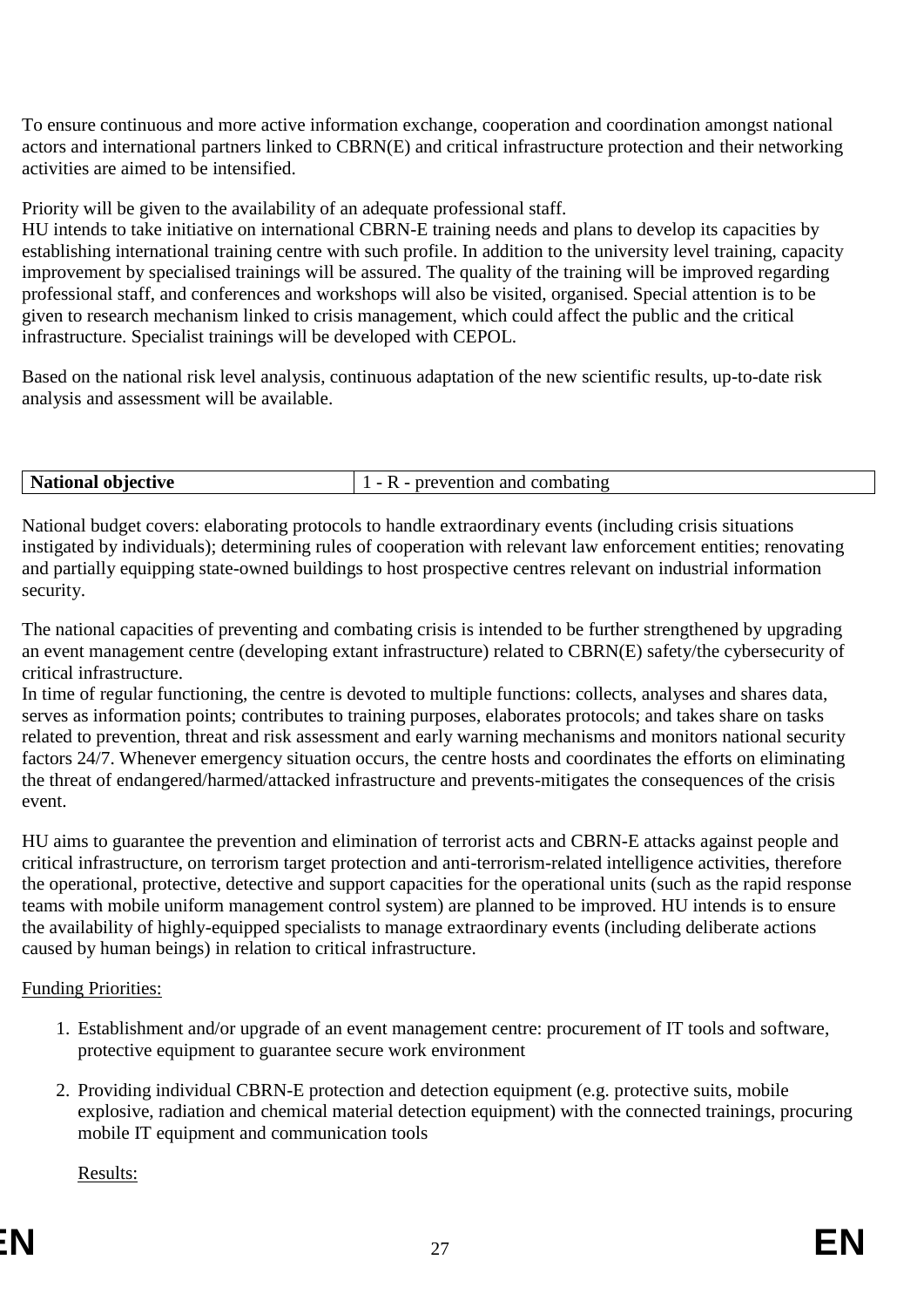- 1 upgraded event management centre
- <span id="page-32-0"></span> 15 CBRN-E specialists equipped with a wider scale, higher level defence-relief-response capabilities and 1 specially equipped minivan/minibus

| National objective | - informatiol.<br>знаняе от<br>- B<br>$-1$<br>the contract of the contract of the contract of |
|--------------------|-----------------------------------------------------------------------------------------------|

National budget covers: improving the internal dataflow of the individual LE authorities, development of national risk analysis and threat assessment system by mapping the relevant experiences, revision of current methodology and establishing the rules of procedure.

HU aims to develop cooperation, coordination and information exchange between international and national actors involved in the protection of critical infrastructure and combating CBRN-E hazards by participating in professional experience exchange forums, national and international professional events, organised not only for governmental bodies, but also for the relevant other entities.

HU also plans to deepen the improvement of sector-specific expertise (e.g. on the field of threat and risk assessment) in relation to CBRN(E) and/or critical infrastructure protection, therefore special attention will be given to the relevant national and international professional forums, conferences and experience exchange.

# Funding priority:

1. Participation in/organisation of professional experience exchange forums, national and international professional events (e.g. conferences, workshops), study visits

<span id="page-32-1"></span>Results:

 11 officers participating in international forums, conferences, and in the work of international networks, organisations

| - Na.<br>`iective<br>------<br>поня | . . |
|-------------------------------------|-----|
|                                     |     |

The national budget covers the basic education for the LE candidates (from undergraduate to university level) and the modular further trainings to widen professional skills of the employees.

HU aims to respond to the national and international CBRN-E-related training demand by enhancing the CBRN-E training capacities via introducing new training functions and improving the quality of such service, primarily focusing on the threats of CBRN-E dispersal devices (CBRN material combined with explosives). The objective is to establish the infrastructural conditions by utilizing ISF national resources; whilst the majority of the technical and IT procurement, the purchase of protective and detective equipment and attainment of training material and educational equipment will be financed by national budget and other EU resources in case awarded.

The competency development of officials by updating cybersecurity and CBRN-E trainings will be ensured related to the protection of critical infrastructure and persons. In order to operate with well-trained and skilled staff, the respective agencies shall develop comprehensive training programs with strong curriculum taking the traditional (cathedra-based) and contemporary (e-learning) methodologies and practices into consideration.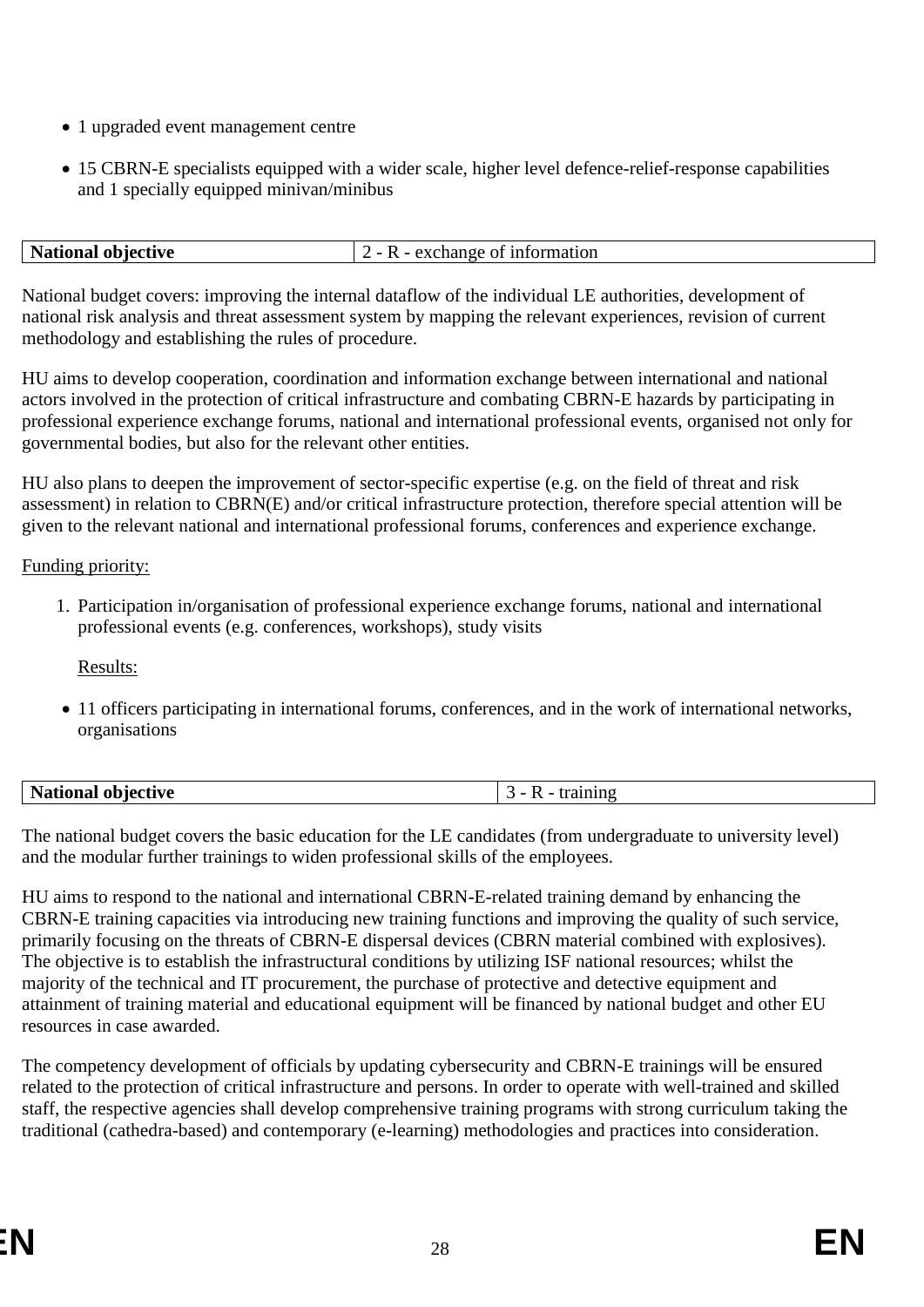Research activities are devised to be concluded in the area of crisis management on capacity enhancement and efficiency (e.g. sample taking technics).

### Funding Priorities:

- 1. Establishment of a CBRN-E regional training facility by renovating existing buildings (education centre, residence hall, tactical house with partly covered tactical street and annex) and purchasing containers
- 2. Procurement of IT equipment, educational tools, developing curricula, e-learning platforms, reviewing training material, participation in national and international professional training events (e.g. symposiums) and experience exchange
- 3. Research activities related to CBRN-E area and/or critical infrastructure protection

Results:

- 1 created international CBRN-E training centre, also functions as a specialised educational cabinet related to critical infrastructure protection and/or CBRN-E
- reviewed/customized/developed curricula, training material on 2 specific fields of crisis management (e.g. CBRN-E, cybersecurity of critical infrastructure)
- <span id="page-33-0"></span>• 1 research study

| National objective | victim support<br>-IN |
|--------------------|-----------------------|

The fulfilment of the national victim protection is to be dominantly manifested throughout preventive actions financed by national budget.

Besides, with the application of proclaimed covert measures related to terrorism-linked crisis events, the relevant entities contribute to the early-staged identification of possible targeted individuals and systems. As such, having the necessary measurements and provisions engaged, the risk of victimization is intended to be minimized.

No actions under this objective are planned to be financed by ISF.

| N.<br>ាbiective<br>ructure<br>. .<br>.<br>. . |
|-----------------------------------------------|
|-----------------------------------------------|

<span id="page-33-1"></span>National budget covers: working out the national practice on identifying, supervising and supporting critical infrastructures and their operators; establish and partially equip units responsible for critical infrastructure protection.

No actions under this objective are planned to be financed by ISF.

<span id="page-33-2"></span>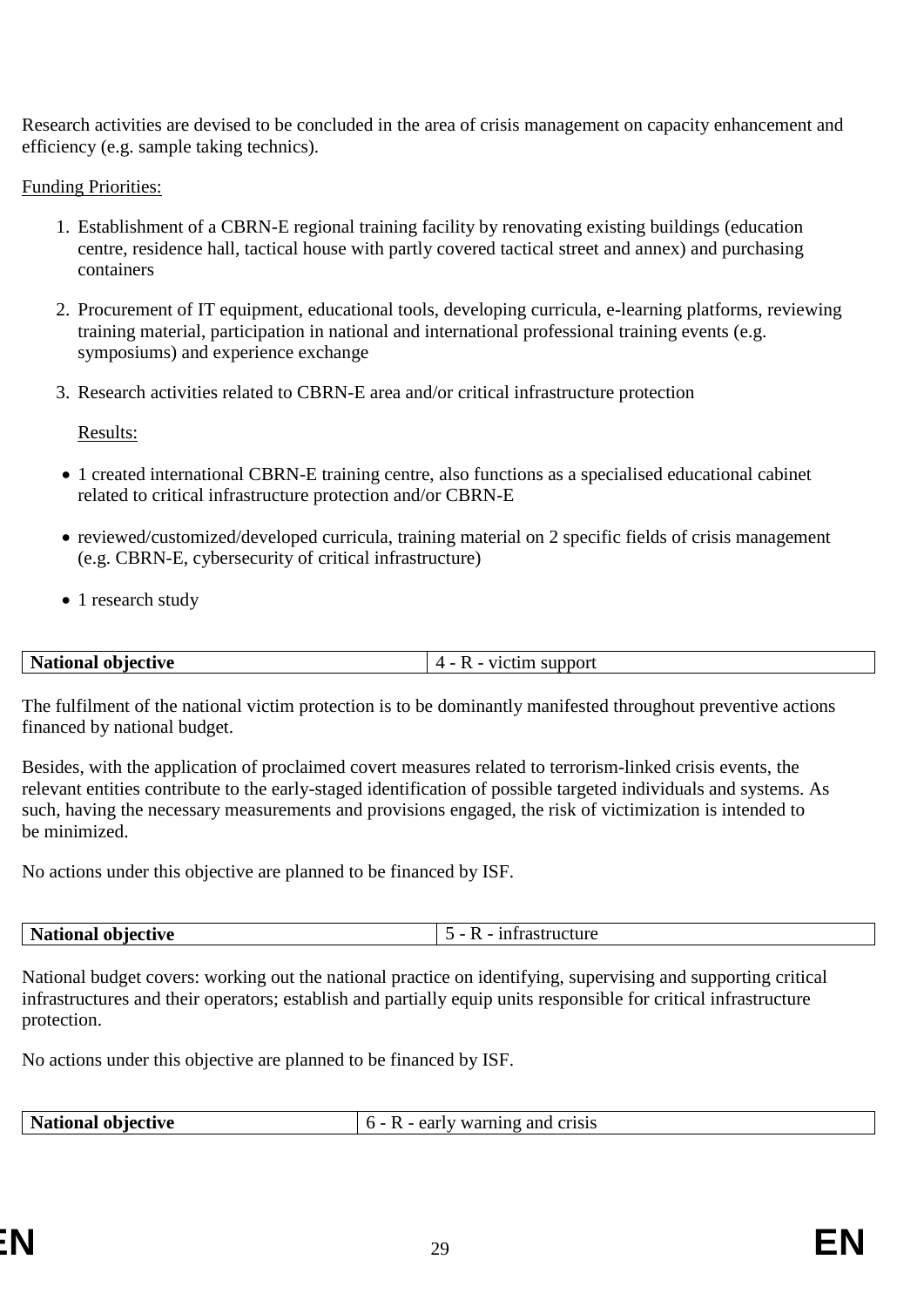The fulfilment of the national early warning assignment is to be dominantly manifested throughout preventive actions financed by national budget.

Besides, the responsible law enforcement authorities, working along with national and international partners, guarantee the completion of early warning on terrorism and wilful-caused disasters by the application of lawful covert measures and utilisation of open information sources in order to support filtering and identifying possible perpetrators and sympathisers of extremism.

No actions under this objective are planned to be financed by ISF.

<span id="page-34-0"></span>

| -objective<br><b>National OD</b> | . .<br>+ ----<br>risk assessment<br>anu<br>лгеат<br>$\overline{\phantom{0}}$ |
|----------------------------------|------------------------------------------------------------------------------|
|                                  |                                                                              |

<span id="page-34-1"></span>SO6 NO7 was incorporated into SO6 NO2 as the avaliable fund and the less complex nature of the activities have not generated any successful projects under this NO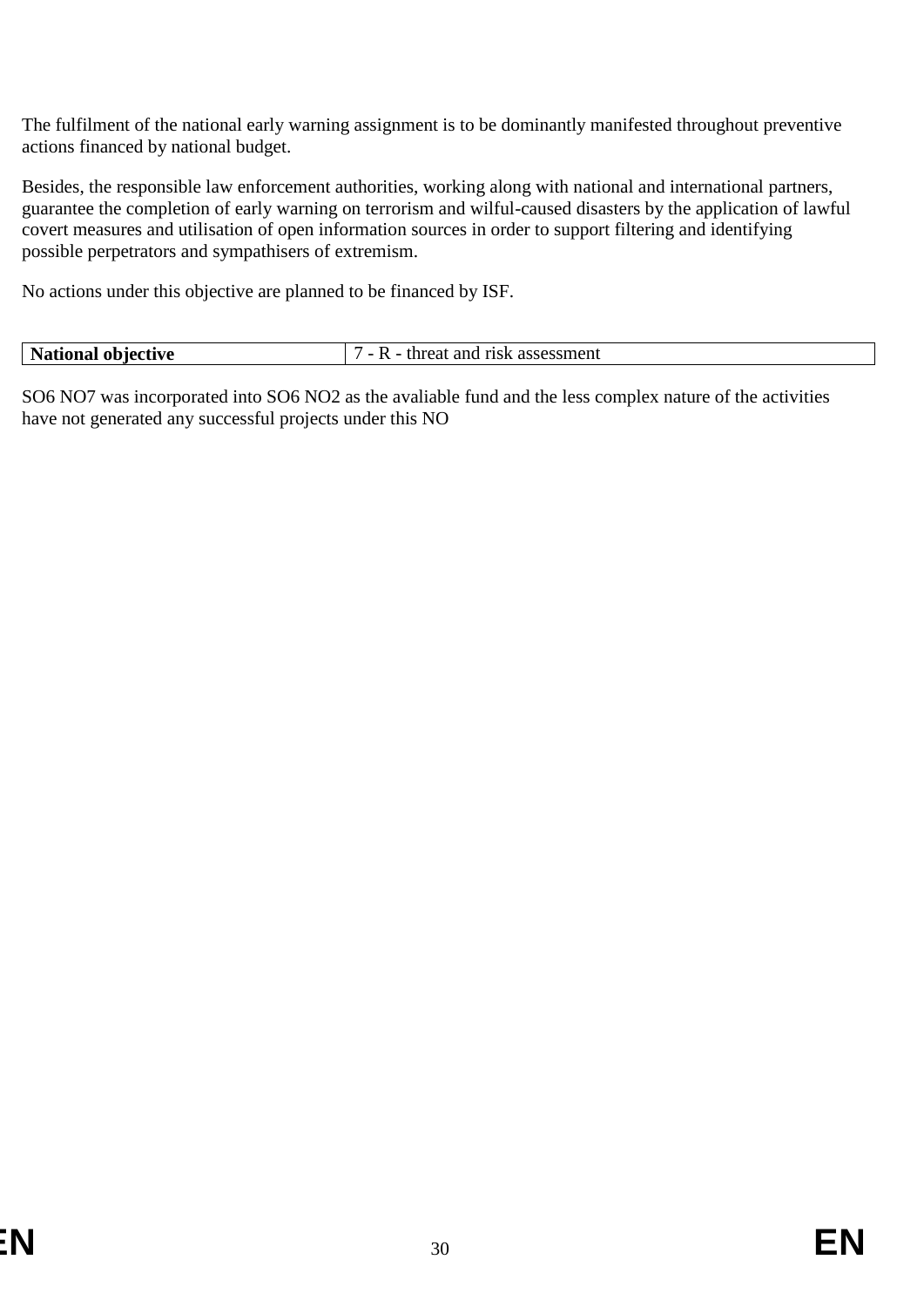# **INDICATIVE TIMETABLE**

| <b>Specific</b><br>objective                | NO/SA                                                         | Main<br>action | Name of action                                                                   | <b>Start of</b><br>planning<br>phase | Start of<br>implementation<br>phase | Start of<br>closing<br>phase |
|---------------------------------------------|---------------------------------------------------------------|----------------|----------------------------------------------------------------------------------|--------------------------------------|-------------------------------------|------------------------------|
| SO1 - Support a<br>common<br>visa<br>policy | NO1 - National<br>capacity                                    | $\mathbf{1}$   | Reconstruction<br>at<br>representations                                          | 2016                                 | 2016                                | 2022                         |
| SO1 - Support a<br>common<br>visa<br>policy | NO1 - National<br>capacity                                    | $\overline{2}$ | IT developments                                                                  | 2015                                 | 2016                                | 2020                         |
| SO1 - Support a<br>common<br>visa<br>policy | NO1 - National<br>capacity                                    | 3              | Information on visa procedure                                                    | 2015                                 | 2016                                | 2020                         |
| SO1 - Support a<br>common<br>visa<br>policy | $NO2 -$<br>Union<br>acquis                                    | $\mathbf{1}$   | Further training for consular<br>staff                                           | 2015                                 | 2016                                | 2021                         |
| SO1 - Support a<br>common<br>visa<br>policy | $NO2 -$<br>Union<br>acquis                                    | $\overline{2}$ | Revision<br>of<br>training<br>programme                                          | 2016                                 | 2017                                | 2018                         |
| SO1 - Support a<br>common<br>visa<br>policy | $NO2 -$<br>Union<br>acquis                                    | $\overline{3}$ | Improving cooperation                                                            | 2016                                 | 2017                                | 2020                         |
| SO1 - Support a<br>common<br>visa<br>policy | NO <sub>3</sub> - Consular<br>cooperation                     | $\mathbf{1}$   | Workshops, meetings                                                              | 2016                                 | 2017                                | 2021                         |
| SO1 - Support a<br>common<br>visa<br>policy | NO <sub>3</sub> - Consular<br>cooperation                     | 2              | Deployment of ILOs/document<br>advisors                                          | 2015                                 | 2016                                | 2022                         |
| SO <sub>2</sub> - Borders                   | NO <sub>1</sub><br>$\overline{\phantom{a}}$<br><b>EUROSUR</b> | 1              | <b>EUROSUR NCC</b>                                                               | 2017                                 | 2018                                | 2020                         |
| SO <sub>2</sub> - Borders                   | NO1<br><b>EUROSUR</b>                                         | $\mathbf{2}$   | Improvement of the national<br>situation picture                                 | 2018                                 | 2019                                | 2022                         |
| SO <sub>2</sub> - Borders                   | NO1<br><b>EUROSUR</b>                                         | $\overline{3}$ | Development<br>of<br>thermal<br>surveillance system<br>at the<br>external border | 2018                                 | 2019                                | 2022                         |
| SO <sub>2</sub> - Borders                   | NO <sub>2</sub><br>$\overline{a}$<br>Information<br>exchange  | $\mathbf{1}$   | ITC development of border<br>control                                             | 2015                                 | 2018                                | 2022                         |
| SO2 - Borders                               | NO2<br>Information<br>exchange                                | $\overline{2}$ | Development<br>of<br>criminal<br>intelligence<br>related<br>border<br>control    | 2015                                 | 2016                                | 2020                         |
| SO <sub>2</sub> - Borders                   | NO2<br>$\overline{a}$<br>Information<br>exchange              | $\overline{3}$ | Improvement of risk analysis                                                     | 2015                                 | 2017                                | 2020                         |
| SO <sub>2</sub> - Borders                   | NO <sub>3</sub> - Common<br>Union standards                   | $\mathbf{1}$   | ABC assessment                                                                   | 2015                                 | 2016                                | 2018                         |
| SO <sub>2</sub> - Borders                   | NO3 - Common<br>Union standards                               | $\mathbf{2}$   | Researches, pilot projects                                                       | 2015                                 | 2016                                | 2020                         |
| SO <sub>2</sub> - Borders                   | NO4 - Union<br>acquis                                         | $\mathbf{1}$   | SCHEVAL recommendations                                                          | 2019                                 | 2020                                | 2022                         |
| SO <sub>2</sub> - Borders                   | $\sim$<br>Union<br>NO4<br>acquis                              | $\overline{2}$ | Trainings - borders                                                              | 2015                                 | 2015                                | 2022                         |
| SO2 - Borders                               | Union<br>NO4<br>$\sim$<br>acquis                              | 3              | Training for the staff working at<br>the departing                               | 2016                                 | 2016                                | 2022                         |
| SO <sub>2</sub> - Borders                   | NO5 - Future<br>challenges                                    | $\mathbf{1}$   | Practical cooperation with third<br>countries                                    | 2019                                 | 2020                                | 2022                         |
| SO <sub>2</sub> - Borders                   | NO <sub>5</sub> - Future<br>challenges                        | 2              | Coferences, workshops                                                            | 2018                                 | 2018                                | 2022                         |
| SO2 - Borders                               | NO5 - Future<br>challenges                                    | 3              | Development of in-depth checks                                                   | 2019                                 | 2020                                | 2022                         |
| SO <sub>2</sub> - Borders                   | NO6 - National<br>capacity                                    | $\mathbf{1}$   | Border crossing points                                                           | 2015                                 | 2016                                | 2021                         |
| SO2 - Borders                               | NO6 - National<br>capacity                                    | $\mathbf{2}$   | ${\rm SIS}$ II                                                                   | 2015                                 | 2016                                | 2022                         |
| SO2 - Borders                               | NO6 - National<br>capacity                                    | $\overline{3}$ | Vehicles                                                                         | 2016                                 | 2017                                | 2022                         |
| SO3 - Operating<br>support                  | NO <sub>2</sub> - Operating<br>support<br>for<br>borders      | $\mathbf{1}$   | Modernisation<br>of<br>border<br>surveillance                                    | 2016                                 | 2017                                | 2022                         |
| SO3 - Operating<br>support                  | NO <sub>2</sub> - Operating<br>support<br>for<br>borders      | $\overline{2}$ | Vehicles                                                                         | 2017                                 | 2018                                | 2022                         |
| SO3 - Operating                             | NO <sub>2</sub> - Operating                                   | $\mathfrak{Z}$ | EUROSUR NCC                                                                      | 2018                                 | 2019                                | 2022                         |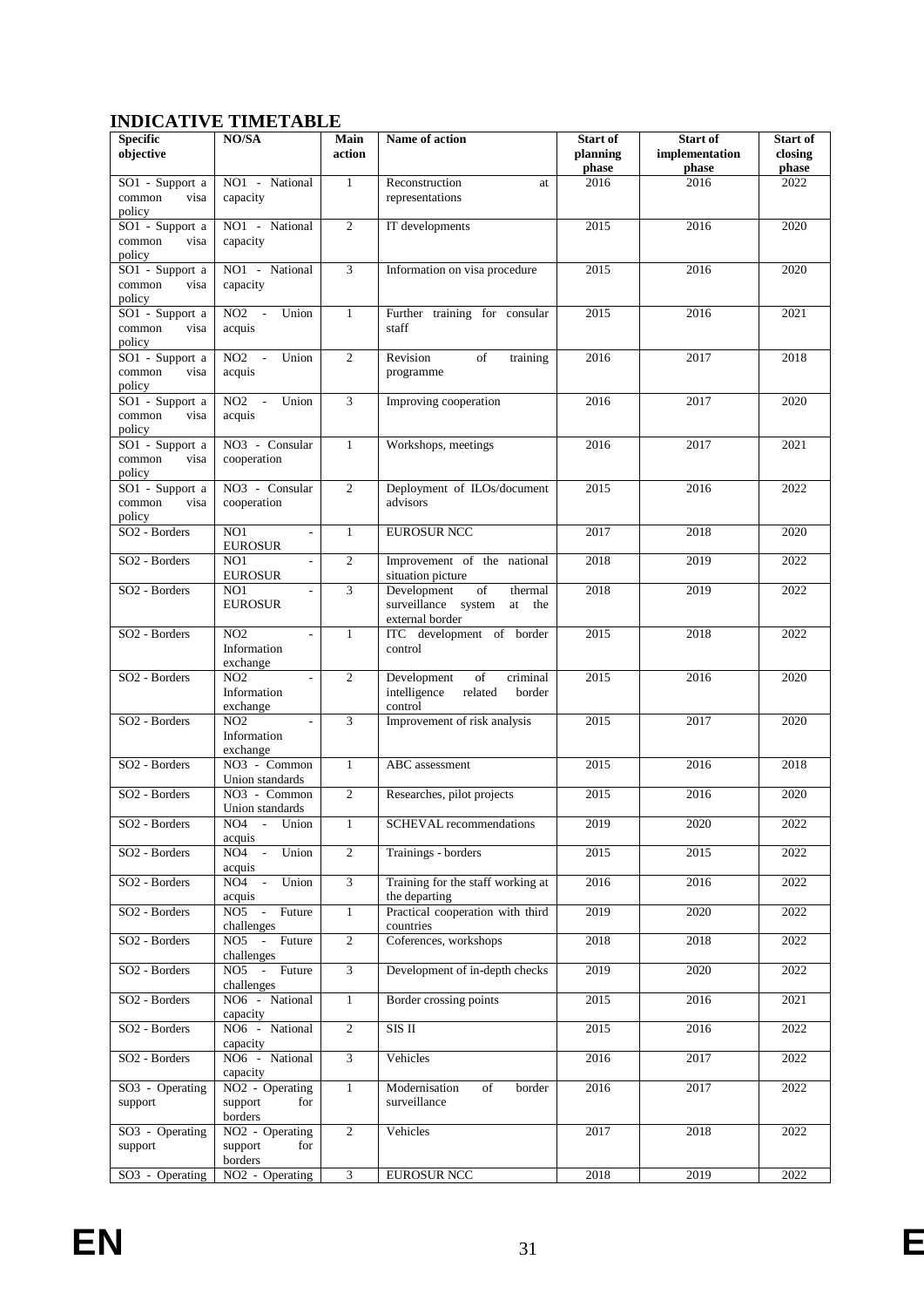| Specific<br>objective                | NO/SA                                                                                       | Main<br>action | <b>Name of action</b>                                            | Start of<br>planning | Start of<br>implementation | Start of<br>closing |
|--------------------------------------|---------------------------------------------------------------------------------------------|----------------|------------------------------------------------------------------|----------------------|----------------------------|---------------------|
|                                      |                                                                                             |                |                                                                  | phase                | phase                      | $_{\rm phase}$      |
| support                              | for<br>support<br>borders                                                                   |                |                                                                  |                      |                            |                     |
| SO5 - Preventing                     | NO1<br>$\mathbf C$<br>$\sim$                                                                | $\mathbf{1}$   | JIT,<br>EMPACT;<br>capacity                                      | 2015                 | 2015                       | 2022                |
| and<br>combating<br>crime            | prevention<br>and<br>combating                                                              |                | development related to policy<br>cycle                           |                      |                            |                     |
| SO5 - Preventing                     | $NO1 -$<br>$\mathbf C$<br>$\overline{\phantom{a}}$                                          | 2              | Capacity<br>development<br>on                                    | 2015                 | 2016                       | 2018                |
| and<br>combating<br>crime            | prevention<br>and<br>combating                                                              |                | financial crimes<br>and<br>fight<br>against corruption           |                      |                            |                     |
| SO5 - Preventing                     | NO1<br>$\mathsf{C}$<br>$\sim$<br>$\sim$                                                     | 3              | Anti-terrorism<br>capacity                                       | 2015                 | 2015                       | 2022                |
| and<br>combating<br>crime            | prevention<br>and<br>combating                                                              |                | development,<br>metodology<br>elaboration                        |                      |                            |                     |
| SO5 - Preventing                     | NO2<br>$\sim$ $\sim$<br>C                                                                   | $\mathbf{1}$   | Network expansion on liaising                                    | 2015                 | 2015                       | 2022                |
| and<br>combating<br>crime            | exchange<br>of<br>information                                                               |                | and seconding experts                                            |                      |                            |                     |
| SO5 - Preventing                     | NO2<br>$\sim$<br>$\mathcal{C}$<br>L.                                                        | $\mathfrak{2}$ | Data exchange system and PIU                                     | 2017                 | 2018                       | 2022                |
| and<br>combating                     | exchange<br>of                                                                              |                | improvement                                                      |                      |                            |                     |
| crime<br>SO5 - Preventing            | information<br>NO2<br>$\overline{\phantom{a}}$<br>$\mathcal{C}$<br>$\overline{\phantom{a}}$ | 3              | Cooperation<br>improvement                                       | 2016                 | 2016                       | 2022                |
| and<br>combating                     | exchange<br>of                                                                              |                | among national actors, info                                      |                      |                            |                     |
| crime                                | information                                                                                 |                | exchange model                                                   |                      |                            |                     |
| SO5 - Preventing                     | $NO3 -$<br>$\mathcal{C}$<br>$\overline{\phantom{a}}$                                        | $\mathbf{1}$   | <b>LETS</b>                                                      | 2016                 | 2016                       | 2022                |
| and<br>combating<br>crime            | training                                                                                    |                |                                                                  |                      |                            |                     |
| SO5 - Preventing                     | $NO3 -$<br>$\mathcal{C}$                                                                    | $\overline{2}$ | Establishment of a special                                       | 2016                 | 2016                       | 2019                |
| and<br>combating                     | training                                                                                    |                | training centre                                                  |                      |                            |                     |
| crime                                |                                                                                             |                |                                                                  |                      |                            |                     |
| SO5 - Preventing<br>and<br>combating | N <sub>03</sub><br>$\overline{C}$<br>$\sim$<br>$\overline{\phantom{a}}$<br>training         | 3              | Experience exchanges,<br>study<br>visits, additional trainings   | 2015                 | 2015                       | 2022                |
| crime                                |                                                                                             |                |                                                                  |                      |                            |                     |
| SO5 - Preventing                     | NO4 - C - victim                                                                            | 1              | THB IT platform establishment,                                   | 2015                 | 2015                       | 2022                |
| and<br>combating                     | support                                                                                     |                | TRM adaptation                                                   |                      |                            |                     |
| crime<br>SO5 - Preventing            | NO4 - C - victim                                                                            | $\overline{2}$ | Cooperation<br>improvement                                       | 2015                 | 2015                       | 2022                |
| and<br>combating                     | support                                                                                     |                | between governmental bodies                                      |                      |                            |                     |
| crime                                |                                                                                             |                | and NGOs                                                         |                      |                            |                     |
| SO5 - Preventing<br>and<br>combating | NO4 - C - victim<br>support                                                                 | 3              | Awareness<br>raising<br>on<br>trafficking, sexual and labour     | 2015                 | 2015                       | 2022                |
| crime                                |                                                                                             |                | exploitation                                                     |                      |                            |                     |
| SO5 - Preventing                     | NO5 - C - threat                                                                            | $\mathbf{1}$   | Participating<br>in international                                | 2015                 | 2015                       | 2022                |
| and<br>combating<br>crime            | and<br>risk<br>assessment                                                                   |                | networks, capacity development<br>of analysis work               |                      |                            |                     |
| SO5 - Preventing                     | NO5 - C - threat                                                                            | $\overline{c}$ | development<br>Technical<br>on                                   | 2015                 | 2015                       | 2022                |
| and<br>combating                     | and<br>risk                                                                                 |                | monitoring<br>e-communication                                    |                      |                            |                     |
| crime                                | assessment<br>$NO5 - C$ - threat                                                            | 3              | (ideologies)                                                     |                      |                            | 2022                |
| SO5 - Preventing<br>combating<br>and | and<br>risk                                                                                 |                | Adapted risk analysis method,<br>enhanced air traffic protection | 2015                 | 2015                       |                     |
| crime                                | assessment                                                                                  |                | capacity                                                         |                      |                            |                     |
| SO6 - Risks and                      | NO1<br>$R -$<br>$\Box$                                                                      | 1              | Establishment and/or upgrade of                                  | 2015                 | 2017                       | 2022                |
| crisis                               | prevention<br>and<br>combating                                                              |                | event management centres                                         |                      |                            |                     |
| SO6 - Risks and                      | $NO1 - R$                                                                                   | $\overline{2}$ | Increased response capabilities,                                 | 2015                 | 2015                       | 2022                |
| crisis                               | prevention<br>and                                                                           |                | equipment against CBRN-E                                         |                      |                            |                     |
| SO6 - Risks and                      | combating<br>$NO2 - R$<br>$\sim$                                                            |                | attacks<br>Participation on professional                         |                      |                            |                     |
| crisis                               | exchange<br>of                                                                              | 1              | experience exchange forums,                                      | 2015                 | 2016                       | 2022                |
|                                      | information                                                                                 |                | professional events                                              |                      |                            |                     |
| SO6 - Risks and                      | $NO3 -$<br>$\mathbb{R}$<br>$\sim$                                                           | 1              | Creation of a CBRNE training                                     | 2015                 | 2015                       | 2022                |
| crisis<br>SO6 - Risks and            | training<br>$NO3 -$<br>$\mathbb{R}$<br>$\sim$                                               | 2              | centre<br>Developing training materials,                         | 2015                 | 2017                       | $\frac{2022}{20}$   |
| crisis                               | training                                                                                    |                | and<br>international<br>national                                 |                      |                            |                     |
|                                      |                                                                                             |                | trainings                                                        |                      |                            |                     |
| SO6 - Risks and<br>crisis            | $NO3 - R$<br>$\sim$<br>training                                                             | 3              | Research activities                                              | 2015                 | 2019                       | 2022                |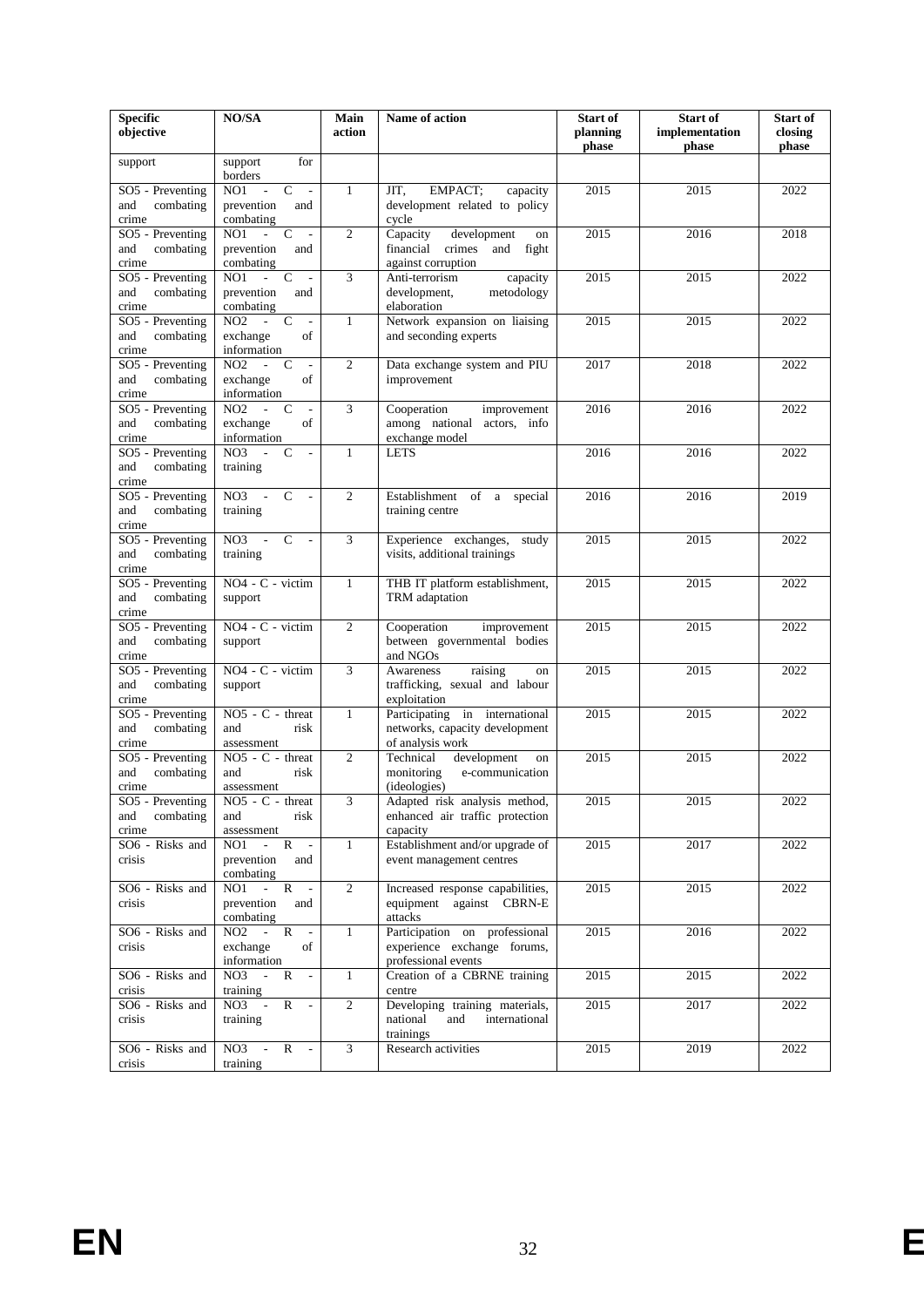# **5. COMMON INDICATORS AND PROGRAMME SPECIFIC INDICATORS:**

| <b>Specific objective</b><br>1 - Support a common visa policy                        |                    |                 |               |                     |
|--------------------------------------------------------------------------------------|--------------------|-----------------|---------------|---------------------|
| <b>Indicator</b>                                                                     | <b>Measurement</b> | <b>Baseline</b> | <b>Target</b> | <b>Source</b><br>0f |
|                                                                                      | unit               | value           | value         | data                |
| C1 - Number of consular cooperation activities developed with the help of the        | Number             | 0.00            | $0.00\,$      | Projects            |
| Fund                                                                                 |                    |                 |               |                     |
| $C2.1$ - Number of staff trained in common visa policy related aspects with the      | Number             | 0.00            | 700.00        | Projects            |
| help of the Fund                                                                     |                    |                 |               |                     |
| C2.2 - Number of training courses (hours completed)                                  | Number             | 0.00            | 16,800.00     | Projects            |
| C3 - Number of specialised posts in third countries supported by the Fund            | Number             | 0.00            | 8.00          | Projects            |
| C4.1 - Number of consulates developed or upgraded with the help of the Fund          | Number             | 0.00            | 7.00          | Projects            |
| out of the total number of consulates                                                |                    |                 |               |                     |
| $C4.2$ - Percentage of consulates developed or upgraded with the help of the $\vert$ | $\%$               | 0.00            | 8.80          | Projects            |
| Fund out of the total number of consulates                                           |                    |                 |               |                     |

<span id="page-37-0"></span>

| <b>Specific objective</b>                                                          | 2 - Borders        |                 |                     |                       |
|------------------------------------------------------------------------------------|--------------------|-----------------|---------------------|-----------------------|
| <b>Indicator</b>                                                                   | <b>Measurement</b> | <b>Baseline</b> | <b>Target value</b> | Source of data        |
|                                                                                    | unit               | value           |                     |                       |
| C1.1 - Number of staff trained in borders management related aspects               | Number             | $0.00\,$        | 3,750.00            | Projects              |
| with the help of the Fund                                                          |                    |                 |                     |                       |
| C1.2 - Number of training courses in borders management related                    | Number             | $0.00\,$        | 132,000.00          | Projects              |
| aspects with the help of the Fund                                                  |                    |                 |                     |                       |
| C <sub>2</sub> - Number of border control (checks and surveillance) infrastructure | Number             | 0.00            | 750.00              | Projects              |
| and means developed or upgraded with the help of the Fund                          |                    |                 |                     |                       |
| C3.1 - Number of border crossings of the external borders through ABC              | Number             | $0.00\,$        | 28,000.00           | Projects              |
| gates supported from the Fund                                                      |                    |                 |                     |                       |
| C3.2 - Total number of border crossings                                            | Number             | $0.00\,$        | 238,000,000.00      | Projects              |
| surveillance<br>infrastructure<br>Number of national border<br>C4<br>$\sim$        | Number             | $0.00\,$        | 1.00                | Projects              |
| established/further developed in the framework of EUROSUR                          |                    |                 |                     |                       |
| C5 - Number of incidents reported by the Member State to the European              | Number             | $0.00\,$        | 29,000.00           | <b>EUROSUR</b><br>NCC |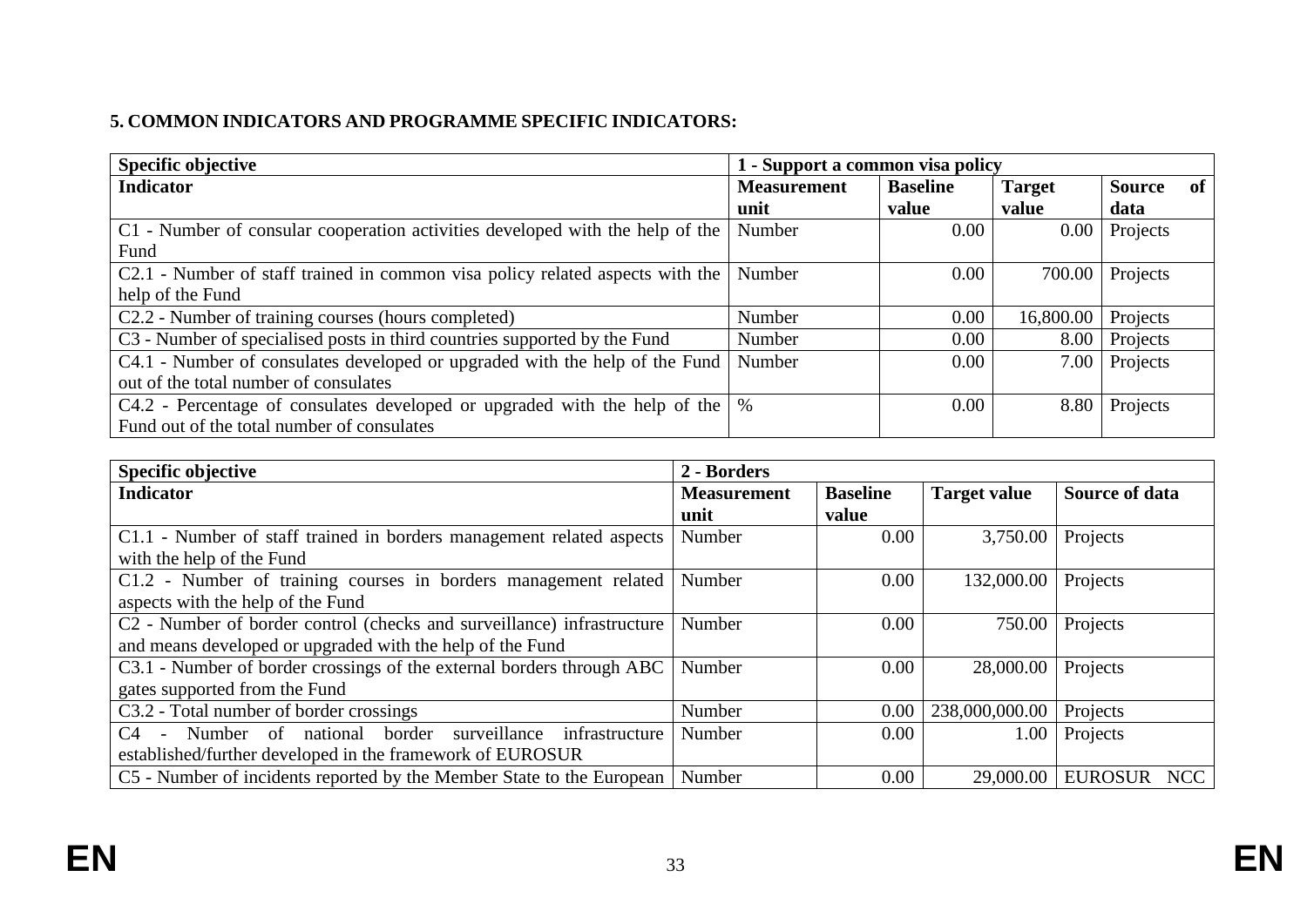| <b>Specific objective</b>                                                                 | 2 - Borders        |                 |                     |                       |
|-------------------------------------------------------------------------------------------|--------------------|-----------------|---------------------|-----------------------|
| <b>Indicator</b>                                                                          | <b>Measurement</b> | <b>Baseline</b> | <b>Target value</b> | <b>Source of data</b> |
|                                                                                           | unit               | value           |                     |                       |
| <b>Situational Picture</b>                                                                |                    |                 |                     | statistics            |
| S.2 - Studies, pilot projects supported by the Fund to improve border   Number<br>control |                    | $0.00\,$        |                     | $7.00$   project      |

| <b>Specific objective</b>                                                              | 5 - Preventing and combating crime |                 |               |               |
|----------------------------------------------------------------------------------------|------------------------------------|-----------------|---------------|---------------|
| <b>Indicator</b>                                                                       | <b>Measurement</b>                 | <b>Baseline</b> | <b>Target</b> | <b>Source</b> |
|                                                                                        | unit                               | value           | value         | of data       |
| C1 - Number of JITs and EMPACT operational projects supported by the Fund,             | Number                             | 0.00            | 2.00          | Projects      |
| including the participating Member States and authorities                              |                                    |                 |               |               |
| C2.1 - Number of law enforcement officials trained on cross-border-related topics with | Number                             | 0.00            | 1,400.00      | Projects      |
| the help of the Fund                                                                   |                                    |                 |               |               |
| C2.2 - Duration of the training (carried out) on cross-border related topics with the  | Person days                        | 0.00            | 7,000.00      | Projects      |
| help of the fund                                                                       |                                    |                 |               |               |
| C3.1 - Number of projects in the area of crime prevention                              | Number                             | 0.00            | 3.00          | Projects      |
| C3.2 - Financial value of projects in the area of crime prevention                     | <b>EUR</b>                         | 0.00            | 2,227,581.00  | Projects      |
| C4 - Number of projects supported by the Fund, aiming to improve law enforcement       | Number                             | 0.00            | 2.00          | Projects      |
| information exchanges which are related to Europol data systems, repositories or       |                                    |                 |               |               |
| communication tools (e.g. data loaders, extending access to SIENA, projects aiming to  |                                    |                 |               |               |
| improving input to analysis work files etc.)                                           |                                    |                 |               |               |
| S.5 - Research and pilot projects to enhance efficiency of fighting serious and cross  | Number                             | 0.00            | 3.00          | project       |
| border crimes                                                                          |                                    |                 |               |               |

| <b>Specific objective</b>                                                                      | 6 - Risks and crisis |                 |               |           |
|------------------------------------------------------------------------------------------------|----------------------|-----------------|---------------|-----------|
| <b>Indicator</b>                                                                               | <b>Measurement</b>   | <b>Baseline</b> | <b>Target</b> | Source of |
|                                                                                                | unit                 | value           | value         | data      |
| C1 - Number of tools put in place or upgraded with the help of the Fund to facilitate   Number |                      | 0.00            | 7.00          | Projects  |
| the protection of critical infrastructure by Member States in all sectors of the               |                      |                 |               |           |
| economy                                                                                        |                      |                 |               |           |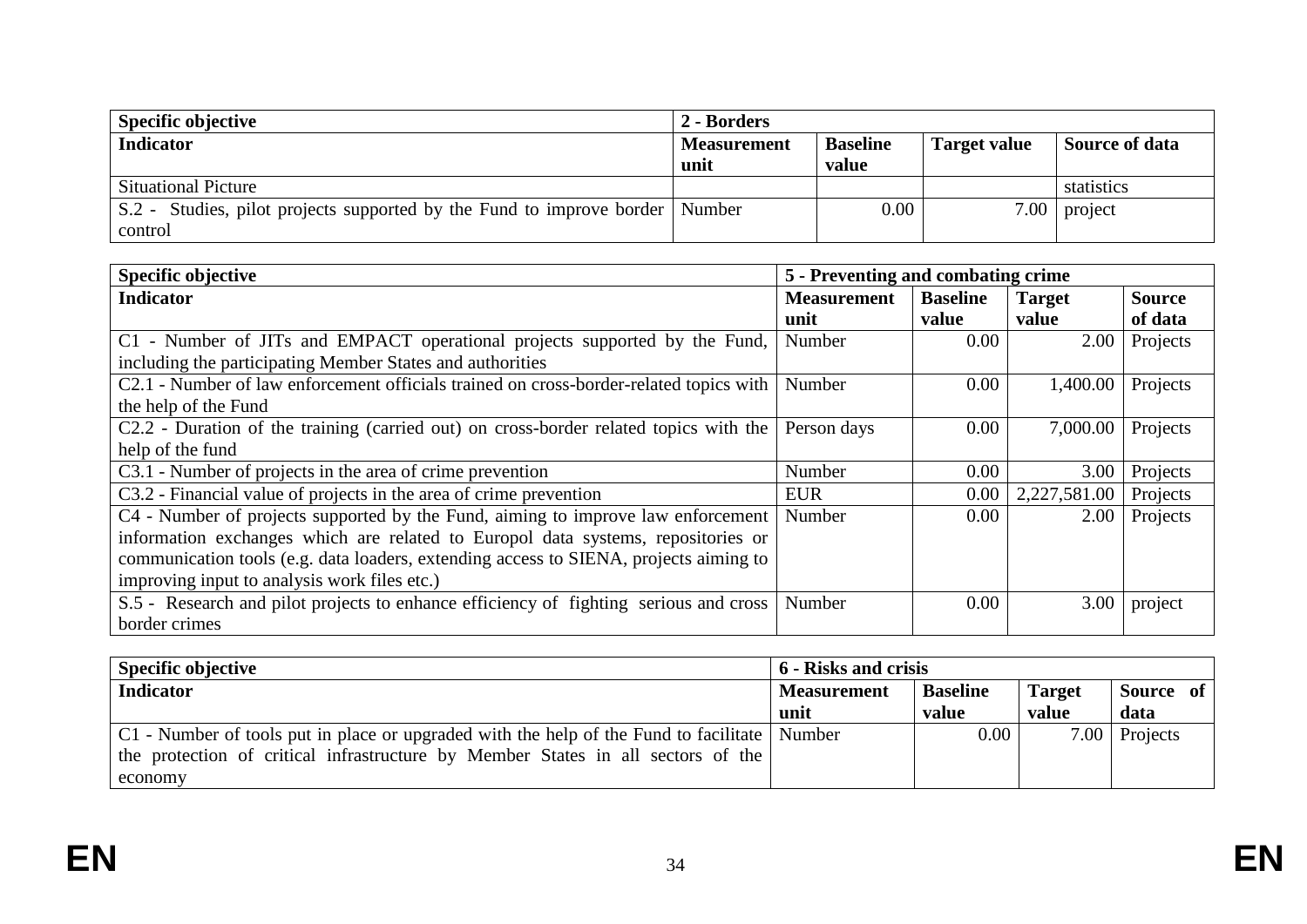| <b>Specific objective</b>                                                                            | <b>6</b> - Risks and crisis |                 |               |           |
|------------------------------------------------------------------------------------------------------|-----------------------------|-----------------|---------------|-----------|
| <b>Indicator</b>                                                                                     | <b>Measurement</b>          | <b>Baseline</b> | <b>Target</b> | Source of |
|                                                                                                      | unit                        | value           | value         | data      |
| C <sub>2</sub> - Number of projects relating to the assessment and management of risks in the Number |                             | $0.00\,$        | 0.00          | Projects  |
| field of internal security supported by the Fund                                                     |                             |                 |               |           |
| C3 - Number of expert meetings, workshops, seminars, conferences, publications,                      | Number                      | $0.00\,$        | 21.00         | Projects  |
| websites and (online) consultations organised with the help of the Fund                              |                             |                 |               |           |
| S.6 - Established and/or upgraded coordination centers (with the financial support of                | Number                      | $0.00\,$        | $1.00\,$      | Project   |
| the Fund) in order to efficiently manage crisis situations                                           |                             |                 |               |           |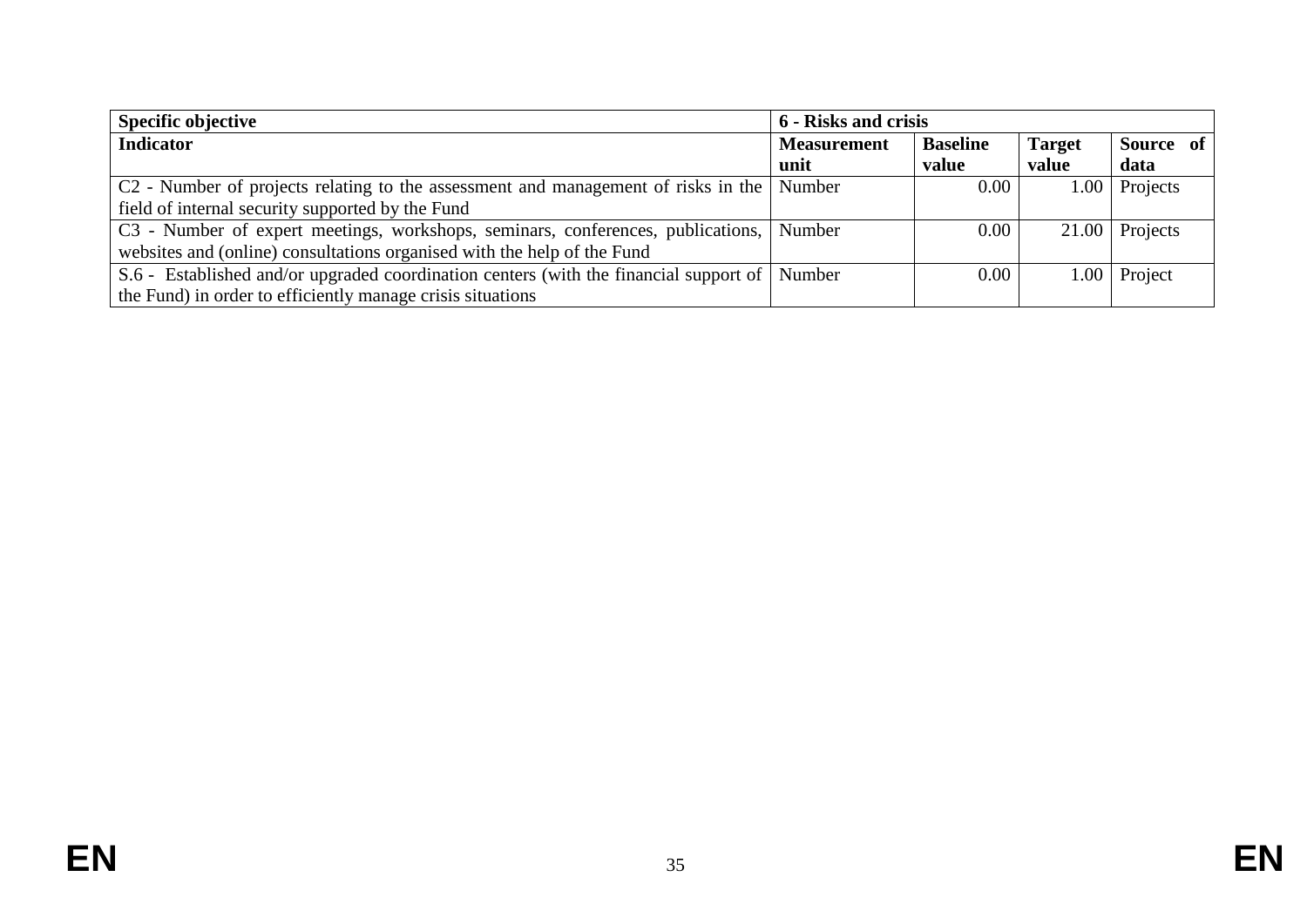# <span id="page-40-0"></span>**6. FRAMEWORK FOR PREPARATION AND IMPLEMENTATION OF THE PROGRAMME BY THE MEMBER STATE**

### <span id="page-40-1"></span>**6.1 Partnership involvement in the preparation of the programme**

The Responsible Authority (RA) took part actively in the preparation of Hungary's national strategy of the internal security fund regarding border management, police cooperation and crisis management (Gov. Decree 1691/2013. (X. 2.) and in Hungary's Migration Strategy adopted by the Government with the Gov. Decree 1698/2013. (X. 4.) containing objectives regarding visa. The potential beneficiaries, the relevant educational institutions and the experts of the MoI (including RA) took part in the two expert groups that were drafting the strategies. The documents compiled were commented and revised by all the relevant organisations and the ministries providing the supervision of the before mentioned organisations.

This wide variety of participation ensured the reflection of real needs in the Strategies of Hungary which identified the national priorities and objectives.

The MoI released the draft of the strategies for public consultation in August 2013 to reflect the recommendations of as many stakeholders as possible.

The draft national programme based on the strategies was published at the www.solidalapok.hu website, on 3 February 2014, and was disseminated directly to the authorities who will be benefitting from the Internal Security Fund. The MoI finalised the programme based on the comments and remarks which were received until 11th February 2014.

#### <span id="page-40-2"></span>**6.2 Monitoring committee**

In line with the practice of the External Borders Fund the RA sets up a Monitoring Committee to monitor the implementation of the Fund. The members of the Committee will be delegated by the relevant ministries and main beneficiaries (e.g. MoI, Ministry of Foreign Affairs and Trade, Ministry of Justice, Ministry of National Economy, Prime Minister's Office, National Police, Office of Immigration and Nationality, Central Office of Administrative and Electronic Public Services etc.) and NGOs.

The Monitoring Committee enhances information exchange, supervises the implementation, the achievement of the objectives and priorities and when it is necessary formulates proposals to ensure the most effective implementation of the programme. The Monitoring Committee contributes to the adoption and modification of the Working Programs (which serves as an implementation plan for the scheduled use of funds) and approves the content of the annual implementation report in its regular meeting for which the RA will distribute the draft programmes, reports as well as information on the implementation and evaluation of the projects and the implementation of the programme.

#### <span id="page-40-3"></span>**6.3 Common monitoring and evaluation framework**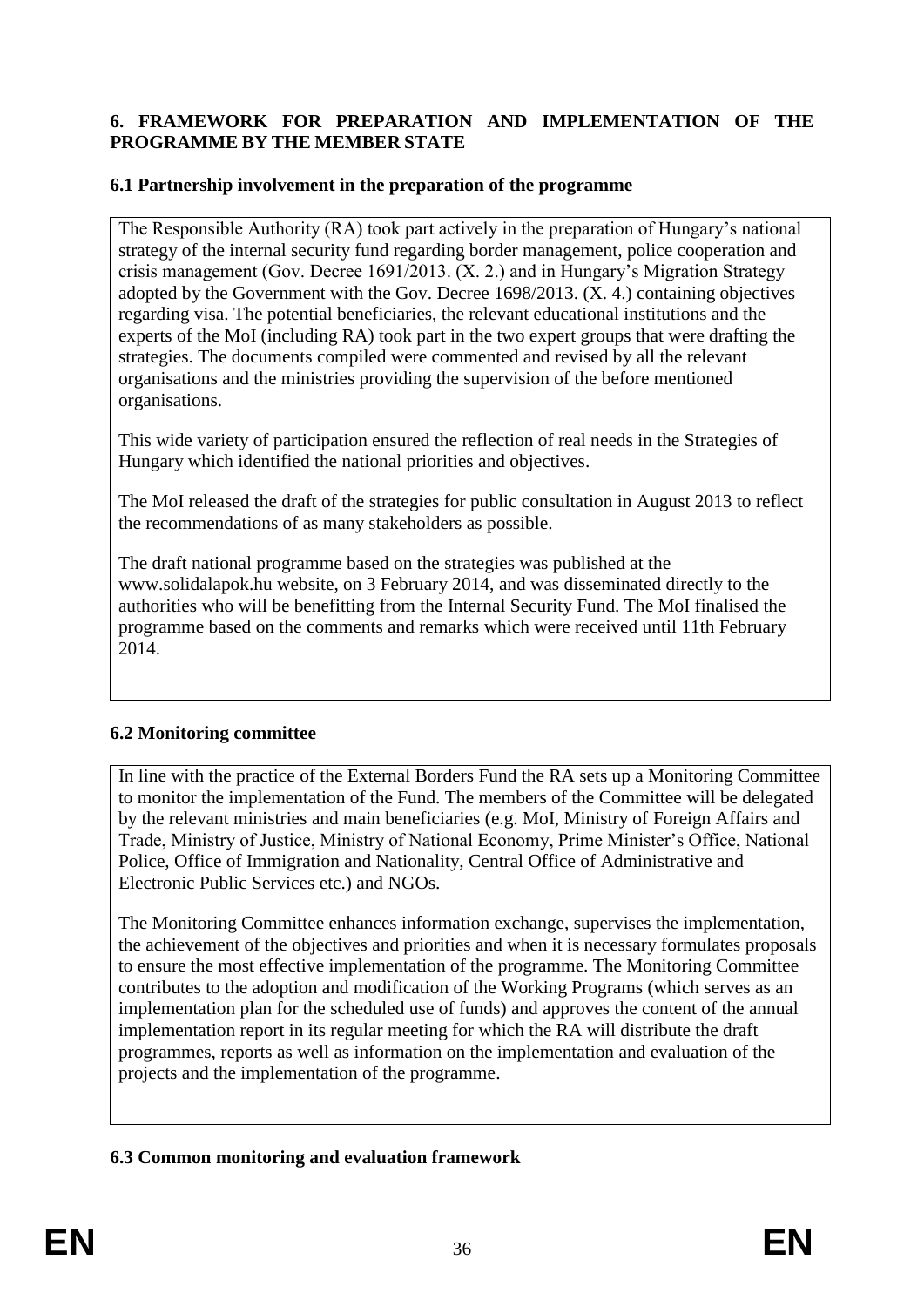The RA monitors the implementation of the national programme from the start, collects and analyses data.

To ensure the implementation of the programme and the monitoring of the projects the RA aims to develop an IT system similar to the existing one. The system will be capable to collect and aggregate data regarding output and result indicators including common indicators as well.

The achievement of the common indicators defined in the National Programme will be ensured by the measurable key indicators defined in the call for interest and set in the grant agreement as well.

The RA follows the implementation of the projects through the reports of the beneficiaries and on the spot monitoring. The beneficiaries will include the actual value of the indicators in their implementation report and final report. The achievement of the indicators of the projects will be monitored by project officers. The results of the programme are planned to be evaluated in the framework of midterm and ex-post evaluation involving external experts.

AA will access monitoring and evaluation reports. RA will integrate the results and recommendations of the reports and evaluations in drafting and implementing the working programs and will organise trainings and prepares aids/manuals for the beneficiaries.

# <span id="page-41-0"></span>**6.4 Partnership involvement in the implementation, monitoring and evaluation of the national programme**

The RA prepares working programme for 3 or 2 year period on the implementation of scheduled funding priorities – call for proposals, selection of projects, implementation of supported project. The RA cooperates with the stakeholders in the framework of consultations while drafting the working programs in order to ensure the effective use of the funding.

The draft working programs will be published on the website (except for very limited number of actions that receive support in direct award and may not be published due to security or data protection reasons). We mainly expect the recommendations of the following institutions: Ministry of Foreign Affairs and Trade, Ministry of Justice, Ministry of Economics, National Police, Office of Immigration and Nationality, Counter Terrorism Centre, Special Service for National Security, Constitution Protection Office, National Directorate for Disaster Management, National Defence Service, Frontex, CEPOL, EUROPOL, Directorate for Education, International Education Centre, Training and Science Organisation, Universities (esp: National University of Public Service), the Scientific Council of the Ministry of Interior, Hungarian Scientific Organisation for Law Enforcement, National Tax and Customs Administration, Central Office for Administrative and Electronic Public Service, Coordination Centre against Organised Crime, NGOs especially dealing with victim protection, crime prevention, and trainings, local governance (especially situated close/at critical infrastructure), stakeholders in security industry and research.

The supervision of the execution of the national programme shall be carried out by a Monitoring Committee. Just like in case of SOLID Funds RA involves the relevant ministries and beneficiaries.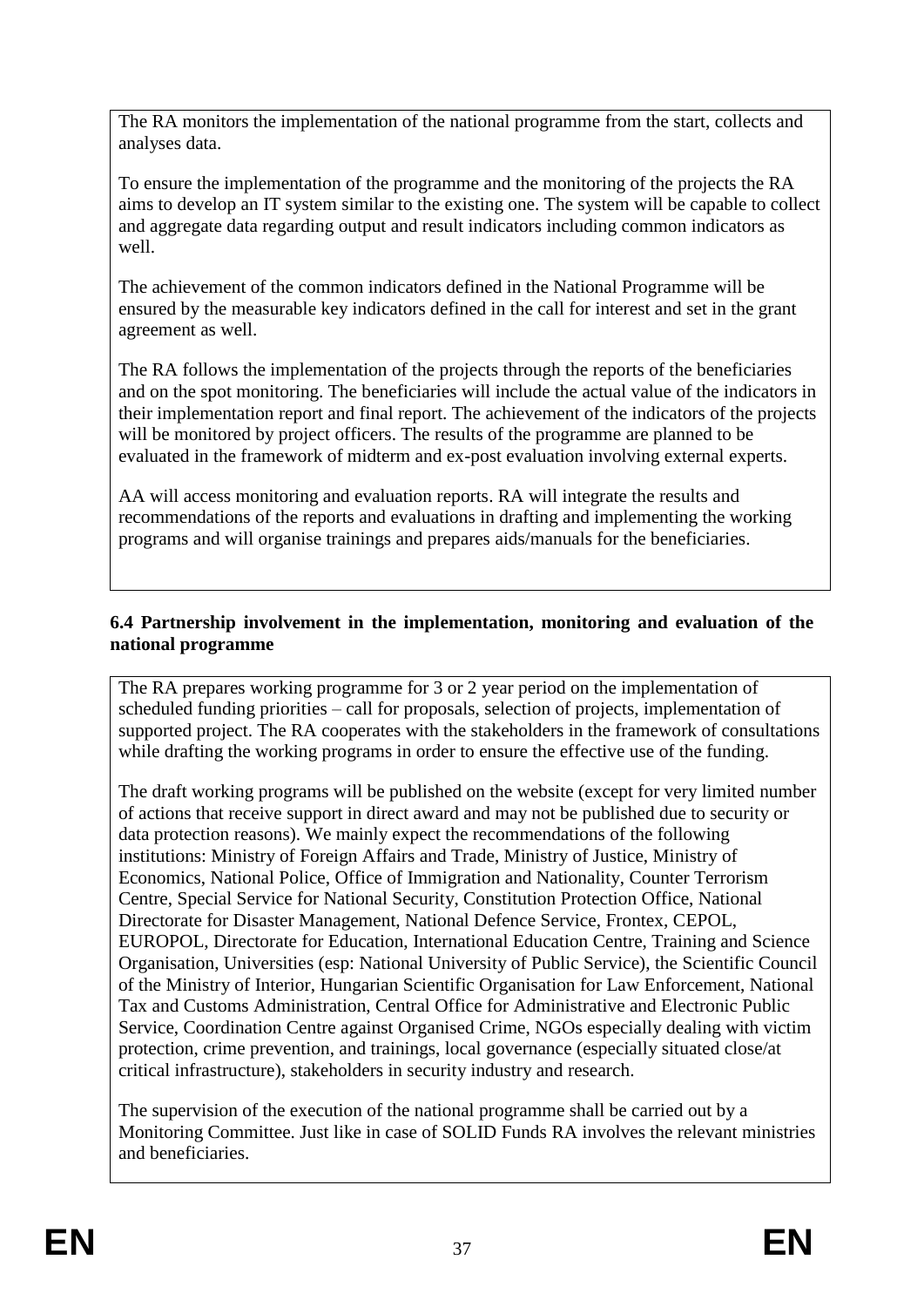# <span id="page-42-0"></span>**6.5 Information and publicity**

Hungary will ensure that a website or a website portal is provided with information on and access to the national programme; inform potential beneficiaries about funding opportunities under the national programme; and publicise to Union citizens the role and achievements of the Specific Regulations through information and communication actions on the results and impact of the national programme.

Hungary will ensure transparency on the implementation of the national programme and maintain a list of actions supported by each national programme which will be accessible through the website or the website portal.

Further information and publicity actions may also be carried out during the course of the programme.

# <span id="page-42-1"></span>**6.6 Coordination and complementarity with other instruments**

To prevent overlapping and double financing and to ensure consistency of the programs, the strategic documents, planned objectives were communicated to all Management Authorities, and the representative of the RA participates in the working group preparing ESIF PA and OPs, in the implementation phase the participation of MOI in the MC will be ensured. MOI also takes part in the elaboration of the Action Plans and calls for proposals.

Environment and Energy Efficiency OP – industrial security

Actions targeting the prevention and the handling of man-made disaster are to be supported under the ISF. The aspects of industrial security concerning changes of climate may receive support in Hungary's Environment and Energy Efficiency Operational Programme for 2014- 2020.

#### Corruption

Within ESF, in the framework of the Thematic Objective 11 for Hungary, within Public Administration and Public Service Development OP corruption preventive measures will be initiated in order to strengthen the administrative integrity of the whole of the public sector including the field of public procurement.

The MoI coordinates the anti-corruption measures at government level, therefore the possible overlapping will be avoided. ISF support will be given to handle the law enforcement aspects of corruption.

Drugs

Within the framework of the ISF, those measures shall be financed that enhance the capacity to fight against OCG, drug trafficking and drugs smuggling to reduce the supply. Drug prevention measures and activities which focus on the reduction of demand shall be financed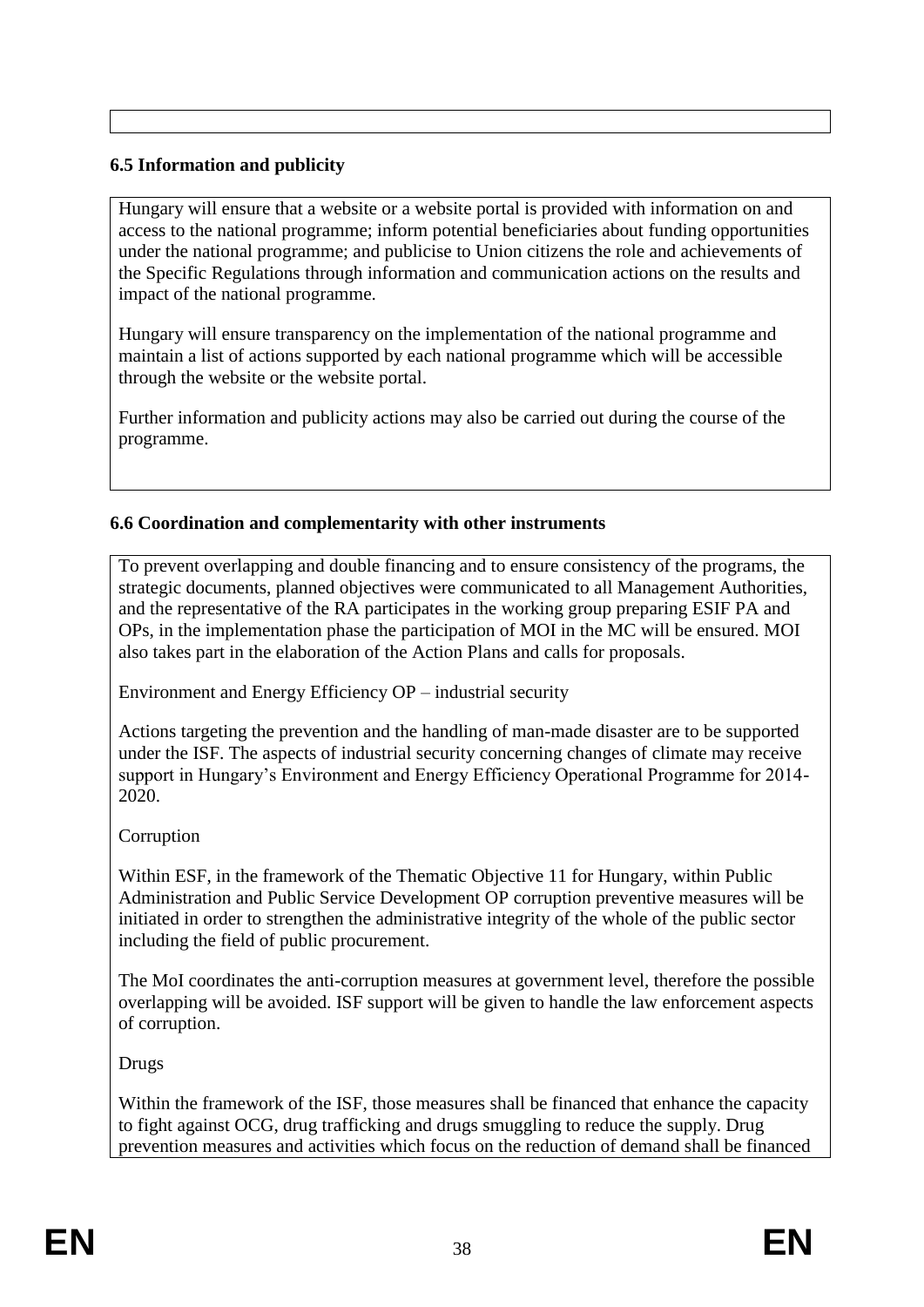under the Human Resources Development Operational Programme (HDOP).

Crime prevention

ISF focuses on the prevention of organised and serious crime.

According to crime prevention, the national programme was compiled in line with the National Crime Prevention Strategy (government decision No 1744/2013) to support the harmonization of the measures planned on national level.

Research, development and innovation

There is limited area for R&D activities in case of ISF. These activities target the explore for new (innovative) solutions, to find the way of improvement of the existing systems and to provide possibility for the law enforcement organisations and actors of the security industry to form cooperation (especially to clarify the needs of the law enforcement organisations). All initiations beyond that could be financed under the Economic Development and Innovation Operative Programme (RDF).

Border crossing points

The roads leading to the borders will be financed under Integrated Transport Development OP or CBC. ISF focuses on the BCP developments at the Serbian and Ukrainian borders (incl. infrastructure and equipment of the BCPs concerned, but excluding road leading to the border). All developments at the borders have to be harmonised with the developments of the road network co-financed by the ESIF or national budget, in the framework of the Border Control Inter-ministerial Working Group led by the MoI.

# <span id="page-43-0"></span>**6.7 Beneficiaries**

# <span id="page-43-1"></span>*6.7.1 List of main types of beneficiaries of the programme:*

State/federal authorities Education/research organisations Local public bodies Non-Governmental organisations Private and public law companies

# <span id="page-43-2"></span>*6.7.2 Direct award (if applicable)*

In the field of border control, visa, police cooperation, preventing and combating crime, and crisis management there will be direct award in case of those measures whereas only one beneficiary can fulfil the tasks as it is in a de jure monopoly or due to security reasons (e.g.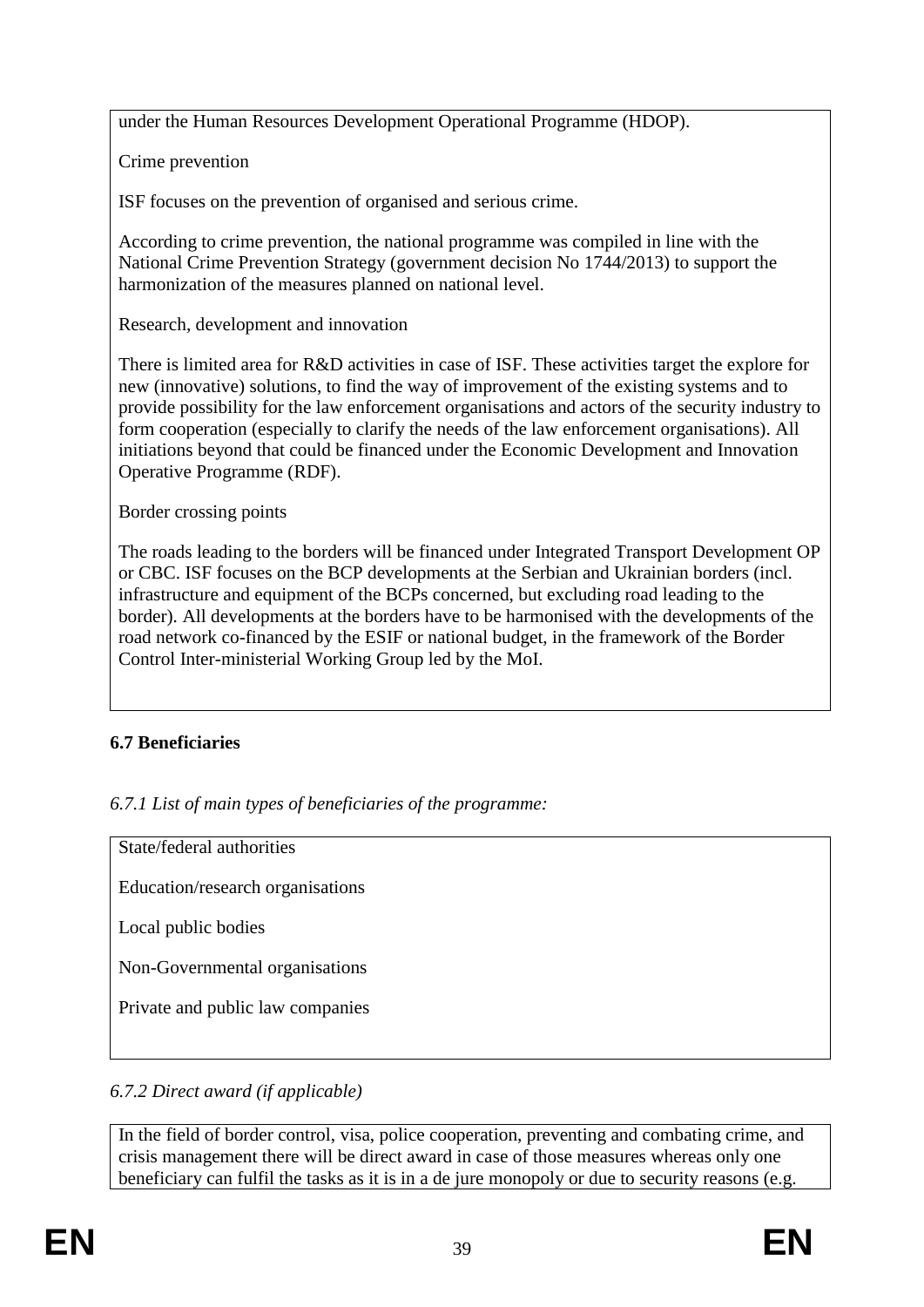SO2,NO6: National Police for building and expanding land BCPs based on point 11 of Section 2 of Paragraph 1 of Act XXXIV of 1994 on the Police; SO.5,NO.1 National Police for asset recovery based on Paragraph 554/P of Act XIX of 1998 on Criminal Proceedings).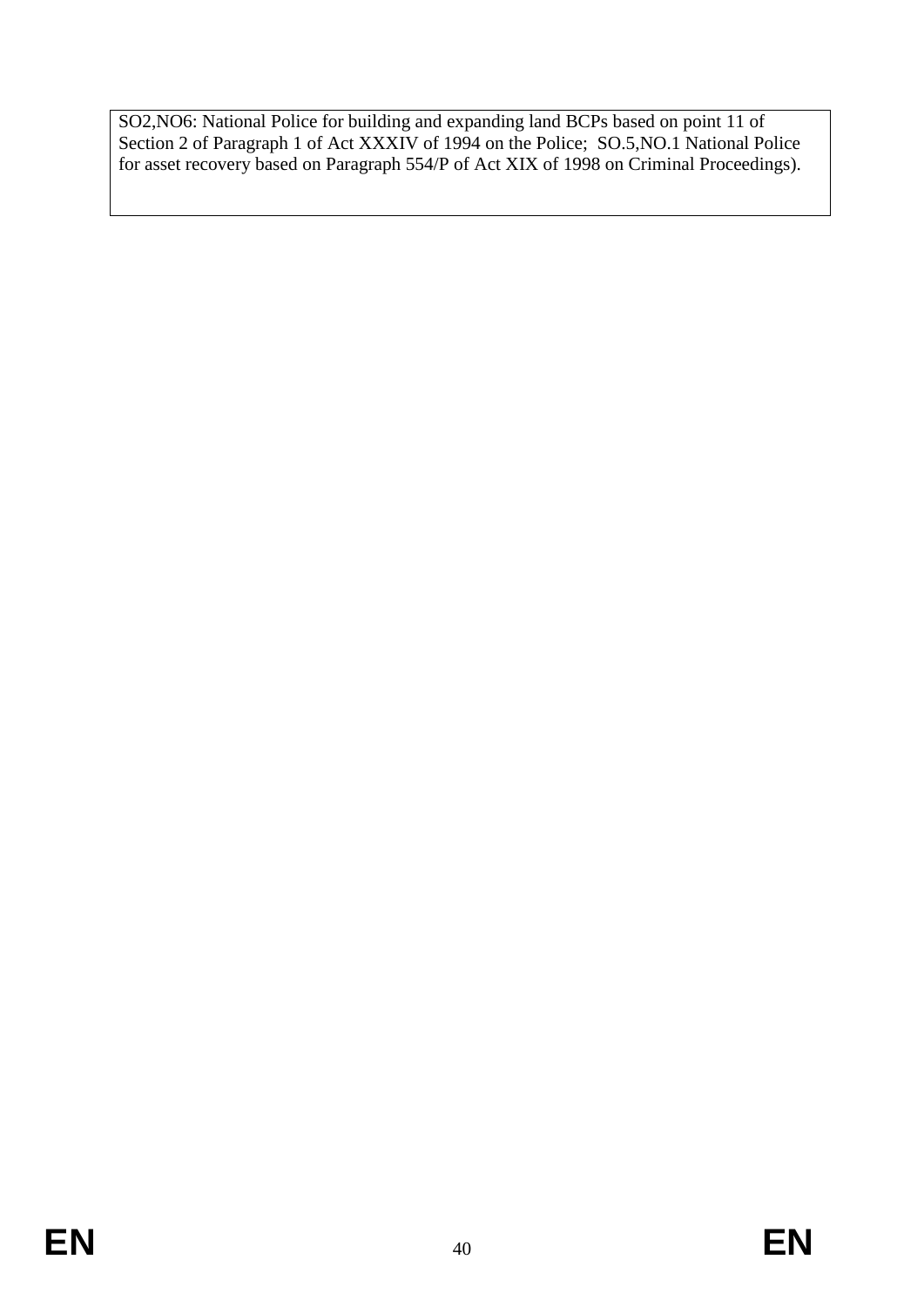#### <span id="page-45-0"></span>**7. THE FINANCING PLAN OF THE PROGRAMME**

# <span id="page-45-1"></span>**Table 1: Financing plan ISF-Borders**

| Specific objective / national objective          | <b>Total</b>  |
|--------------------------------------------------|---------------|
| SO1.NO1 National capacity                        | 4,424,575.00  |
| SO1.NO2 Union acquis                             | 514,880.00    |
| SO1.NO3 Consular cooperation                     | 2,448,367.00  |
| <b>TOTAL NO SO1 Support a common visa policy</b> | 7,387,822.00  |
| SO1.SA1 Consular cooperation                     | 0.00          |
| <b>TOTAL SO1 Support a common visa policy</b>    | 7,387,822.00  |
| <b>SO2.NO1 EUROSUR</b>                           | 2,049,348.00  |
| SO2.NO2 Information exchange                     | 2,513,505.00  |
| SO2.NO3 Common Union standards                   | 142,249.00    |
| SO2.NO4 Union acquis                             | 3,604,629.00  |
| SO2.NO5 Future challenges                        | 74,186.00     |
| SO2.NO6 National capacity                        | 29,274,368.45 |
| <b>TOTAL NO SO2 Borders</b>                      | 37,658,285.45 |
| SO2.SA2 FRONTEX equipment                        |               |
| <b>TOTAL SO2 Borders</b>                         | 37,658,285.45 |
| SO3.NO1 Operating support for VISA               |               |
| SO3.NO2 Operating support for borders            | 5,528,492.65  |
| <b>TOTAL SO3 Operating support</b>               | 5,528,492.65  |
| <b>Technical assistance borders</b>              | 1,717,585.90  |
| <b>TOTAL</b>                                     | 52,292,186.00 |

The amount under SO2 / NO6 includes an envelope of EUR 6 412 600 to be spent in accordance with Article 64(1) and (2) of Regulation (EU) No 2017/2226. This specific allocation can support 100% of those costs (including costs of operating the system) and is provided exclusively for this purpose. It cannot be used to cover other needs/costs, including those referred to in subparagraphs a) to g) of article 64(2) and article 64 (3). This specific allocation shall not be taken into consideration in the calculation that determines the percentage of funding that may be used to finance operating support, according to Article 10 (1) of Regulation (EU) No 515/2014.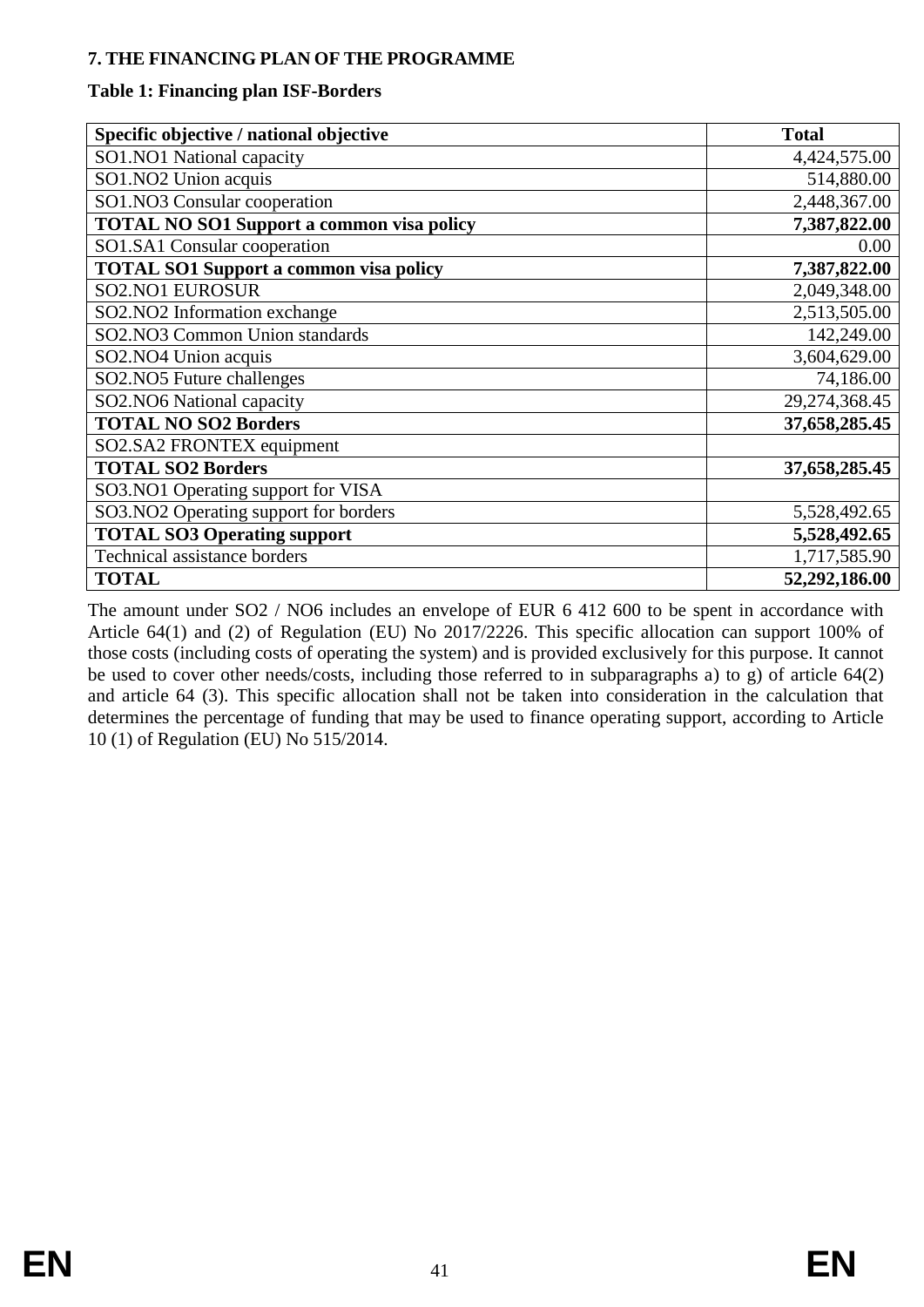<span id="page-46-0"></span>

| Specific objective / national objective         | <b>Total</b>  |
|-------------------------------------------------|---------------|
| SO5.NO1 C - prevention and combating            | 8,632,308.00  |
| SO5.NO2 C - exchange of information             | 5,310,859.00  |
| SO5.NO3 C - training                            | 3,493,326.00  |
| SO5.NO4 C - victim support                      | 937,511.00    |
| SO5.NO5 C - threat and risk assessment          | 1,072,597.00  |
| <b>TOTAL SO5 Preventing and combating crime</b> | 19,446,601.00 |
| SO6.NO1 R - prevention and combating            | 1,900,498.00  |
| SO6.NO2 R - exchange of information             | 35,060.00     |
| $SO6.NO3 R - training$                          | 1,464,843.00  |
| SO6.NO4 R - victim support                      | 0.00          |
| SO6.NO5 R - infrastructure                      | 0.00          |
| SO6.NO6 R - early warning and crisis            | 0.00          |
| SO6.NO7 R - threat and risk assessment          | 0.00          |
| <b>TOTAL SO6 Risks and crisis</b>               | 3,400,401.00  |
| Technical assistance police                     | 688,643.00    |
| <b>TOTAL</b>                                    | 23,535,645.00 |